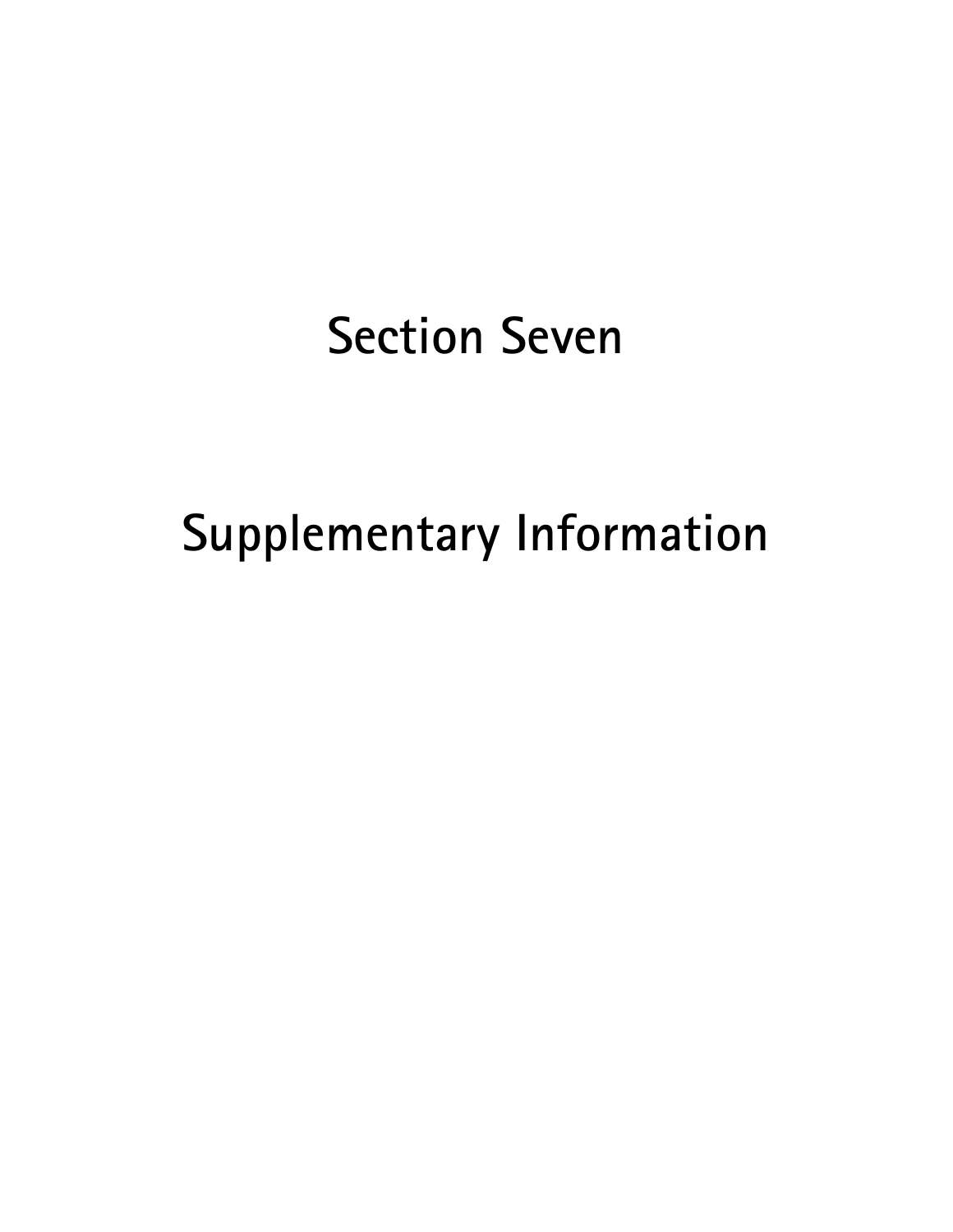# **Contents**

| Resource Library                            | 3  |
|---------------------------------------------|----|
| <b>Rudolf Steiner</b>                       | 3  |
| Importance of Farming                       | 9  |
| Essentials of the Biodynamic Farm           | 10 |
| The Living Planet                           | 11 |
| Man is What He Eats                         | 11 |
| Formative Forces in Nature                  | 12 |
| Carbon, Oxygen, Nitrogen, Hydrogen, Sulphur | 15 |
| Metamorphosis in Plants                     | 16 |
| <b>Elemental Beings</b>                     | 17 |
| A Healing Approach to Forestry              | 18 |
| The Vortex                                  | 20 |
| Moon Planting                               | 22 |
| <b>Planetary Movement</b>                   | 24 |
| Water                                       | 26 |
| The Qualities of Different Waters           | 27 |
| Heat - More than a Caloric Measurement      | 31 |
| Converting to Sustainable Agriculture       | 33 |
| Stages of Conversion to a Biodynamic System | 39 |
| Sustainable World - A Global Initiative     | 41 |
| Farms Stand to Gain from Carbon Crop        | 42 |
| Carbon Sequestration and Soils              | 43 |
| Research for Biodynamic Systems             | 44 |
| Pesticides                                  | 55 |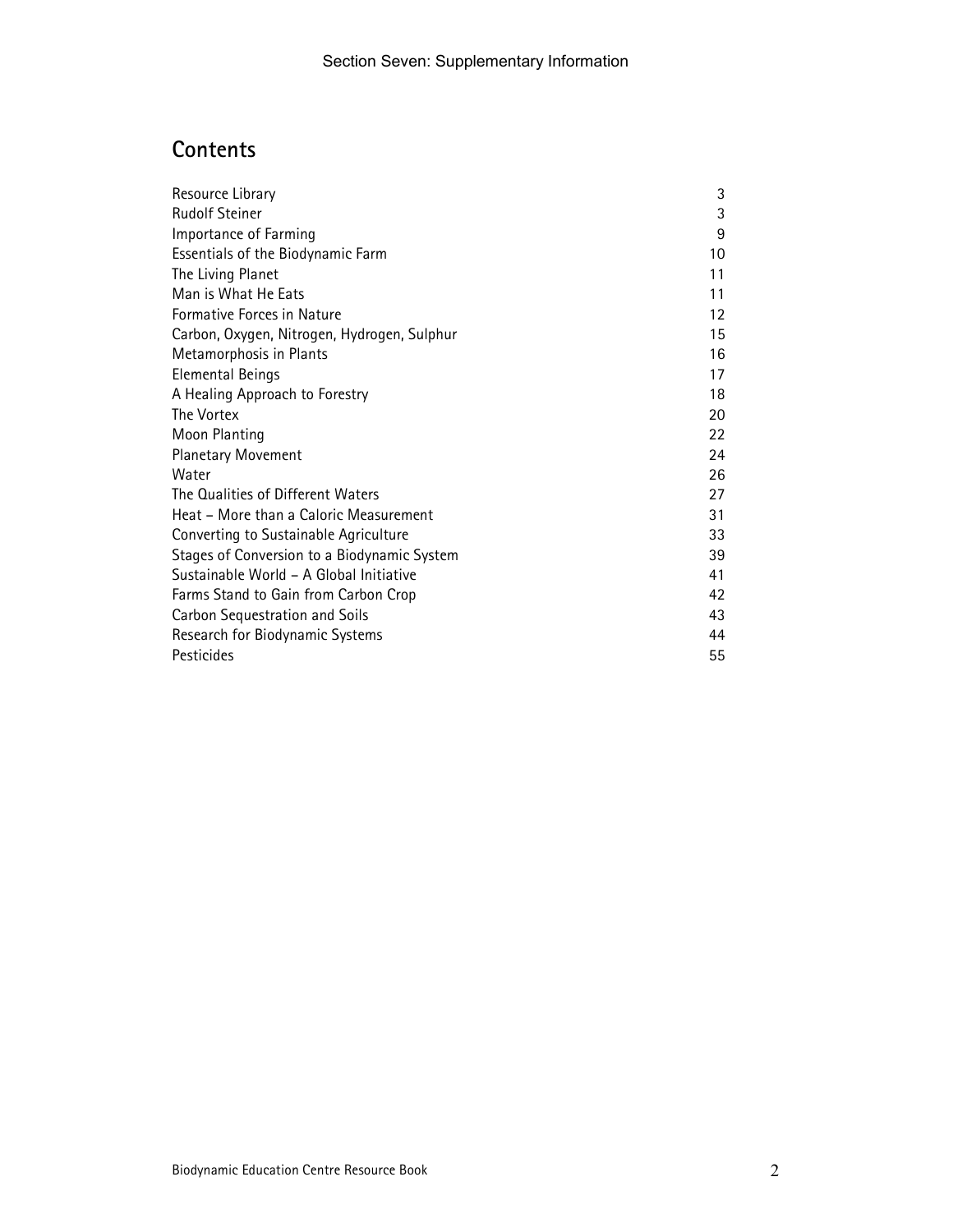# Resource Library

Go to: http://www.soilandhealth.org/

# Rudolf Steiner

Rudolf Steiner (February 25, 1861 – March 30, 1925) was an Austrian philosopher, literary scholar, architect, educator, artist, playwright, social thinker, and esotericist.

He was born in Kraljevica, Croatia, then part of the Austrian Empire. He is the founder of anthroposophy<sup>1</sup>, a movement based on the notion that there is a spiritual world accessible to pure thought through a path of self-development, and many of its practical applications, including Waldorf education, biodynamic agriculture, anthroposophical medicine and new artistic expressions, especially eurythmy.

Steiner advocated a form of ethical individualism, to which he later brought a more explicitly spiritual component. In his epistemological works, he advocated the Goethean view that thinking itself is a perceptive instrument for ideas, just as the eye is a perceptive instrument for light.

He characterized anthroposophy as follows:

Anthroposophy is a path of knowledge, to guide the spiritual in the human being to the spiritual in the universe... Anthroposophists are those who experience, as an essential need of life, certain questions on the nature of the human being and the universe, just as one experiences hunger and thirst

### Childhood and Education

Steiner's father was a huntsman in the service of Count Hoyos in Geras, and later became a telegraph operator and stationmaster on the Southern Austrian Railway. When he was born, his father was stationed in Murakirály in the Muraköz region, then part of Hungary (present-day Donji Kraljevec, Meñimurje region, northernmost Croatia). When he was two years old, the family moved into Burgenland, Austria, in the foothills of the eastern Alps.

In his childhood, Steiner was interested in mathematics and philosophy. From 1879 to 1883 he attended the Technische Hochschule (Technical University) in Vienna, where he studied mathematics, physics, and chemistry. In 1882, one of Steiner's teachers at the university in Vienna, Karl Julius Schroer, suggested Steiner's name to Professor Joseph Kurschner, editor of a new edition of Goethe's works. Steiner was then asked to become the edition's scientific editor.

In his autobiography, Steiner related that at 21, on the train between his home village and Vienna, he met a simple herb gatherer, Felix Kogutski, who spoke about the spiritual world "as someone who had his own experiences of it...." This herb gatherer introduced Steiner to a person that Steiner only identified as a "master", and who had a great influence on Steiner's subsequent development, in particular directing him to study Fichte's philosophy.

In 1891 Steiner earned a doctorate in philosophy at the University of Rostock in Germany with his thesis, later published in expanded form as Truth and Science.

Continued over page

 $\overline{a}$ 

 $<sup>1</sup>$  For more information on anthroposophy go to www.anthroposophy.net</sup>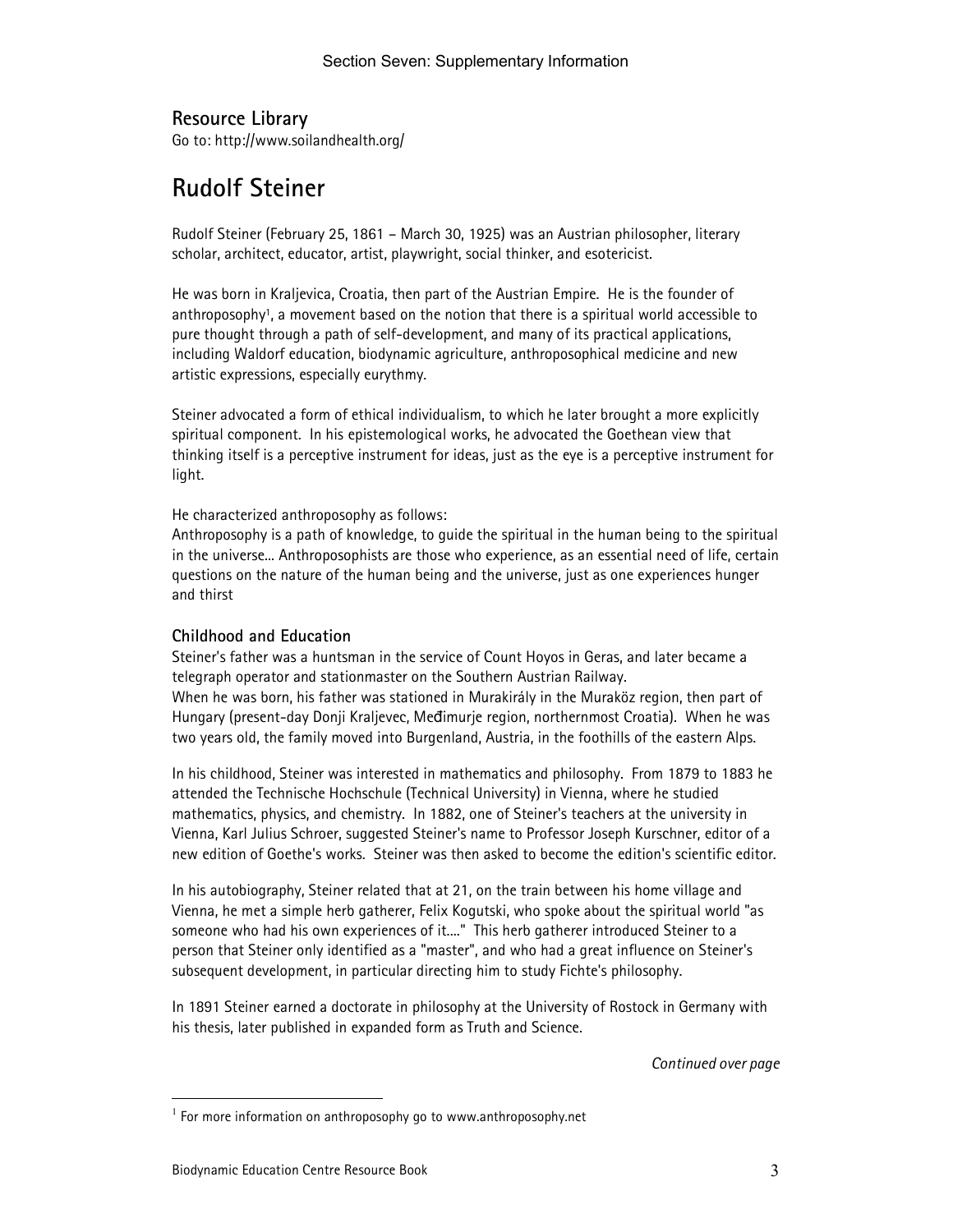#### Writer and Philosopher

In 1888, as a result of his work for the Kurschner edition, Steiner was invited to come to the Goethe archives in Weimar to become an editor for the official complete edition of Goethe's works. Steiner remained with the archive until 1896. As well as the introductions for and commentaries to the resulting four volumes of Goethe's scientific writings, Steiner wrote two books about Goethe's philosophy: The Theory of Knowledge implicit in Goethe's World-Conception (1886) and Goethe's Conception of the World (1897). During this time he also collaborated in complete editions of Arthur Schopenhauer's work and that of the writer Jean Paul and wrote articles for various journals.

During his time at the archives, Steiner wrote what he considered his most important philosophical work, Die Philosophie der Freiheit (The Philosophy of Freedom) (1894), an exploration of epistemology and ethics that suggested a path upon which humans can become spiritually free beings.

In 1896, Friedrich Nietzsche's sister, Elisabeth Forster-Nietzsche, asked Steiner to set the Nietzsche archive in Naumburg in order. Her brother by that time was no longer compos mentis. Forster-Nietzsche introduced Steiner into the presence of the catatonic philosopher and Steiner, deeply moved, subsequently wrote the book Friedrich Nietzsche, Fighter for Freedom.

In 1897, Steiner left the Weimar archives and moved to Berlin. He became the owner and chief editor of as well as an active contributor to the literary journal Magazin für Literatur, where he hoped to find a readership sympathetic to his philosophy. At this time he was also a close friend of the anarchist writer John Henry Mackay. Dissatisfaction with his editorial style led to his departure from the magazine.

Steiner was among many (including Emile Zola) who wrote in defense of Alfred Dreyfus, a Jewish Captain in the French army falsely accused of treason.



Rudolf Steiner 1900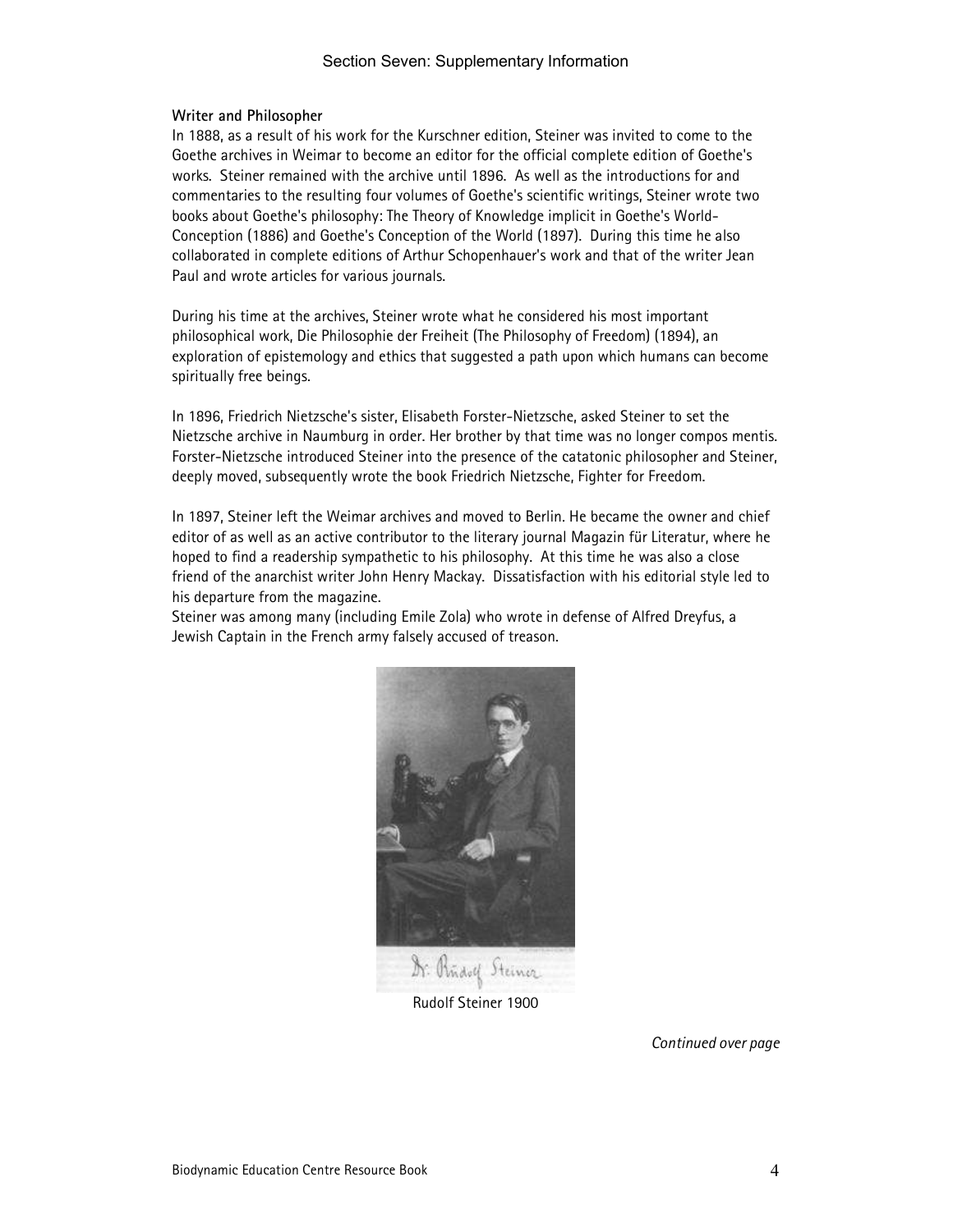#### Section Seven: Supplementary Information

#### Spiritual Research

Beginning around 1900 and until his death in 1925, Steiner articulated an ongoing stream of "experiences of the spiritual world" — experiences he said had touched him from an early age on. Steiner aimed to apply his training in mathematics, science, and philosophy to produce rigorous, verifiable presentations of those experiences.

Steiner believed that non-physical beings existed everywhere and that through freely chosen ethical disciplines and meditative training, anyone could develop the ability to experience these beings, as well as the higher nature of oneself and others. Steiner believed that such discipline and training would help a person to become a more creative and loving individual.

Steiner's goal for his work was for it to be a development of the philosophical work of Franz Brentano - with whom he had studied - and Wilhelm Dilthey, founders of the phenomenological movement in European philosophy. Steiner was also influenced by Goethe's phenomenological approach to science.

Steiner set forth his spiritual research in a vast number of texts and lectures; notable are: Theosophy: An Introduction (1904), in which he sets forth his ideas of the body-soul-spirit constitution of the human being, reincarnation, and the unity of the spiritual and senseperceptible ("as two sides of a single coin").

Knowledge of Higher Worlds (1904/5), in which he describes his conception of a path of spiritual development, detailing many principles of life (openness, positivity, respect for others), spiritual exercises (control of thought and will, directed imaginations) and experiences likely to arise on this path (trials and spiritual perceptions).

An Outline of Esoteric Science (1910), in which he describes a vast panorama of cosmic evolution, the spiritual hierarchies that guided and guide this evolution, and the path of spiritual development that leads to such perceptions.

Steiner led the following esoteric schools:

His independent Esoteric School of the Theosophical Society, founded in 1904. This school continued after the break with theosophy and eventually led into the School of Spiritual Science of the Anthroposophical Society, founded in 1923. This was intended to have three "grades", but Steiner only developed the first one of these. Unlike most esoteric schools, all of the texts relating to the "School of Spiritual Science" have been published (in the full edition of Steiner's works).

In 1906 Steiner became leader of a lodge called Mystica Aeterna within the masonic Order of Memphis and Mizraim, an affiliation that ended around 1914. Steiner added to the masonic rite a number of Rosicrucian references. (The figure of Christian Rosenkreutz also plays an important role in several of his later lectures.)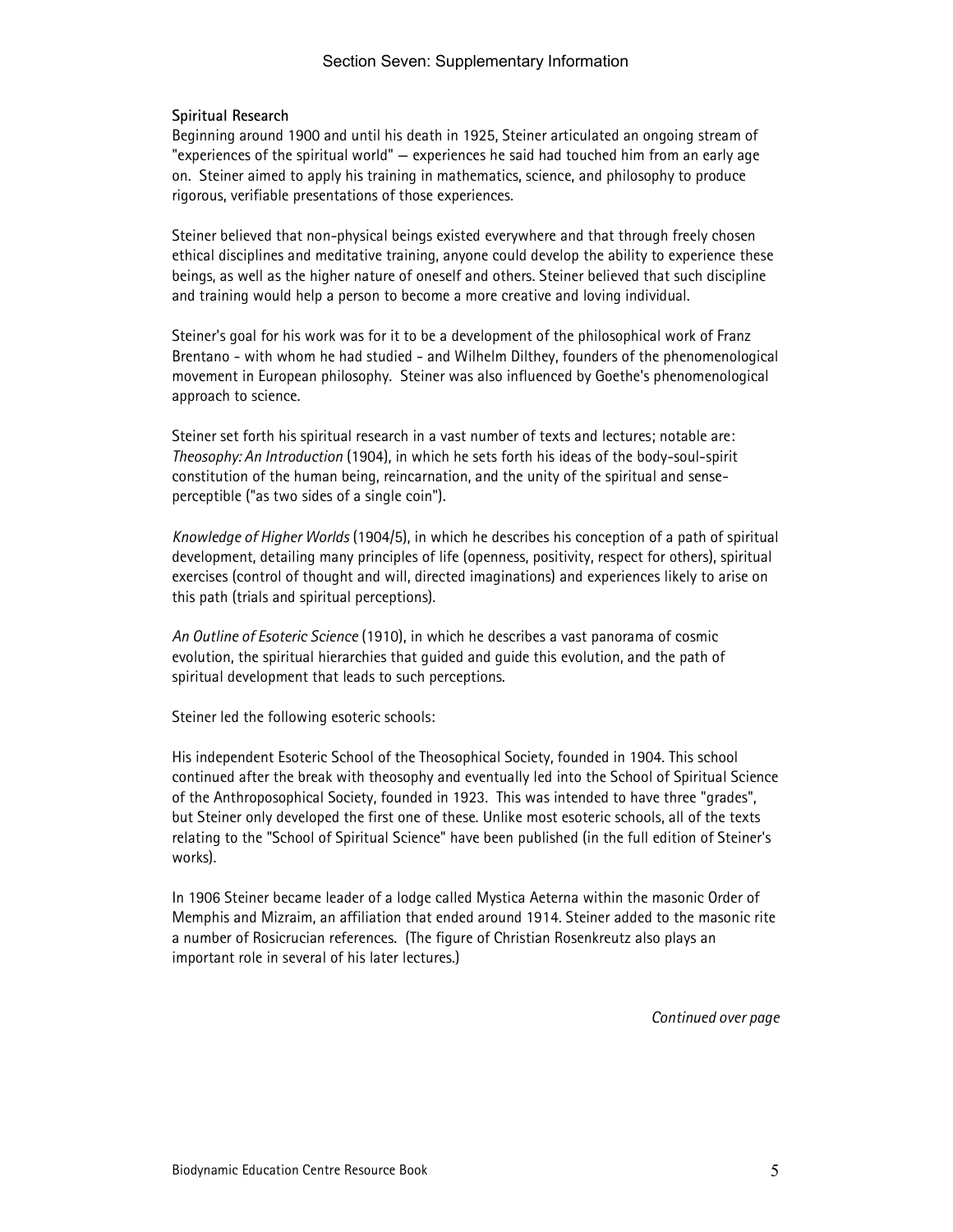#### Section Seven: Supplementary Information

#### Steiner and the Theosophical Society

A turning point in Steiner's life came in 1899, when he published an article titled "Goethe's Secret Revelation" on the esoteric nature of Goethe's fairy tale, The Green Snake and the Beautiful Lily. This article led to an invitation by the Count and Countess Brockdorff to speak to a gathering of Theosophists on the subject of Nietzsche. Steiner continued speaking regularly to the members of the Theosophical Society, becoming the head of its newly constituted German section in 1902. (It was also within this society that Steiner met Marie von Sievers, who was to become his second wife.) In 1904 Steiner was appointed by Annie Besant to be leader of the Esoteric Society for Germany and Austria, having made it clear that this school would teach a Western spiritual path harmonious with, but differing fundamentally in approach from, mainstream Theosophical paths.

The German Section of the Theosophical Society grew rapidly as Steiner lectured throughout much of Europe on his new spiritual science. Initially, there was a harmonious relationship of mutual appreciation between Besant and Steiner despite the divergences in their spiritual paths and teachings. Beginning in 1907, however, tensions began to grow between the main society and the German section over a variety of issues. These came to a head over the question of Jiddu Krishnamurti, a young Indian boy to whom Besant and Leadbeater attributed messianic status. The vast majority of German-speaking theosophists broke away to found a new Anthroposophical Society at the end of 1912. Shortly thereafter, Besant revoked the German section's membership in the Theosophical Society on the grounds of the national section's refusal to allow admission to adherents of the Krishnamurti cult Star of the East.

#### The Anthroposophical Society and its Cultural Activities

The Anthroposophical Society grew rapidly. Fueled by a need to find a home for their yearly conferences, which included performances of plays written by Eduard Schuré as well as Steiner himself, the decision was made to build a theater and organizational center. In 1913, construction began on the first Goetheanum building, in Dornach, Switzerland. The building, designed by Steiner, was built to significant part by volunteers who offered craftsmanship or simply a will to learn new skills.

Once World War I started in 1914, the Goetheanum volunteers could hear the sound of cannon fire beyond the Swiss border, but despite the war, people from all over Europe worked peaceably side by side on the building's construction. In 1919, the Goetheanum staged the world premiere of a complete production of Goethe's Faust. In this same year, the first Waldorf school was founded in Stuttgart, Germany.

Beginning in 1919, Steiner was called upon to assist with numerous practical activities. His lecture activity expanded enormously. At the same time, the Goetheanum developed as a wideranging cultural centre. On New Year's Eve, 1922/1923, it was burned down by arson; only his massive sculpture depicting the spiritual forces active in the world and the human being, the Representative of Humanity, was saved. Steiner immediately began work designing a second Goetheanum building – made of concrete instead of wood – which was completed in 1928, three years after his death.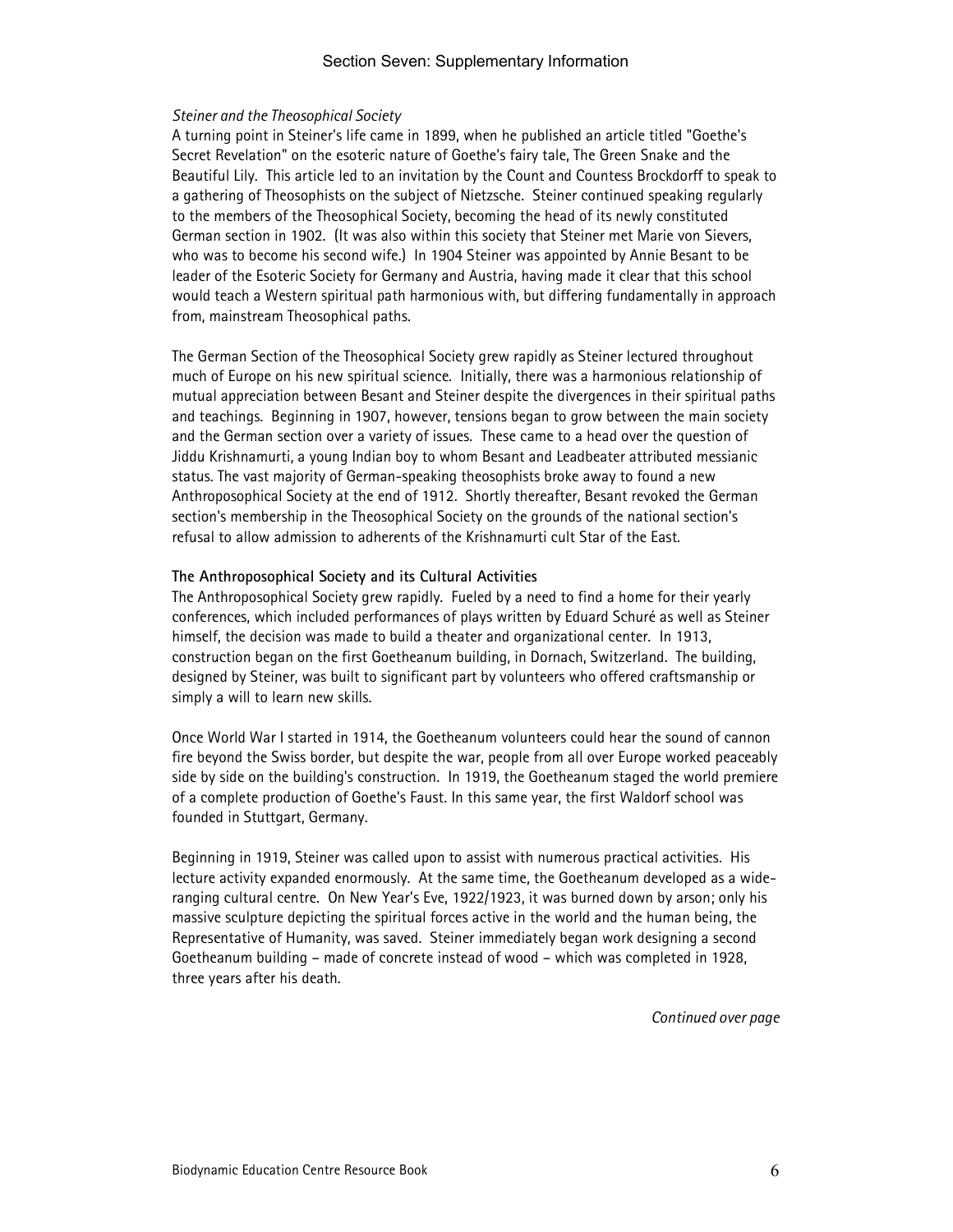During the Anthroposophical Society's Christmas conference in 1923, Steiner founded the School of Spiritual Science, intended as an open university for research and study. This university, which has various sections or faculties, has grown steadily; it is particularly active today in the fields of education, medicine, agriculture, art, natural science, literature, philosophy, sociology and economics. Steiner spoke of laying the foundation stone of the new society in the hearts of his listeners, while the First Goetheanum's foundation stone had been laid in the earth. He gave a Foundation Stone meditation to anchor this.

#### Attacks, Illness and Death

The arson had a context. Threats had been made publicly against the Goetheanum, and against Steiner himself. Reacting to the catastrophic situation in post-war Germany, Steiner had gone on extensive lecture tours promoting his social ideas of the Threefold Social Order, entailing a fundamentally different political structure; he suggested that only through independence of the cultural, political and economic realms could such catastrophes as the World War be avoided. He also promoted a radical solution in the disputed area of Upper Silesia - claimed by both Poland and Germany -; his suggestion that this area be granted at least provisional independence led to his being publicly accused of being a traitor to Germany.

In 1919, the political theorist of the National Socialist movement in Germany, Dietrich Eckart, attacked Steiner and suggested that he was a Jew. In 1921, Adolf Hitler attacked Steiner in an article in the right-wing "Völkischen Beobachter" newspaper and other nationalist extremists in Germany were calling up a "war against Steiner".

The 1923 Beer Hall Putsch in Munich led Steiner to give up his residence in Berlin, saying that if those responsible for the attempted coup [Hitler and others] came to power in Germany, it would no longer be possible for him to enter the country; he also warned against the disastrous effects it would have for Central Europe if the National Socialists came to power.

The loss of the Goetheanum affected Steiner's health seriously. From 1923 on, he showed signs of increasing frailness and illness. He continued to lecture widely, and even to travel; especially towards the end of this time, he was often giving two, three or even four lectures daily for courses taking place concurrently. On the one hand, many of these were for practical areas of life: education, curative eurythmy, speech and drama. On the other hand, Steiner began a new, extensive series of lectures presenting his research on the successive lives of various individuals, and on the technique of karma research generally. The theme of karma, he once said, was his true life mission; though he had attempted to treat it before, it had never met with sufficient interest. Finally, he had an interested listenership.

By autumn, 1924, however, he was too weak to continue; his last lecture was held in September of that year. He died on March 30, 1925.

#### Biodynamic Farming

Biodynamic agriculture, or biodynamics comprises an ecological and sustainable farming system, that includes many of the ideas of organic farming (but predates the term). In 1924, a group of farmers concerned about the future of agriculture requested Steiner's help; Steiner responded with a lecture series on agriculture. This was the origin of biodynamic agriculture, which is now practiced throughout much of Europe, North America, and Australasia. A central concept of these lectures was to "individualize" the farm by not bringing outside materials onto the farm, but producing all needed materials such as manure and animal feed from within what he called the "farm organism".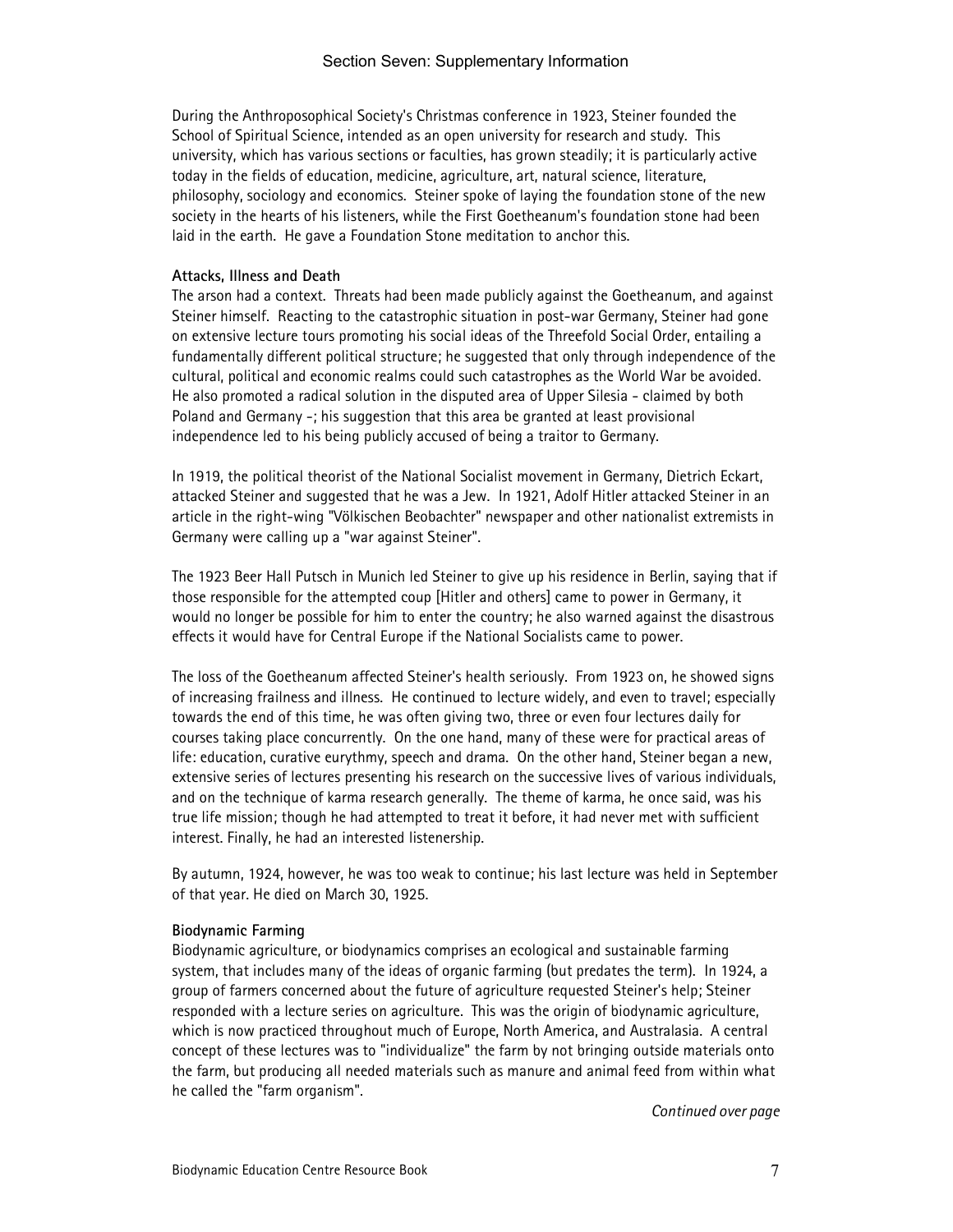#### Section Seven: Supplementary Information

Other aspects of Biodynamic farming inspired by Steiner's lectures include timing activities such as planting in relation to the movement patterns of the moon and planets and applying "preparations", which consist of natural materials which have been processed in specific ways, to soil, compost piles, and plants with the intention of engaging non-physical beings and elemental forces. Steiner, in his lectures, encouraged his listeners to verify his suggestions scientifically, as he had not yet done.

The early decades of the twentieth-century saw new methods of agriculture being proposed and used Steiner believed that the introduction of chemical farming was a major problem. Steiner was convinced that the quality of food in his time was degraded, and he believed the source of the problem were artificial fertilizers and pesticides, however he did not believe this was only because of the chemical or biological properties relating to the substances involved, but also due to spiritual shortcomings in the whole chemical approach to farming. Steiner considered the world and everything in it as simultaneously spiritual and material in nature, an approach termed monism. He also believed that living matter was different from dead matter. In other words, Steiner believed synthetic nutrients were not the same as their more living counterparts.

The name "biologically dynamic" or "biodynamic" was coined by Steiner's adherents. A central aspect of biodynamics is that the farm as a whole is seen as an organism, and therefore should be a closed self-nourishing system, which the preparations nourish. Disease of organisms is not to be tackled in isolation but is a symptom of problems in the whole organism.

#### Sourced from http://en.wikipedia.org/wiki/Rudolf\_Steiner

Further information on Rudolf Steiner can be found at: http://www.anthroposophy.org.uk/book/

#### Rudolf Steiner

Rudolf Steiner (1861-1925) was born in Austria. He found his life's work in the realms of consciousness and cognition.

His techniques for the development of awareness to nature's cycles, daily meditation and concentration practices, and clear critical thinking can lead individuals to reach spiritual levels of consciousness safely. He believed working along with the spiritual worlds enriches the life of the individual and the world.

A university student of mathematics, science and philosophy in Vienna, he later earned a doctorate from the University of Rostock. He edited the scientific writings of Goethe, whose approach, based on intensified, selfless observation of nature, became a source of inspiration for his own work. Steiner's doctoral dissertation dealing with Fichte's theory of knowledge was later expanded and published as Truth and Science. In 1894, he published The Philosophy of Freedom, which he felt to be his most important philosophical work.

Steiner brought forth out of his spiritual experiences an abundance of scientific, medicinal, agricultural, social, educational, architectural, and artistic renewal. Steiner called this science of spirit, Anthroposophy, meaning "wisdom of the human being." Anthroposophy is non-religious, and enhances many Buddhist, Christian, Muslim, and other traditional practitioners endeavors.

Author of almost thirty books, Steiner also gave approximately 6,000 lectures on a wide range of subjects. He initiated Waldorf education, biodynamic farming and gardening, an approach to the care and education of the handicapped, anthroposophical medical work, and an art of movement called eurythmy

Sourced from http://www.steinercollege.org/rs.html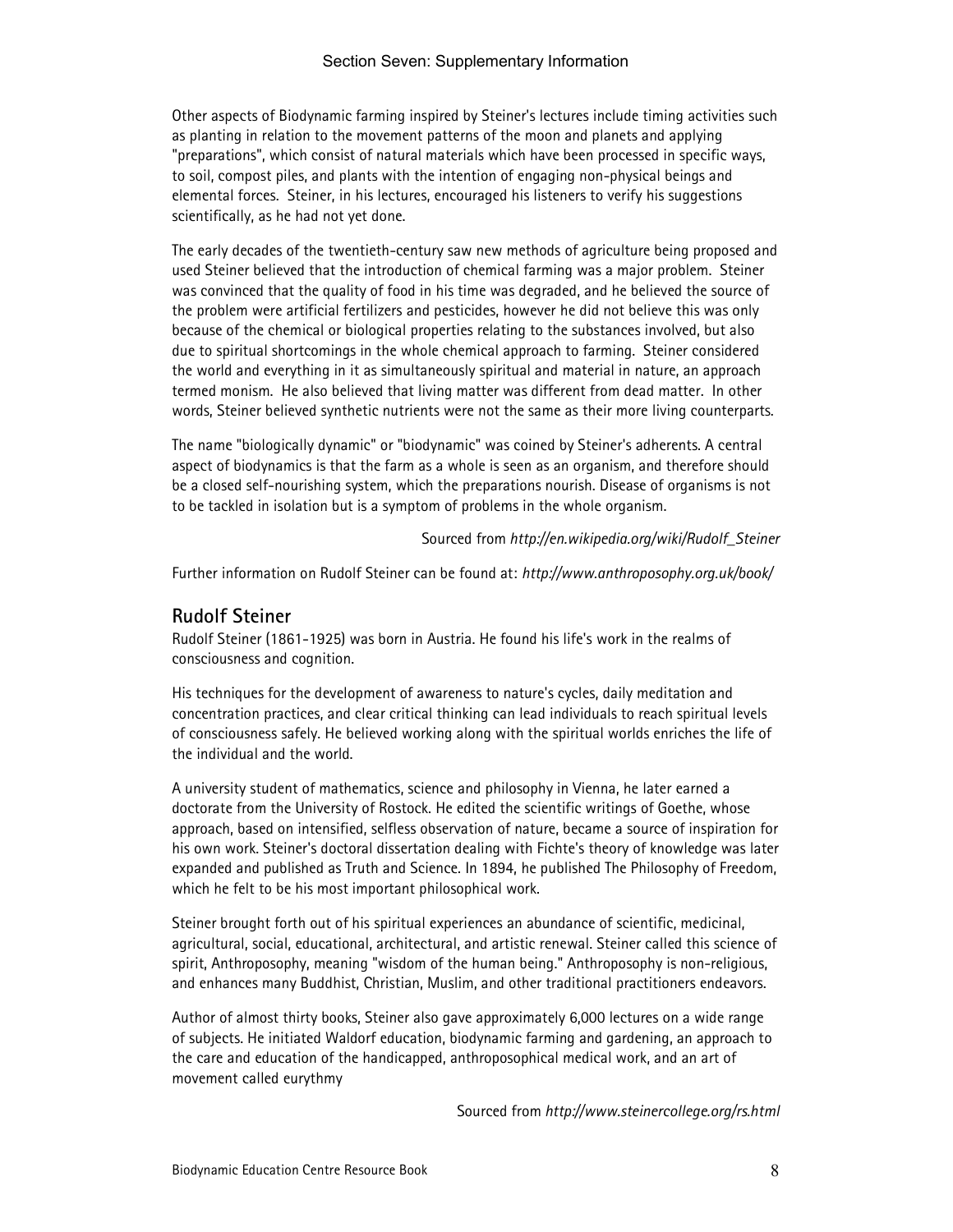# Importance of Farming

#### Karl Kaltenbach on Farming and Farmers

From a speech by Karl Kaltenbach at the opening of the Mansfield Rudolf Steiner School Victoria September 1997. Contributed by Mark Patton.

"I believe that the farming community is the foundation of any culture. It is the basis for all other aspects of life and for the strength and well-being of our whole nation. Everybody is dependent on primary industry. When farmers no longer produce healthy food, then everyone's health suffers, and when the farming community is depressed, because of national disregard for their economic needs, then the whole nation feels these depressing vibrations. Thus I believe a Steiner School in Mansfield will need to relate its curriculum especially to the rural aspects of life. It can equip its pupils with inner values which will help them in the future renewal of the spirit of the healthy farming community.

"Farmers are therefore the mainstay of any culture of any nation. Nations which neglect farmers are also doomed to social destruction. this is what happened in the old Soviet Union. Agriculture was industrialised and thus destroyed from within, through so called theoreticalrationalism. Now, as a result, the country can no longer produce sufficient food. Their soils are depleted and indirectly the situation has now affected the whole of present Russia, which is in chaos.

"Farmers have a most important responsibility for the whole population of the world. Farmers grow food and it must be healthy. Farmers tend to the land and it must be tended in a healthy way so that the next generation still has soil left to grow their wheat. Farmers need to appreciate the spirituality in nature, and work with it in a practical and thoughtful manner. Farmers provide the foundation of the economy and culture and we all must see that they can properly take up this important work: Thus a society should base all values of life on what it takes to grow agricultural products.

"Agriculture can only grow in a responsible way, when it can maintain and restore, where necessary, the health of the soil. his can only be achieved when the city people, the industrialised people, take up spiritual - human-natural values in their own lives. In other words, when they protect farmers from the all-powerful industrial groups, which all too often propose development simply for the sake of quick and easy financial benefits. We must not keep feeding the egoism of consumers with high tech equipment. The environment can no longer sustain these desires. We must learn now to value rice and wheat more than the television set, and pay realistic prices to the farmers which will allow them to use sustainable methods in growing food. Only this approach will give back to the farmers their long-lost dignity and respect.

"All these thoughts have to do with your school. The previous generation of farmers often sent their children away to city schools. Maybe now it is time for a reversal. In the future, people will perhaps send their children to country schools and the most modern educational system will in future be placed in rural areas. They will recognise I hope, that country schools which are surrounded by living nature, in which one can feel the spirit of renewal for this land, have a major role in recreating a realistic system of spiritual values. This will foster an appreciation for the living organism of the earth, for the living water, for the living air, for the living light. This new appreciation will then turn back the tide of industrial economic destruction, and encourage a caring for the earth and for the health of everyone in society."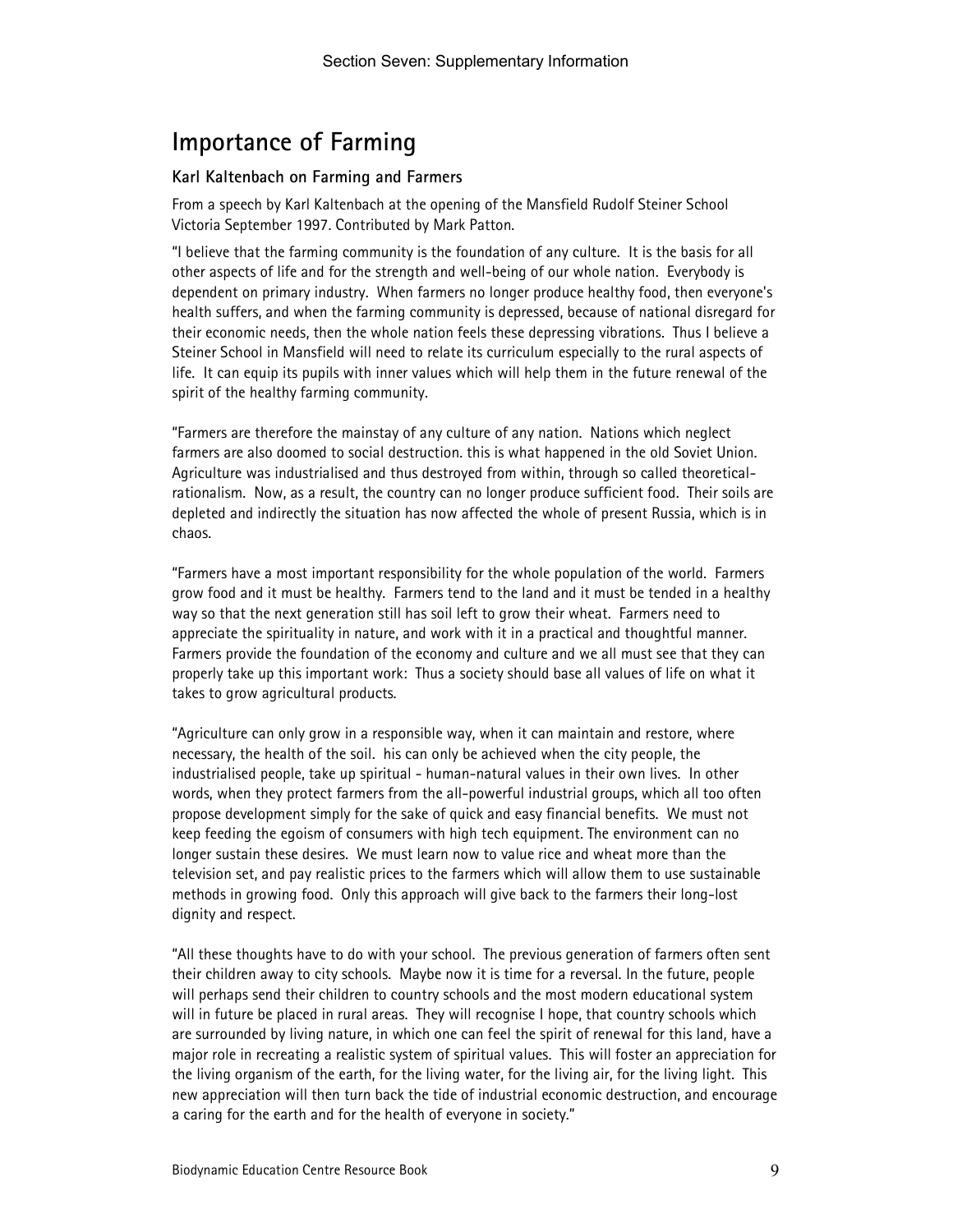# Essentials of the Biodynamic Farm

Steiner's approach can be called qualitative-ecological in contrast to the analyticalquantitative approach of conventional science. "Ecological" is here meant to embrace all the earthly and cosmic forces that form life. Biodynamics puts qualitative-ecological principles into practice in the following ways:

Biodynamic farms are formed in the image of an organism. They have a site-adapted and balanced combination of plant and animal husbandry. Biodynamic farms attempt to be selfsufficient with respect to manures and feed-stuffs. Within the totality of the farm, human capabilities and needs and marketing potential get due attention.

Production is sustainable because it is based on cropping and manuring systems that preserve and improve the productivity of the soil. Farm-produced manures are carefully collected and handled to recycle nutrients. If necessary, slowly soluble minerals are used.

Disease and pest control are primarily based on the preventative potential of the system, i.e. a combination of enterprises, and also on inoffensive substances. Weed control is achieved by rotating crops and by cultivation. Specific dynamic measures to regulate weeds and pests are being developed and are to some extent already in use.

Feed for livestock is mostly produced on the farm, and the production of seedstocks is adapted to the system and to the site.

The life processes in the soil, plants and manure are regulated and stimulated by dynamic measures. This is achieved by using small quantities of preparations made from herbs and other substances.

Consideration is given to subtle processes and interactions. These interactions include those of plant and animal communities, insect and bird life, moist biotypes, wooded and agricultural land, hedges, and other ecological niches. The general life of nature and plant life in particular are considered to be immersed in a wider environment including the cosmic realm surrounding the earth. The solar year rhythm and other bio-chronological rhythms are considered important for the growth and quality of produce.

Stable and satisfactory economic returns can be provided by biodynamic systems. From the standpoint of the national economy, the biodynamic farm produces optimum results while wisely managing resources and energy. The biodynamic farm does not pollute because it avoids using a host of questionable agricultural chemicals.

The macro-ecological effects of the layout and management of biodynamic farms are the maximum possible conservation of soils, the quality of water bodies, the enhanced health of wildlife, and the improved quality of the rural environment.

Human values and a unity between a world view and motivation are furthered by a caring approach based on giving and taking.

A longing in the hearts and minds of many people living in our technically and economically orientated society has made itself heard since the 1960s. Many are looking for a way of life that unties and heals rather than for one that tends to isolate people or split them into interest groups. Many of these people are also interested in alternative agriculture. However, such longings may create their own restraints unless a modern, scientifically sound, spiritual knowledge of man and nature forms a firm basis for a sensitive and ethical approach. Biodynamics is based on such an approach.

Dr Herbert Koepf, The Biodynamic Farm, Anthroposophic Press, 1989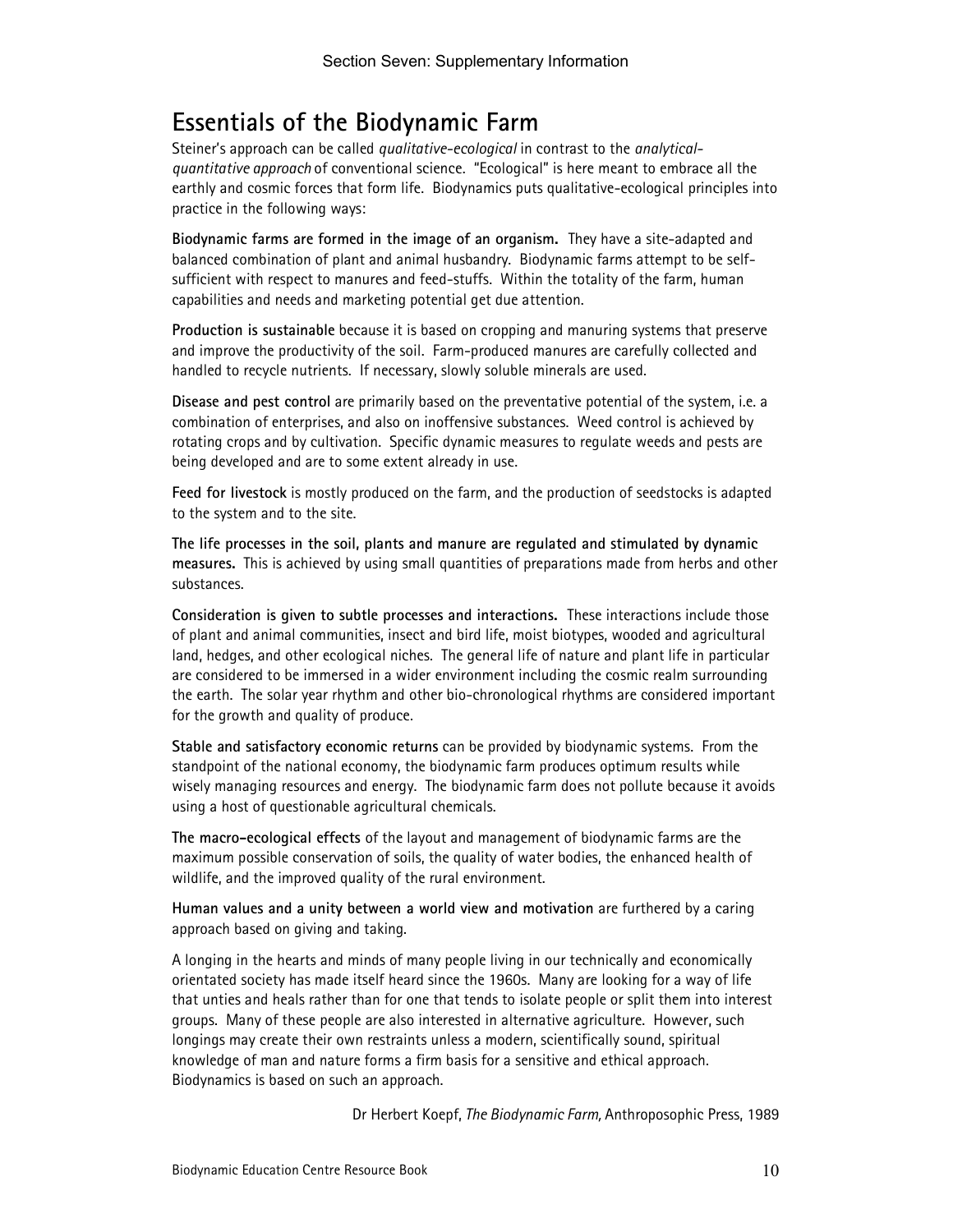# The Living Planet

Michael Dowd in a monograph, The Big Picture.

"Earth is not a planet with life on it; rather it is a living planet. The physical structure of the planet – its core, mantle, and mountain ranges – acts as the skeleton or frame of its existence. The soil that covers its grasslands and forests is like a mammoth digestive system. In it all things are broken down, absorbed and recycled into new growth. The oceans, waterways, and rain function as a circulatory system that moves life-giving "blood", purifying and revitalizing the body. The bacteria, algae, plants, and trees provide the planet's lungs, constantly regenerating the entire atmosphere. The animal kingdom provides the functions of a nervous system, a finely tuned and diversified series of organisms sensitized to environmental change.

"Each species is a unique expression of life, with its own unique consciousness and its own unique gifts to the body. Humanity allows the planet to exercise self-conscious awareness, or reflective thought. That is, the human enables Earth to reflect on itself and on the divine mystery out of which it has come and in which it exists. We are a means by which nature can appreciate its own beauty and feel its own splendour; or destroy itself.

"This shift, from seeing ourselves as separate beings placed on Earth ("the world was made for us") to seeing ourselves as a self-reflective expression of Earth ("we were made for the world"), is a major shift in our understanding of who and what we are. It is a shift at the deepest possible level: our identify, or sense of self."

# Man is What he Eats

By Viktor Schauberger

A free people can only arise from a free earth. A people who violate Mother Earth have no right to own a home…Man is what he eats and remains an animal so long as the build-up of products of quality is stifled. So a cycle is completed: infected water cannot produce healthy food. Infested water and poisoned nutrients cannot produce healthy blood. One is only superficially aware that the spiritual functions have not been developed and that the decreasing quality of grain production has an effect on future generations…

The modern farmer violates the earth, which reacts by opposing her sungod. He strips yearly the skin of the earth and applies poison as artificial manure and then wonders why this wretched process demands more work and yields less and less each year.

The old farmer was, for the clod of the earth, both its priest and its doctor. The modern farmer, on the other hand, is personally and collectively harassed politically and is concerned about government subsidies. He believes that he can, to a massive extent, defy nature.

The modern doctor is similarly quite helpless in combating the increasing speed of cancer. He is unable to stimulate the internal strength of the body, which has been weakened through digesting foodstuffs produced by artificial fertilisers. In certain glands, symptoms of putrefaction can be detected. In the same way, the modern impatient farmer driving his machines in the fields, is required to put in more work with a corresponding reduction in the rate of yield, which is governed internally by the earth (not by what is added).

Olof Alexandersson, Living Water, Viktor Schauberger, Gateway Books, 1976, pg110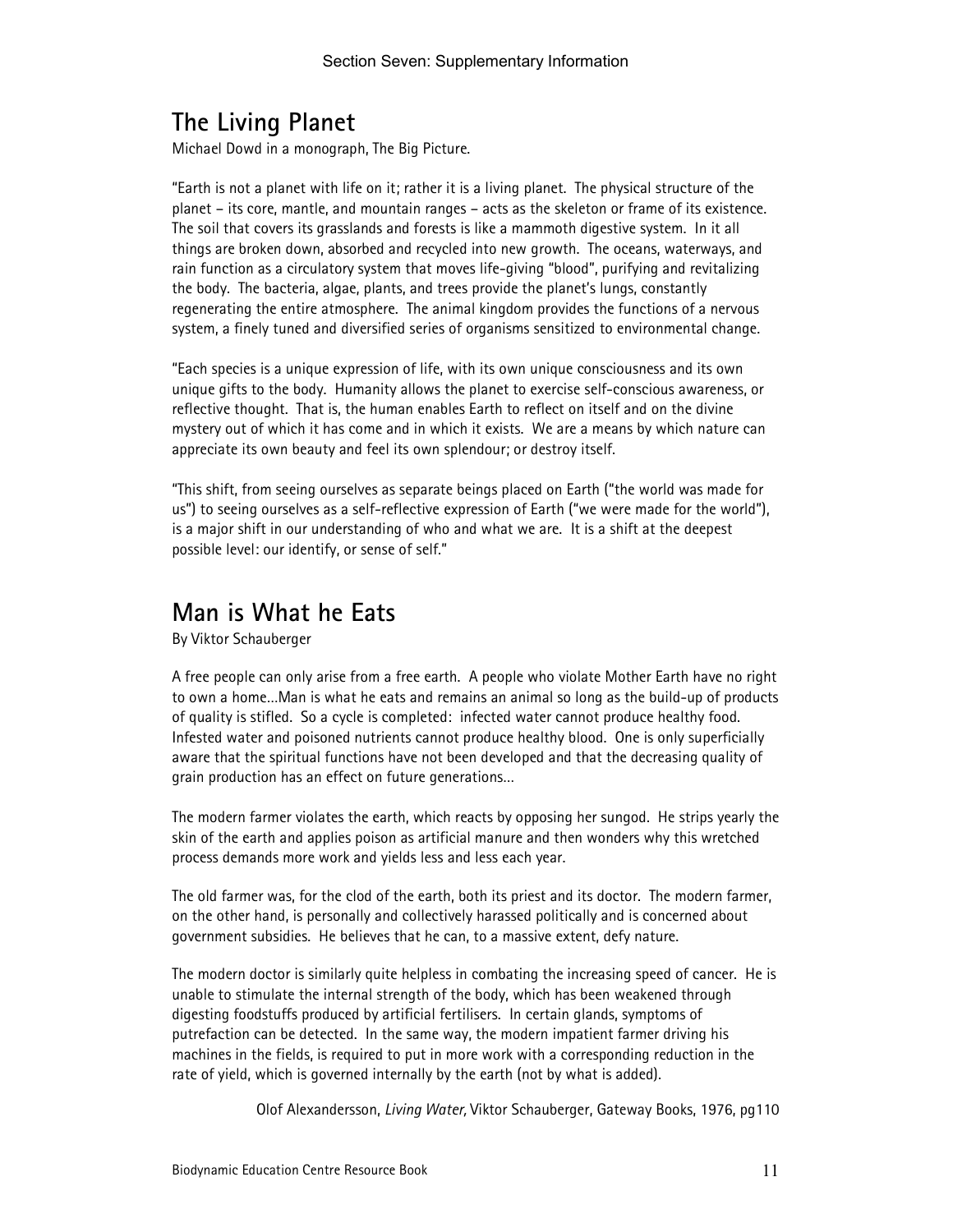# Formative Forces in Nature

### The Etheric, Astral and Ego

"We need to approach an all-encompassing wisdom once again, and not be content merely to rattle off the words; 'The human being consists of physical body, etheric body,' and so forth, which can then be memorised like a recipe. This is not the point at all. What is important is that the knowledge of these things be introduced

everywhere, that we recognise these things in everything we meet. If we become clairsentient in the manner I explained, we will be guided to recognise the way things in nature really are." Rudolf Steiner

"The physical body can only be maintained in a shape and form suitable for a human being by means of a human ether body, which must in turn receive the appropriate forces from an astral body. The ether body is the sculptor or architect of the physical body. However, it can only shape the body in the right way if it receives the stimulus to do so from the astral body. The astral body contains the prototypes according to which the ether body gives the physical body its form."

Rudolf, Steiner, An Outline of Esoteric Science, p65, Anthroposophic Press, 1997.

### Astral Forces

Astrality is embodied by the animal kingdom, recognised by the forces of digestion. The cow; with its four chambered stomach, has an extremely well developed digestive system. The resulting manure is permeated by both the etheric forces; which have come from the plant kingdom and astral forces; which have come from a thorough digestive process.

"These etheric and astral forces are inherent in the manure; all we have to do is to preserve them so that they have an enlivening and astralising effect on the soil, and not only on the watery part of the soil, but also on the earthly mineral component."

Steiner, R., Agriculture, p72

### Forces in Nature

"What I chiefly wish to indicate is that we must treat the whole of agricultural life with the conviction that we need to pour vitality, nay even astrality, in all directions, so as to make it work as a totality."

"We are giving to the earth something ethereal and astral which exists by rights inside the belly of the animal and there engenders forces of a plant-like nature. For the forces we engender in our digestive tract are of a plant like nature.

"In the dung, therefore, we have…something ethereal and astral. The astral and ethereal adheres to it. We have only to preserve it and use it in the proper way…It has a life-giving and also astralising influence upon the soil, …in the earth-element itself not only in the watery; but notably in the earth element. It has the forces to over come what is inorganic in the earthly element."

"To manure the earth is to make it alive, so that the plant may not (be in) a dead earth and find it difficult, out of its own vitality, to achieve all that is necessary up to the fruiting process. The plant will more easily achieve…the fruiting process, if it is immersed from the outset in an element of life."

Quotations from Rudolf Steiner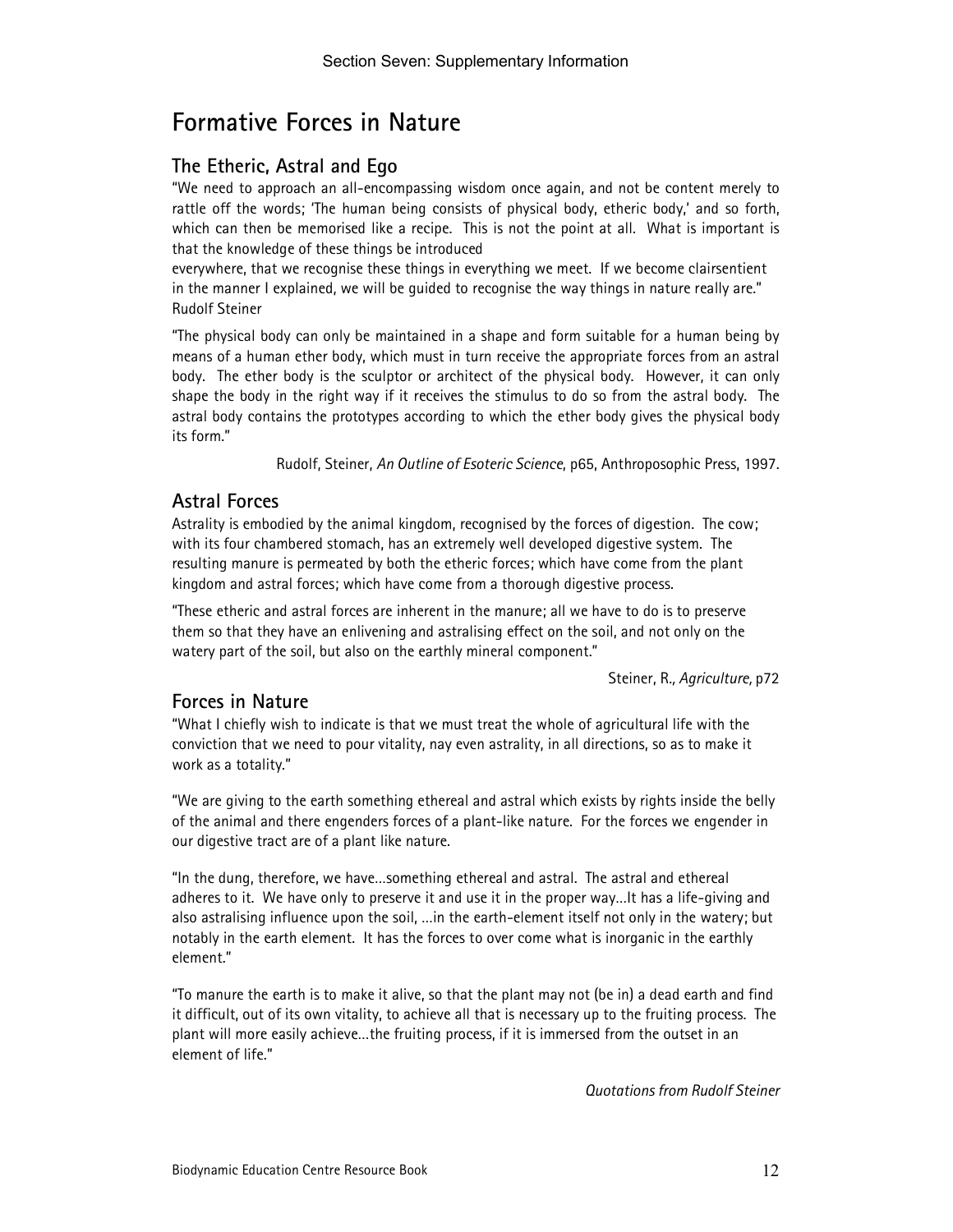### The Farm as an Individuality

The farm individuality has four bodily aspects which are:

- The ego, "I am" or "self" is the governor or regulator who sets the program.
- The astral body, soul or psyche that expresses thinking, feeling and will under governance of the ego.
- The etheric body that expresses the movement of fluids within the organism.
- The physical body which contains the mineral elements.

The farmer is the ego function and puts his or her stamp on the farm by making decisions on how and when things happen.

The astral body is represented by the birds, bees, insect life in general both above and within the soil and the animals. In fact it encompasses all living things that live and move in the farm environment.

The etheric body is represented by all that flows within the farm environment like rain and soil water, the sap that runs through all plants helping give rise to all manifestations of form. It is in this realm also that we find the divisions of earth, air, fire and water. Roots and the nerve sense system, sap, blood and water in a landscape, the air in the soil, in water, in plants and lungs of animals and humans, and then the manifesting of warmth in soil, water air and blood.

The physical body can be seen in the mineral elements including carbon, calcium, silica and all the other elements of the periodic chart.

In the farm individuality, all the bodily aspects that make up the whole should be in balance with each other and each body should be in balance within itself if a healthy, happy environment is to prosper, in all senses of the word.

> Peter Bacchus, Sourced from Harvests, Volume 59, No. 1., Magazine of the New Zealand Biodynamic Association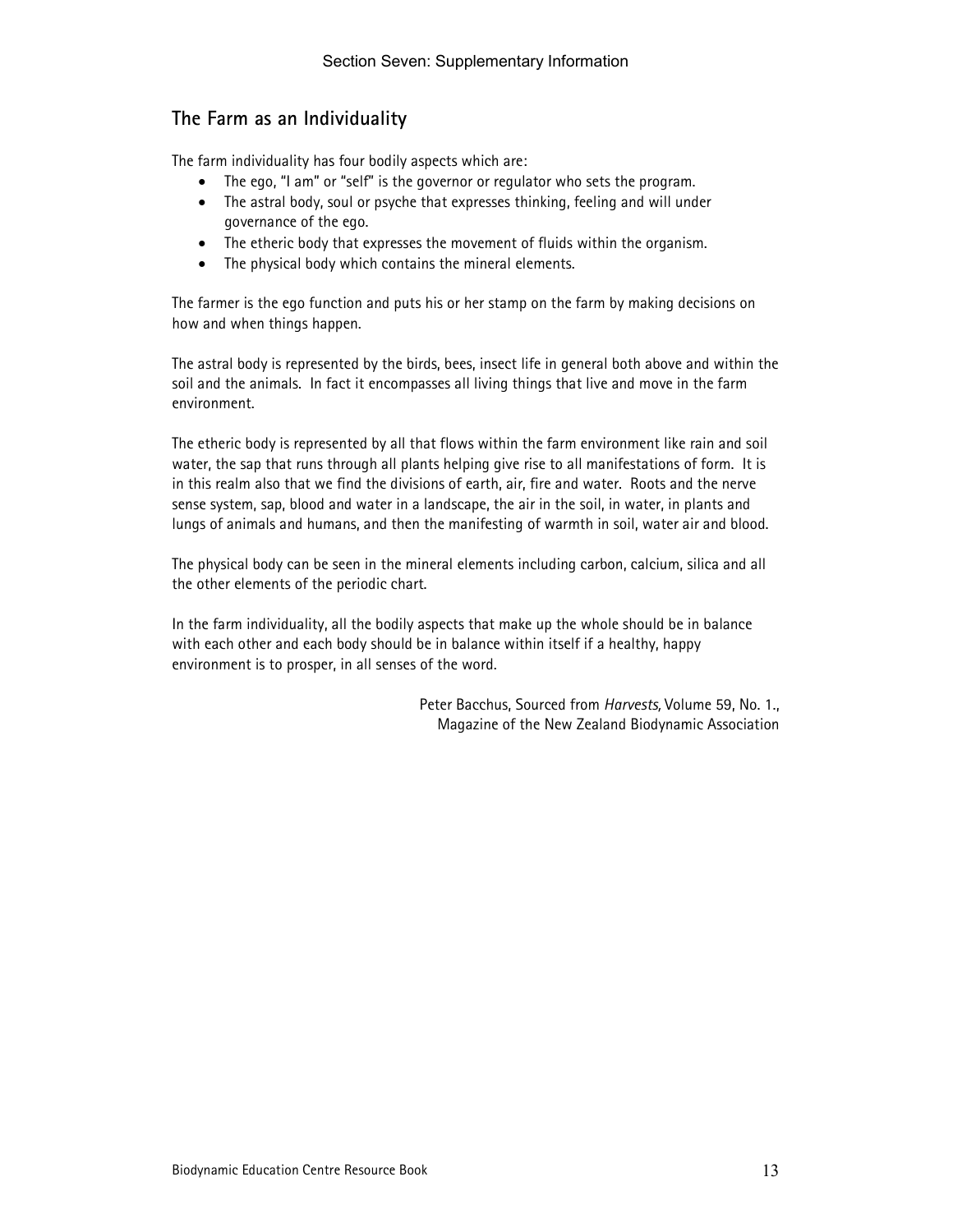# A Question of Energy

"To Schauberger, as we have seen, the growth process was above all a question of energy. He understood growth as a balancing process between geospheric energy and atmospheric energy. He saw the plant as the end product of energies meeting each other above the insulating layer of the earth. Thus all his attempts to encourage growth were devoted to increasing the soil's energy, and to encouraging the build-up and preservation of the energy 'skin'. He rejected all activity that removed energy from the ground and damaged the insulation. Consequently he was, for example, a vigorous opponent of Thomas-phosphate, a product of the blast furnace which drains the soil of strength. When it is introduced to the soil it tried to compensate for it by attracting new energy.

"One way to build up the ground energy is by adding stable manure, compost, micro-nutritional elements and catalysts to the soil, which in turn should be well covered and protected from the rays of the sun. Also, iron tools are to be avoided. It is of course important that the whole landscape is healthy, with forests and water living natural lives, as it is from these sources that the ground energy originates. Schauberger stresses, on the other hand, that the ground's energy could be increased by using biological machinery."

Nutritional elements and catalysts to the soil, which in turn should be well covered and protected from the rays of the sun. Also, iron tools are to be avoided. It is of course important that the whole landscape is healthy, with forests and water living natural lives, as it is from these sources that the ground energy originates. Schauberger stresses, on the other hand, that the ground's energy could be increased by using biological machinery."

"The whole decline of agriculture, our most important source of nutrition, could, according to Schauberger, be halted if we were to humbly recognise Nature's order and copy its methods. We must acknowledge that growth does not depend on chemical and mechanical inputs, but on the balance of energy relationships of soil and water."

Olof Alexandersson, Living Water, Viktor Schauberger, Gateway Books, 1976, pg105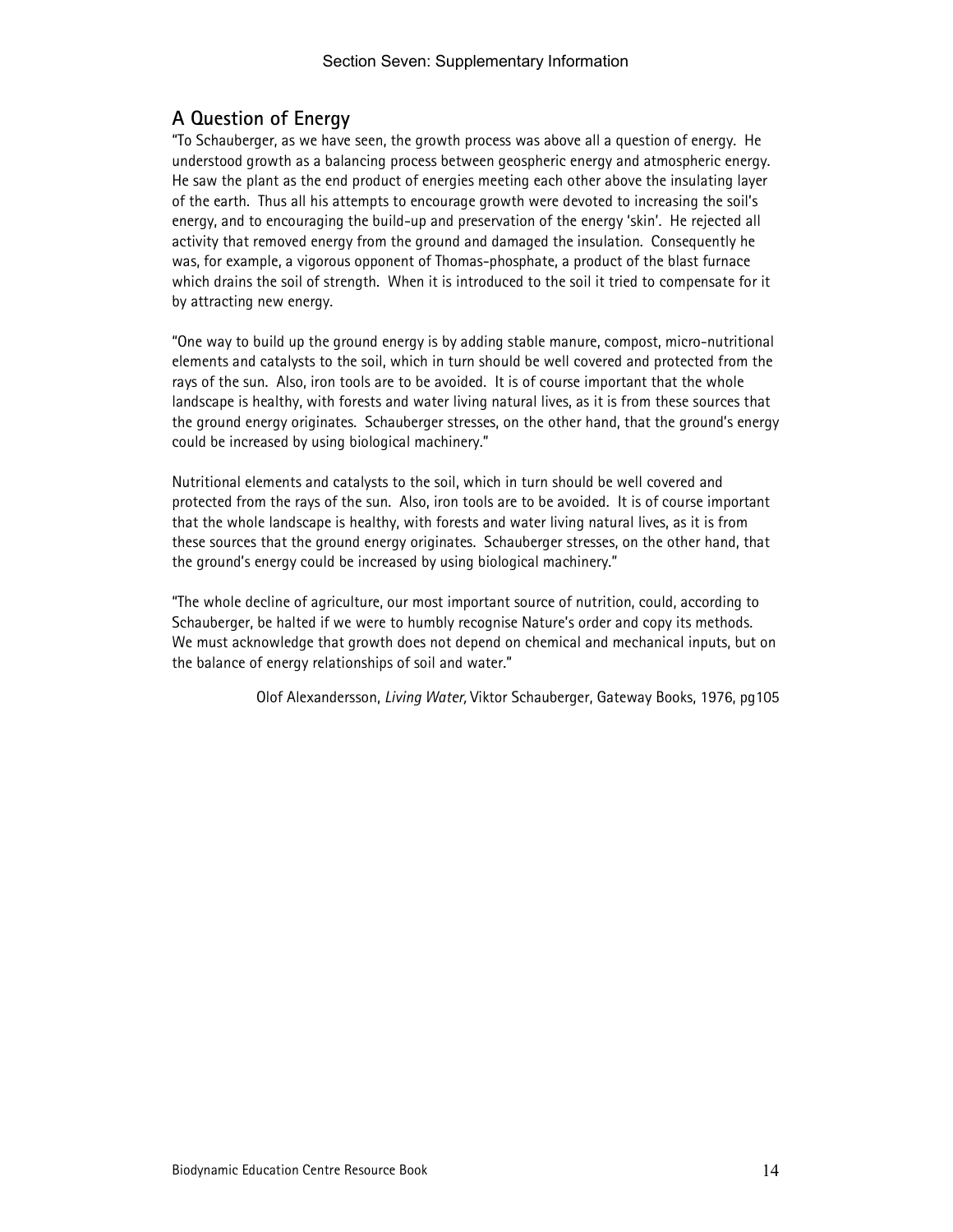# Carbon, Oxygen, Nitrogen, Hydrogen, Sulphur

Steiner states that today's chemistry does not come much further than taking snapshots of people you meet in the street: "What we understand about these substances through today's chemistry is actually no greater that the knowledge we have of people who we have passed in the street, people we have photographed perhaps, and whose external appearance we recall with the help of the photographs"…

On the contrary, to come to a full understanding of the life of plants one of the first things to find out is the deeper nature of these five elements and the role they play in the household of nature where cosmic and earthly forces can only work through the substances of the earth.

We have to learn to see these substances as carriers (mediators) of certain higher spiritual principles. So which higher aspects do "arrive on earth" through these 5 substances?

### **Carbon**

Carbon is described as the "Bearer of all structuring processes in nature". Through those structured frameworks the great images of the universe (which are the source of all forms in the natural world) can be revealed in plants, animals and human beings; where plants "stiffen up" through this working of carbon, human beings dissolve the solidified carbon again and again in ever changing forms.

### Oxygen

Oxygen carries the life principle out of the wide periphery of the universe and through it those unceasing, life generating forces are able to flow into the earthly matter on the waves of oxygen activity. Without oxygen all matter would be dead and would appear as "frozen", rigid forms only. Chemistry comes about through the actions and reactions of oxygen. Without oxygen there would be no chemistry.

### Nitrogen

Without the help of nitrogen oxygen would not be able to reach the carbon frame work, where life needs to meet the great images of the universe: nitrogen has the role of the soul between body and spirit; nitrogen like the antipathy and sympathy forces of the soul wants to escape the earthly as much as it wants to connect itself with it. The life principle stays in the periphery or becomes active in the carbon frame work with the help of nitrogen.

### Hydrogen

But where spirit, life and sensitivity have lived in a physical form there is also this principle that enables those forces to vanish from the earth again. Hydrogen carries this process of dissolving and dispersal into the expanses of the universe, in order to undergo a king of cleansing, purification.

### Sulphur

Sulphur is described as the mediator between the structuring ability of the spiritual and physical sphere. Sulphur means "sun-like forces". It is the bearer if light and its working with the four other elements can be compared to the water the potter uses to wet his fingers and shape the clay.

Sourced from Richard Swann, editor Star and Farrow, U.K.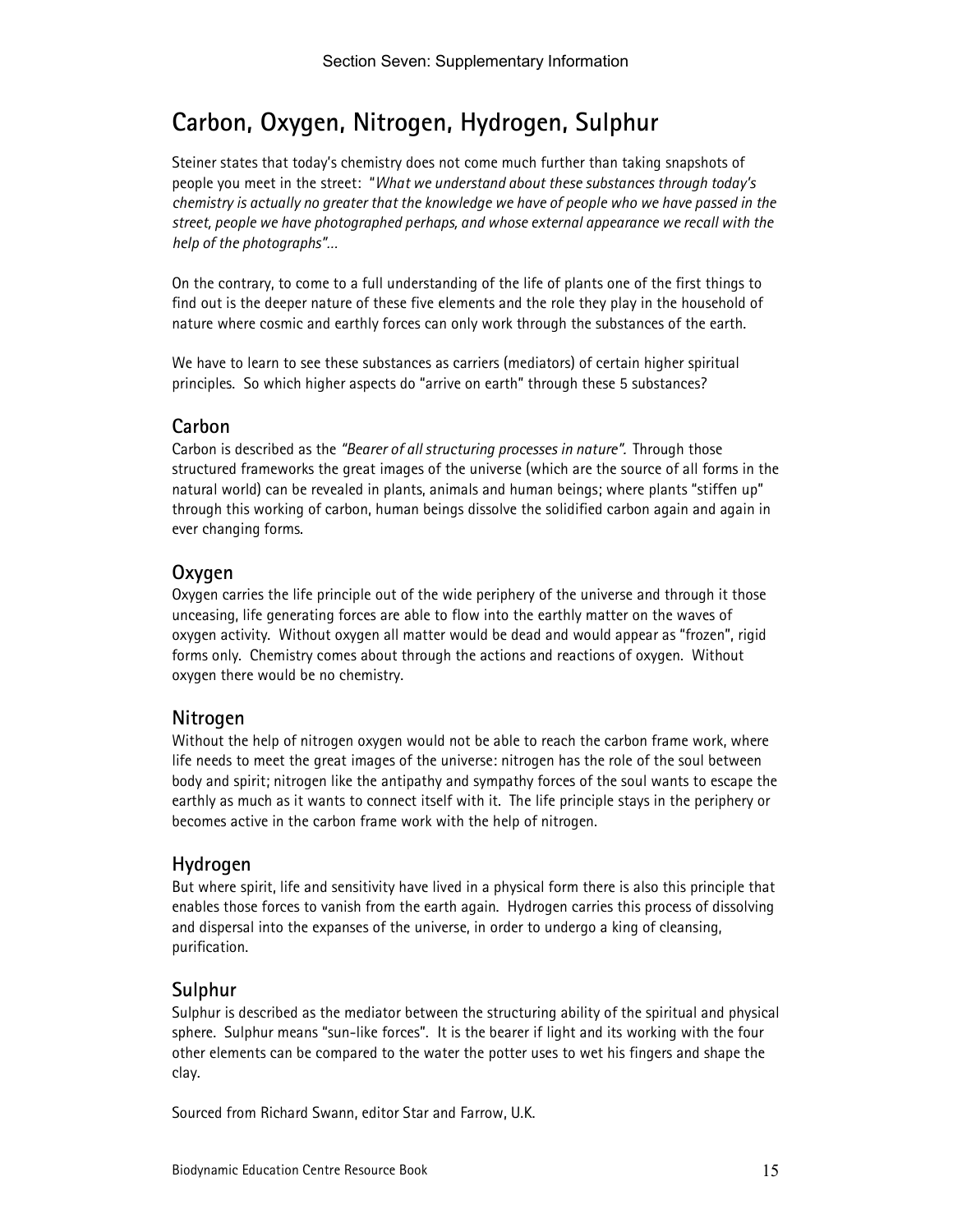# Metamorphosis in Plants

Goethe was the first to understand the metamorphosis in plants, a study of the different stages of plant development. Each stage has a period of expansion and contraction.

Goethe saw the alternating stage like this:

| Contracted form | Expanded form |
|-----------------|---------------|
| Seed            | Cotyledons    |
| <b>Bud</b>      | Leaves        |
| Calyx           | Petals        |
| Pistils, stamen | Fruit         |
|                 |               |

Each node of the plant shows this alternating pattern. First, the concave cup side of the leaf node expands outward. It supports the convex growth bud, which is contracted into an upward reaching from. The bud generates a new node and the pattern repeats. At the topmost node, the bud is still generating new growth. We see here the repetition of the contracted-centre to outward-seeking centre.

Steiner explained this alternation as connected to the two poles of life force. There is an earthly forces associated with water, the moon and the element calcium. This force is evident in lush, rounded plants forms, the vegetative part of reproduction and the quantity of plant stuff. This growth pattern originates in the centre-seeking polarity.

Its complement is a maturing forces associated with light, warmth, the sun and the element silicon. This force hardens the plant, develops vertical form, assists with bringing the outside or cosmic pattern into the plant. The cosmic nature shows up as quality of the plant, through nutrition, aroma, fruiting and flowering. AS we will discuss later, Steiner proposed two special preparations which enhance these polar forces. The earthly force is enhanced with a preparation made from cow manure and the maturation force with a preparation made from crystalline silica.

> Elementals, BD Tasmania, No.72 December 2003, Expansion and Contraction in Plants, David Robison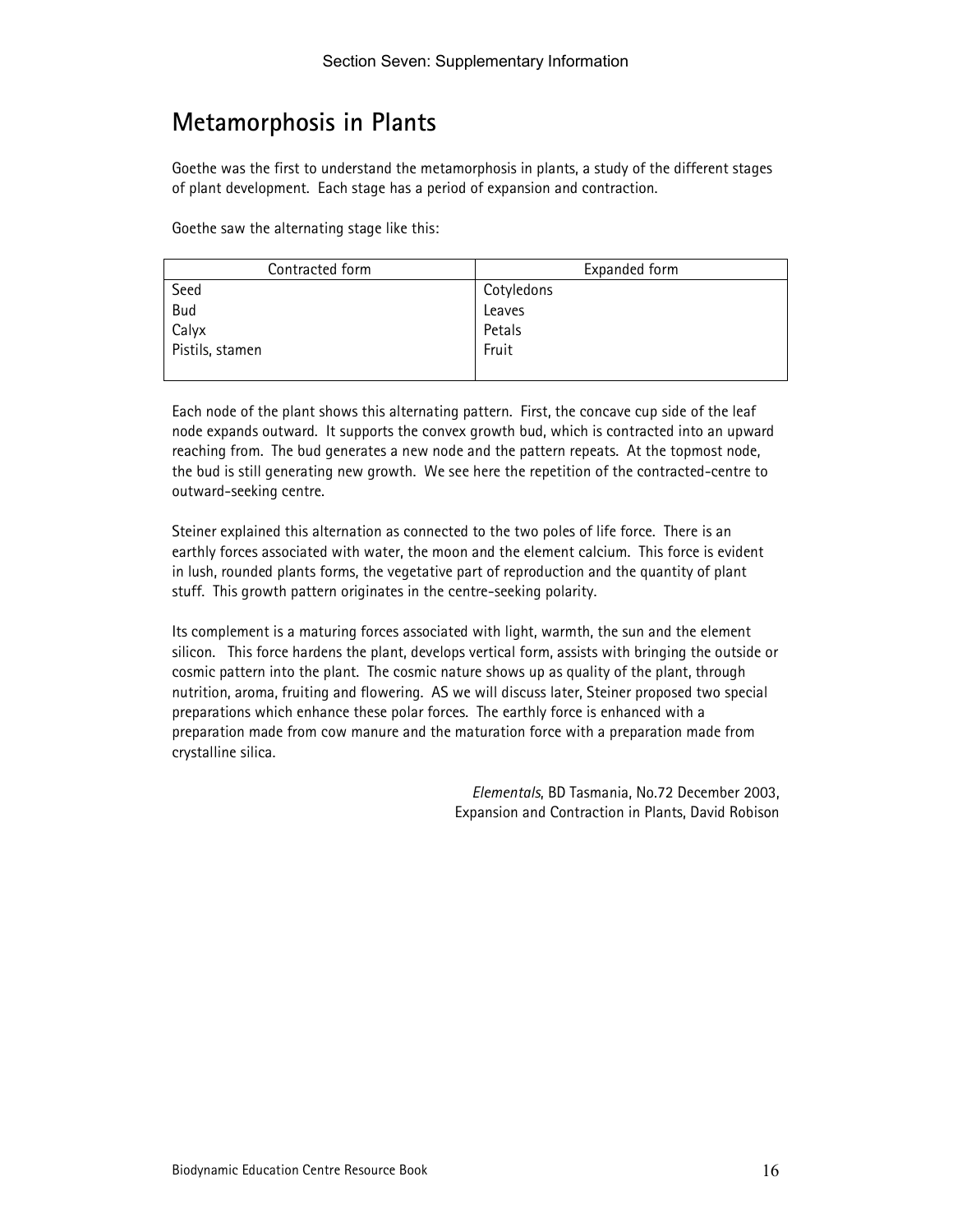# Elemental Beings

A report by the agronomist and farm advisor Immanuel Voegele of a conversation between Rudolf Steiner and Kurt Walther at the Guldesmuhle on Aug 12, 1920. Immanuel Voegele could not be present for the actual conversation, but upon his return he converted Kurt Walther's notes into the following report:

The beings of the elemental kingdom – the gnomes, undines, sylphs, salamanders – help build up and form the plants. These beings were led and influenced by higher beings who are now withdrawing from this activity, just as at certain times these higher being withdraw their influence within human beings and apply themselves to higher tasks. The elemental spirits are thus left to themselves, and other spirits (Lucifer, Ahriman) seize them and draw them away from their work in forming the plants. The result will be a diminution of the spiritual forces of the plants and a gradual general atrophy, against which even artificial fertilisers will not help.

What must now be striven for is that human beings familiarise themselves with the elemental kingdom, that they attempt to come in connection with these elemental spirits. In a sense, human beings must take over and prevent other powers from using the elemental kingdom, and must strive to influence these spirits in such a way that they continue to assist the growth of plants.

If human beings are able to cultivate these kinds of forces in themselves, they will become priests as farmers. If it is not possible to bring about such a connection, then in a few decades human beings will have to experience that the yield and quality of the products of the fields are diminishing and that no remedy can be found.

The undines take part in the formation of dew. These spirits too are on the verge of being drawn away from their previous activities by other beings. In time this could have the consequence that the formation of dew would gradually cease. Here too human beings must strive to bring their influence to bear.

A further task for human beings is to live consciously with the rhythm of the seasons (namely, to experience nature in spring through the physical body, in summer through the etheric body, in autumn through the astral body, and in winter through the ego). With such an attitude a spring planting, for example, will have a completely different mood then that of an autumn planting.

In order to gain a spiritual relationship to the animal kingdom, the human being must penetrate to the group souls of the animal genera. One can already perceive – and this will increase significantly – that the instincts will no longer avoid poisonous plants in their fodder, but will rather eat them along with the rest.

When human beings penetrate to the group souls, they can then compensate, for example, for the weakening of the animal' instincts; the animals can thereby be helped.

Elementals, BD Tasmania, Issue No. 52 October 1998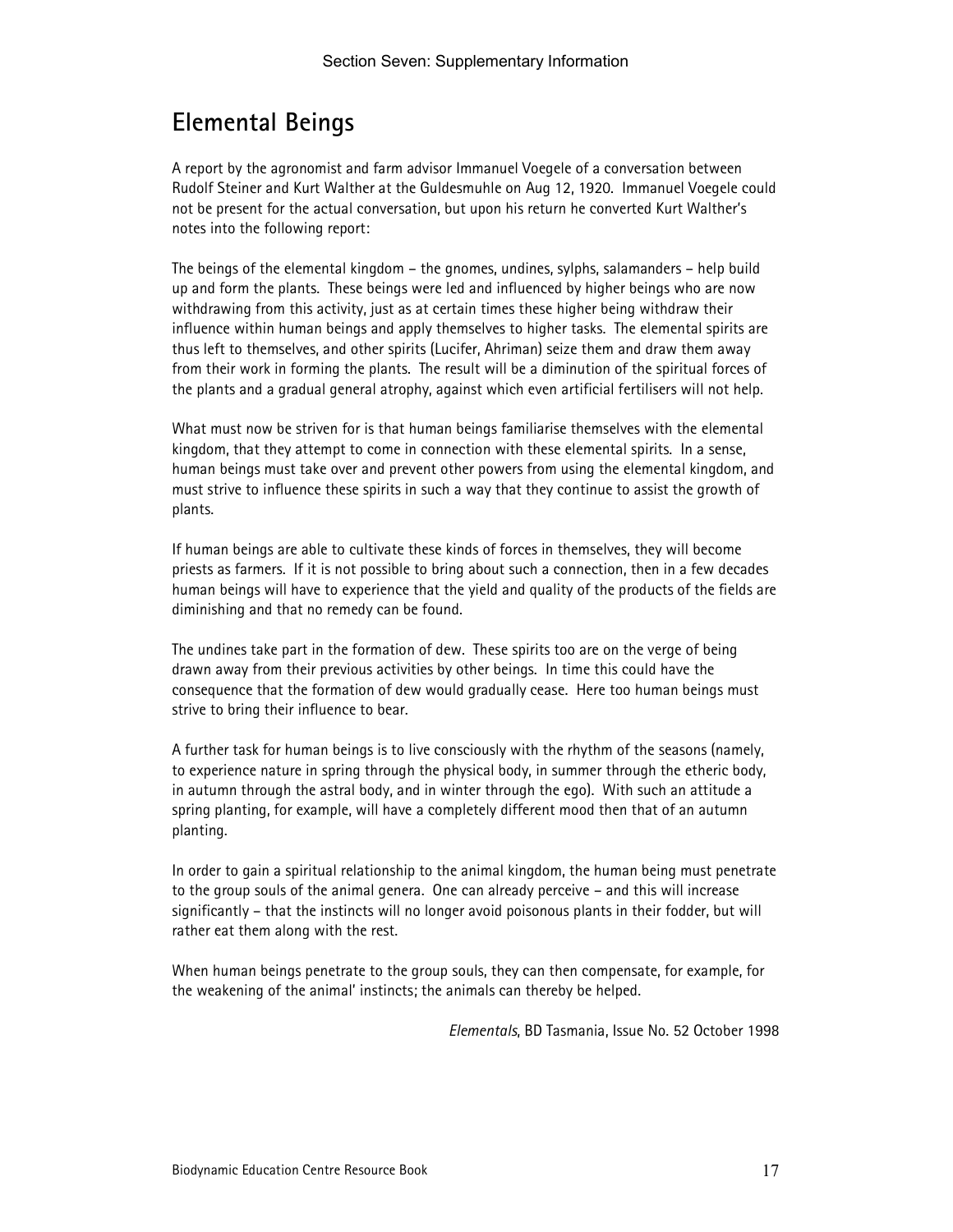# A Healing Approach to Forestry

#### By Pieter Tideman

Polarity is a working principle with which we can examine nature to learn more about the inherent laws which are active in it. Through spiritual science, as elaborated by Rudolf Steiner, we receive much aid in the process. In this article we shall turn our attention to the trees, building up our understanding of the various polarities at work within and around them. We shall see that this approach to science leads to insights which can bring healing to the dying forests.

In the first lecture of Rudolf Steiner's course on agriculture he shows how nature exists within the fundamental polarity between cosmic and earthly forces. How are the forests involved in this polarity, and how does this work out in the landscape?

We can see the trunk of the tree and the wooden branches as an upheaval of the earth, and upon this uplifted earth an annual growth of plants sprouts every year anew as the foliage of the crown. Every plant attracts cosmic forces which surround it as a more or less dense cloud. So around these numerous plants which form the crowns of trees, cosmic forces are accumulating to such an extent and density that you can nearly "smell" it in close forests. Rudolf Steiner indicates that the insects have the task of stabilizing the cosmic forces around the plants. To do so in the forests would overtask them, so this work has been shared by the birds.

We might expect that the polarity between cosmic and earthly forces would be visible in the interaction of the natural environment and the living physical body of the tree. As we are within the realm of life, we are speaking of qualities which can no longer be observed merely by chemical analysis. The overall form of the tree gives us a long-term impression of it, and the annual leaves may demonstrate this polarity in the shape of their leaves. Each tree species expresses it in its own way.

We will try to distinguish between four main form-tendencies of the tree as a whole. Next we will try to find some relation between these four tendencies and the four elemental qualities.

-A tree with superficial roots and a tall sharp-topped shape shows affinity to the quality of warmth: Spruce, Beech.

-A tree with heavy bole and branches indicates earth: Oaks.

-Deep-rooted trees with a broad crown and spreading branches, point to water: Linden. -Shallow-rooting trees with a graceful crown consisting of an abundance of fine twigs that sweep in the air indicate air and light: Elm and Birch.

Gradually we perceive the polarity of these qualities in the tree: warmth and light are taking the cosmic side, water and earth the terrestrial one.

In the leaves according to Bockemuhl2, we have to distinguish four form-tendencies that can be chacterised as follows:

-Long leaf-stalks and strong protruding veins ending at the leaf borders: earth-quality.

-Broad leaves with spreading veins: water-quality.

-Incisions in the leaf border up to divided leaf: light-quality.

-Sharp-pointed, small, contracted leaves inclined to withdraw along the leaf stalk into the stem: warmth-quality.

Continued over page

 $\overline{a}$ 

<sup>&</sup>lt;sup>2</sup> In Partnership With Nature, By Jochen Bockemuhl, Bio-Dynamic Literature, Wyoming, 1981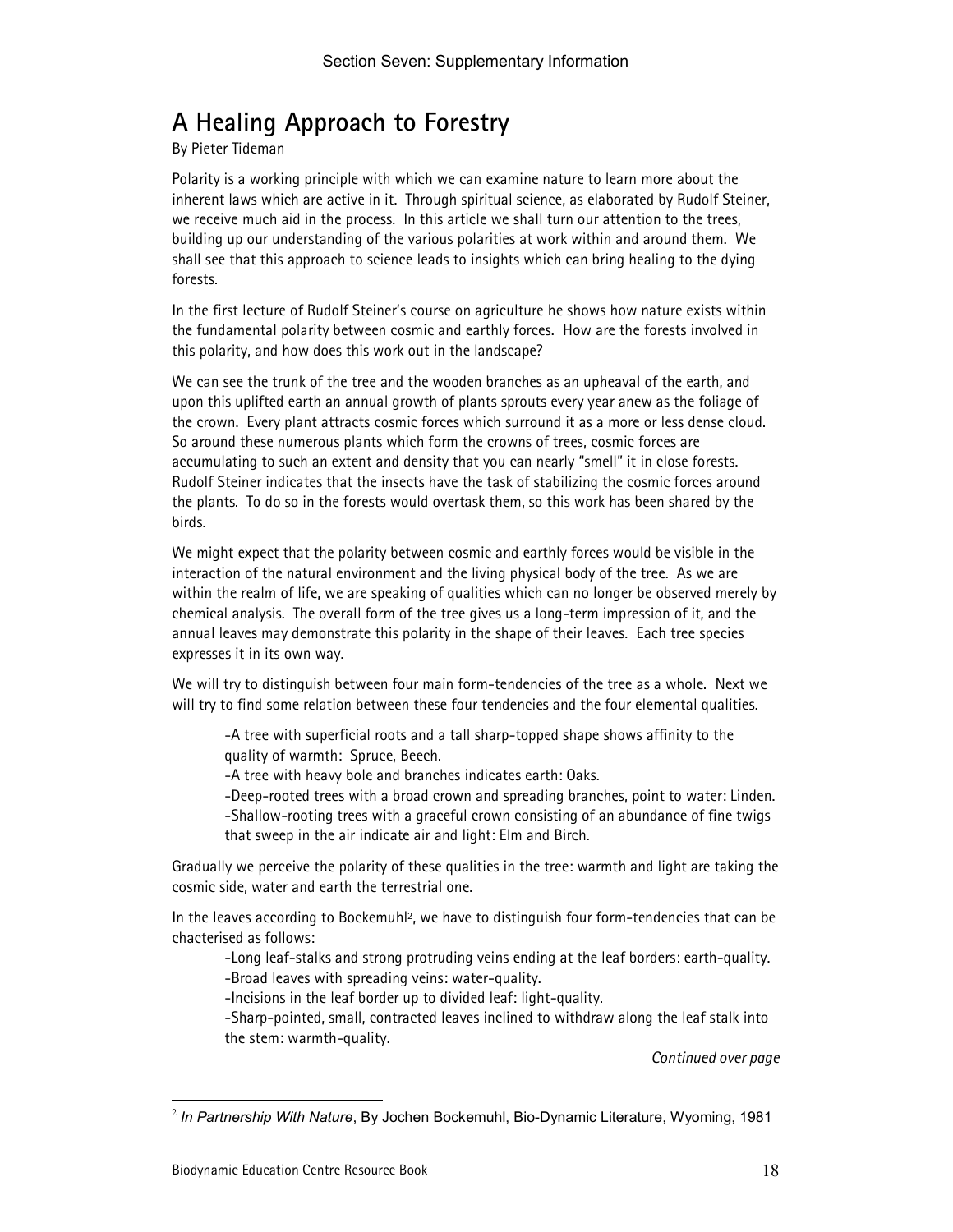Here also the polarity of the first two qualities and the last ones may become evident. We may say that the dominance of coniferous forests will sustain the warmth-quality of a landscape. This may include more light (Hemlock) or less (Spruce). Pine forests may bring in some of the earth and water element.

Deciduous forests have more affinity with the earth and watery life within a landscape, e.g. Oak, Linden, Maple, Poplar, Willow. But always all four qualities are functioning together with different accents.

Plants, shrubs and trees, especially as hedges, form the bridge, the connection and mediation between the cosmic and terrestrial forces in nature. Our landscapes show the dynamic character of the balance between them. The proportion of cultivated fields and woodland dictates the quality of this balance. An open agricultural landscape, in the corn belt, for instance, can be characterized as young and vital, with an emphasis on production qualities. On the other side, a forest gives us the impression of an old and matured landscape of significant quality. However, it has less vitality and also less resistance against environmental influences. The virgin forests in the tropics illustrate this clearly. They have a worldwide ecological influence on the climatic conditions, on water supply and erosion. But they regenerate very slowly from human intervention. Now they are vanishing rapidly under human influence, leaving us with increasing ecological problems. In the temperate zones there is a rhythmical balance between agriculture and forests. In European history you can trace periods of denudation and afforestation, e.g. the severe denudation in the Mediterranean area during Roman times, and the recent reforestations of abandoned fields in northern countries. In the Atlantic region vast areas of hedge landscapes have developed more or less spontaneously during the 17th and 18th centuries. So the tress in the landscape gives us a good impression of the vitality and the quality of it.

Also the condition of the trees and especially of the forests indicates clearly the balance or imbalance of the environment. Air pollution diminishes vitality. This is an increasing ecological problem. Expensive research projects have been started on it both in western and eastern countries of Europe. They point to industrial, agricultural and urban causes of the problem. But this is only one side of the story. Moreover, there is no ultimate solution in the near future in this direction.

Another approach has been cultivates amongst bio-dynamic researchers. They recognise that imbalance in the forest can be remedied by healing measures from two sides: through diversity on the one hand, and strengthening the cosmic influences on the other. This diversity consists of mixing different species and ages of trees in the same plantation. And cosmic influences are strengthened through timing of tree sowing according to optimal planetary configurations. Individual tree species are related to particular planets, e.g. Ash – Sun; Elm – Mercury; Oak – Mars, Cherry – Moon, Conifers – Saturn. Experiments over 16 years made by Georg and Stephen Schmid in Germany have shown extremely favourable results among trees sown when the related planet is in opposition to the Moon. Improved germination, stronger root, trunk, and crown formation, greater resistance to fungus, pests and frost damage, have been shown. Even in polluted areas where other trees were failing, they could create islands of health and regeneration. Georg Schmidt and his son have planted large nurseries of trees to provide counter-force to the devastation of European forests. Those who live in areas where the effects of pollution have not yet shown themselves so strongly would do well to consider these measures to support the trees before being faced with a crisis.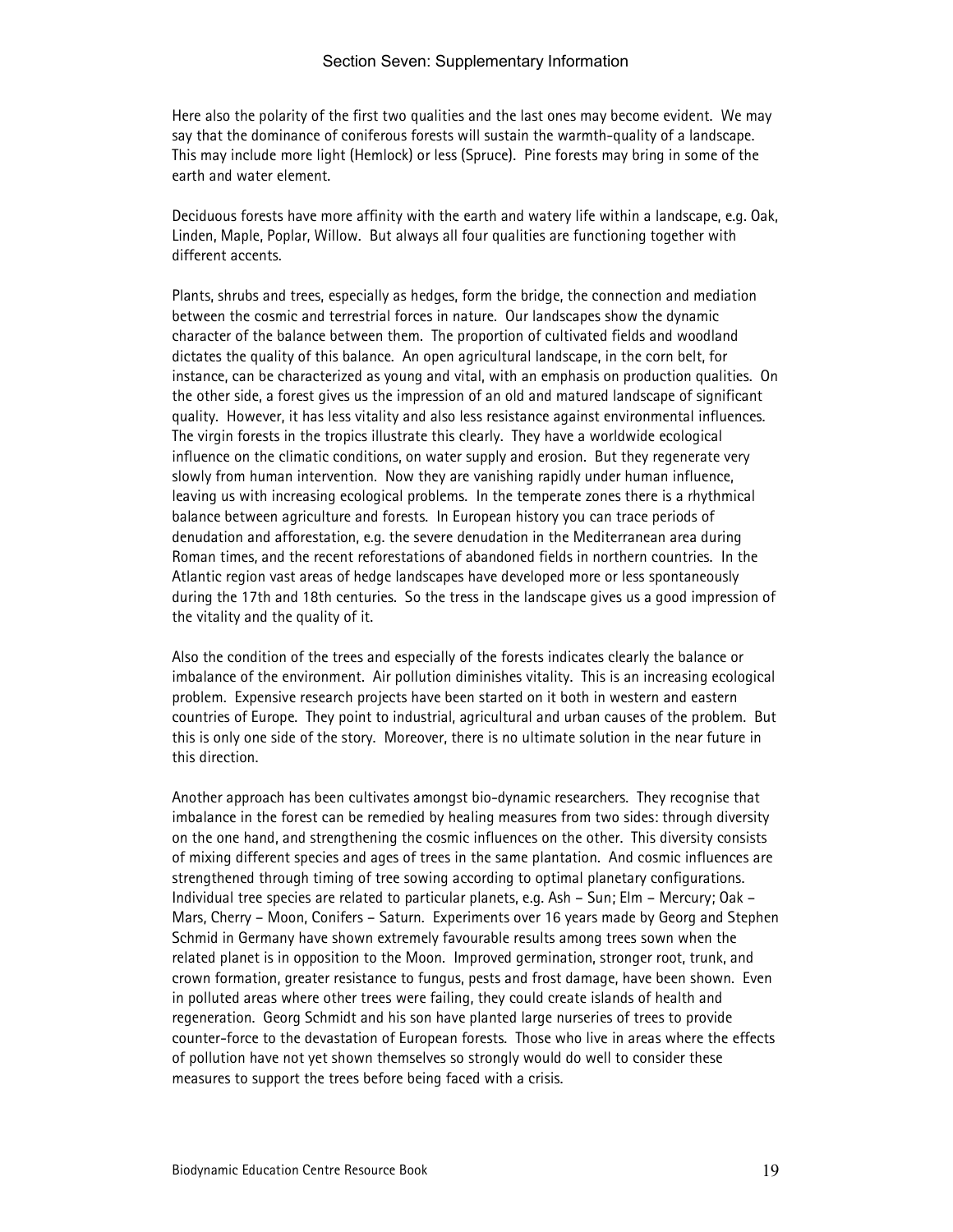# The Vortex

The vortex with its different speeds, is closely akin to the great movements of the planetary system. A given planet circles round the Sun as though in a vortex, in as much as it moves faster when near the Sun and slowly when further away. The vortex in its law of movement is thus a miniature image of the solar system and its planets.

Also, if a very small floating object with a fixed pointer is allowed to circle in a vortex, the pointer always points in the direction in which it was originally placed, that is it always remains parallel to itself! … it is always directed to the same point at infinity. This illustrates how a vortex is oriented, as though by invisible threads, with respect to the entire firmament of fixed stars.

Schwenk, Theodor., Sensitive Chaos, Rudolf Steiner Press, pp.44-45, 1965

## Vortex and Chaos

#### The Vortex, Nature's Magic

In the Chinese scroll painting called "Nine Dragons", the Chinese dragon of creativity is depicted coming out of a vortex in the sky. This painting is symbolic for the theory of chaos. The scientific term "chaos" refers to an underlying interconnectedness that exists in apparently random events. By appreciating chaos, we begin to envision the world as a flux of patterns enlivened with sudden turns, strange mirrors, subtle and surprising relationships, and the continual fascination of the unknown. To sacrifice control and live creatively requires attention to the subtle nuances and irregular orders going on around us. By paying attention to subtlety, we open ourselves to creative dimensions that make our lives deeper and more harmonious. According to the early Greek philosopher Hesiod, "First of all things was Chaos."

A good example of the broad spectrum of chaotic systems is a river. In the heat of summer, a river runs slowly. Its surface appears calm and serene. Where it encounters a rock, the water parts and flows smoothly past. But in the spring, after heavy rains, the river has a different character. In this circumstance, one part of the river runs slightly faster than a neighboring region and acts to speed up the stream around it, which, in turn, exerts a drag on the faster flow. Each part of the river acts as a perturbing effect on all the other parts. In turn, the effects of these perturbations are constantly being fed back into each other. The result is turbulence, a chaotic motion in which different regions are moving at differing speeds.

As the fast-flowing river approaches the rock, it swirls and turns back on itself. Behind the rock, a vortex is born and persists as a highly stable form. The river is demonstrating all the characteristics of chaos. Its behaviour is highly complex, including random, unpredictable flows, eddies, and stable vortices. Vortices are superlative – one is tempted to say almost miraculous – examples of the way the zigzag and random traffic of the natural world give birth to structured forms. The vortex of a tornado emerges out of intense thunderstorm activities and turbulent air. The well-known vortex of Jupiter's Red Spot, first noticed in 1664, seems like a permanent feature, but it's actually a vast eddy rolling between giant air streams that travel around the planet in opposite directions.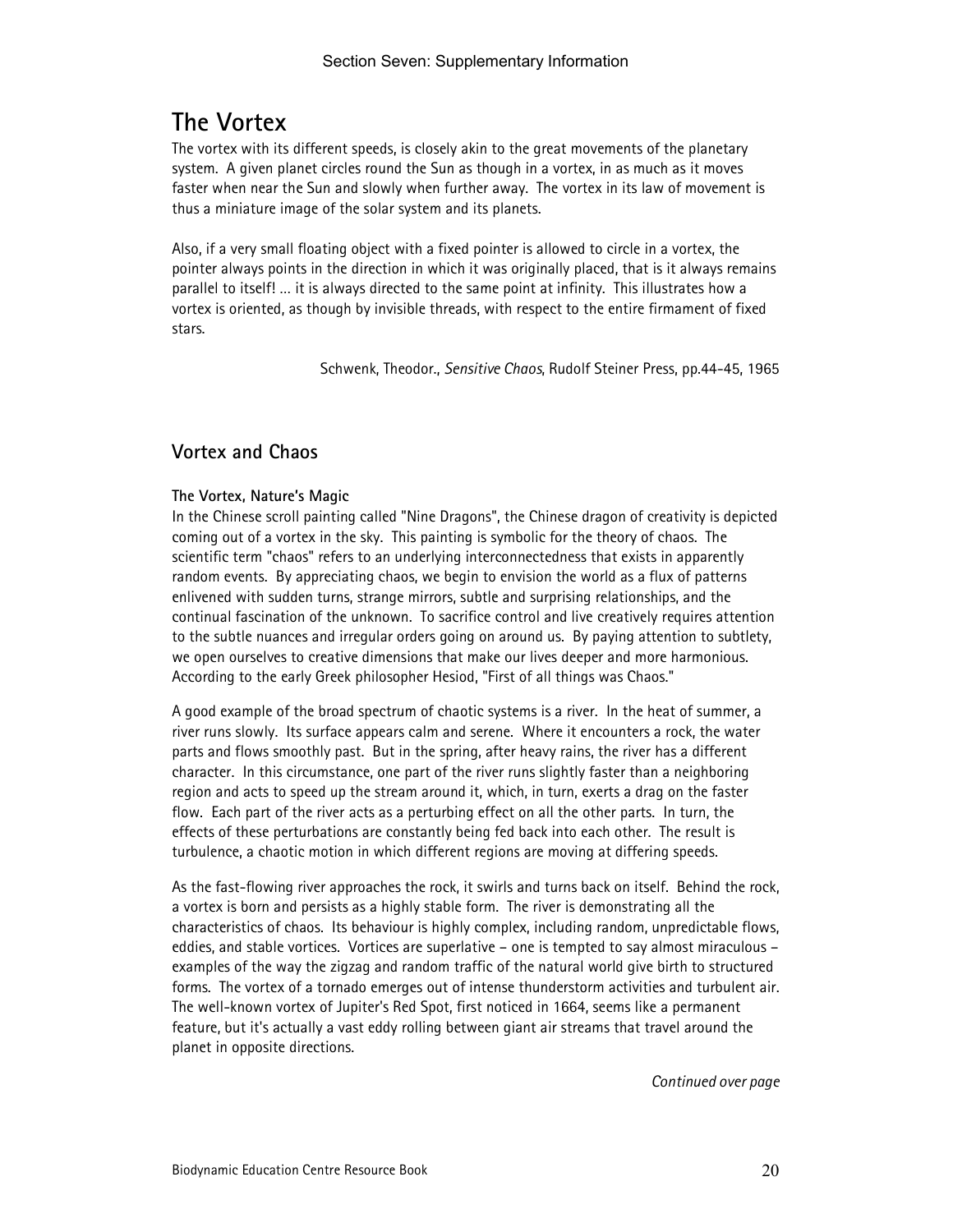Complexity theorists refer to the red spot as tornadoes and other such phenomena as "selforganisation out of chaos" or "order for free". To see how this ordering out of chaos comes about let's examine the formation of vortices in a pan of water.

Turn on the heat beneath the pan and the expected happens. Because hot water is lighter than cold water, water at the bottom of the pan pushes its way upward. Meanwhile, the heavier, cooler water at the top settles down. This rising and falling creates a chaotic competition. Chaos scientists say this system (the heated cylinder of water) is exercising its maximum "degrees of freedom," the maximum range of behaviours available to the system. In short, the water is boiling.

Chaos scientists discovered that if water is heated in just the right conditions below the actual boiling point, a transformation takes place and the water self-orders into a pattern of geometric vortices. For this to happen, first what is called a "bifurcation point" (point of departure) is reached; then the system transforms itself.

The bifurcation point marks the moment when one of the random fluctuations in the water becomes "amplified" by creating what is called a feedback loop. This loop begins to link with other fluctuations until many interconnected feedback loops create a series of stable hexagonal vortices, or "cells" like a honeycomb, inside the pan.

This linking involves two quite different kinds of feedback. One kind, called negative feedback, damps and regulates activity to keep it within a certain range. A second kind of feedback, called positive feedback, amplifies effects. Systems like the chaotic river, which are dominated by positive feedback loops, are turbulent and disorderly, but when negative and positive feedback loops are coupled together, they can create a new dynamic balance – a bifurcation point where chaotic activity suddenly branches off into order.

In the example of the water in the pan, at the bifurcation point, cellular vortices form with hot liquid rising through their centres and colder liquid descending along the outside (a large negative feedback loop). As one vortex butts up against another, stable hexagonal flowing cell walls are created between the descending cascades of falling cooler water.

This self-organised system of heated water creates its structure by giving up some of the degrees of freedom it would have had if it boiled. Systems that self-organise out of chaos survive only by staying open to a constant flow-through of energy and material. Vortices in rivers and streams typically emerge out of the swirls of turbulence produced downstream from obstructions in a fast, deep current. Each vortex has a definite shape, but is in reality composed of the material flowing through it.

Many of the structures we see in nature are examples of self-organised chaos. The cupped, hexagonal patterns on the surface of sand dunes, snow fields, and cloud layers result from chaotically organised vortices of warm air rising into the atmosphere, similar to the pan of water. These vortices remain stable as long as the conditions out of which they were created are kept within certain limits.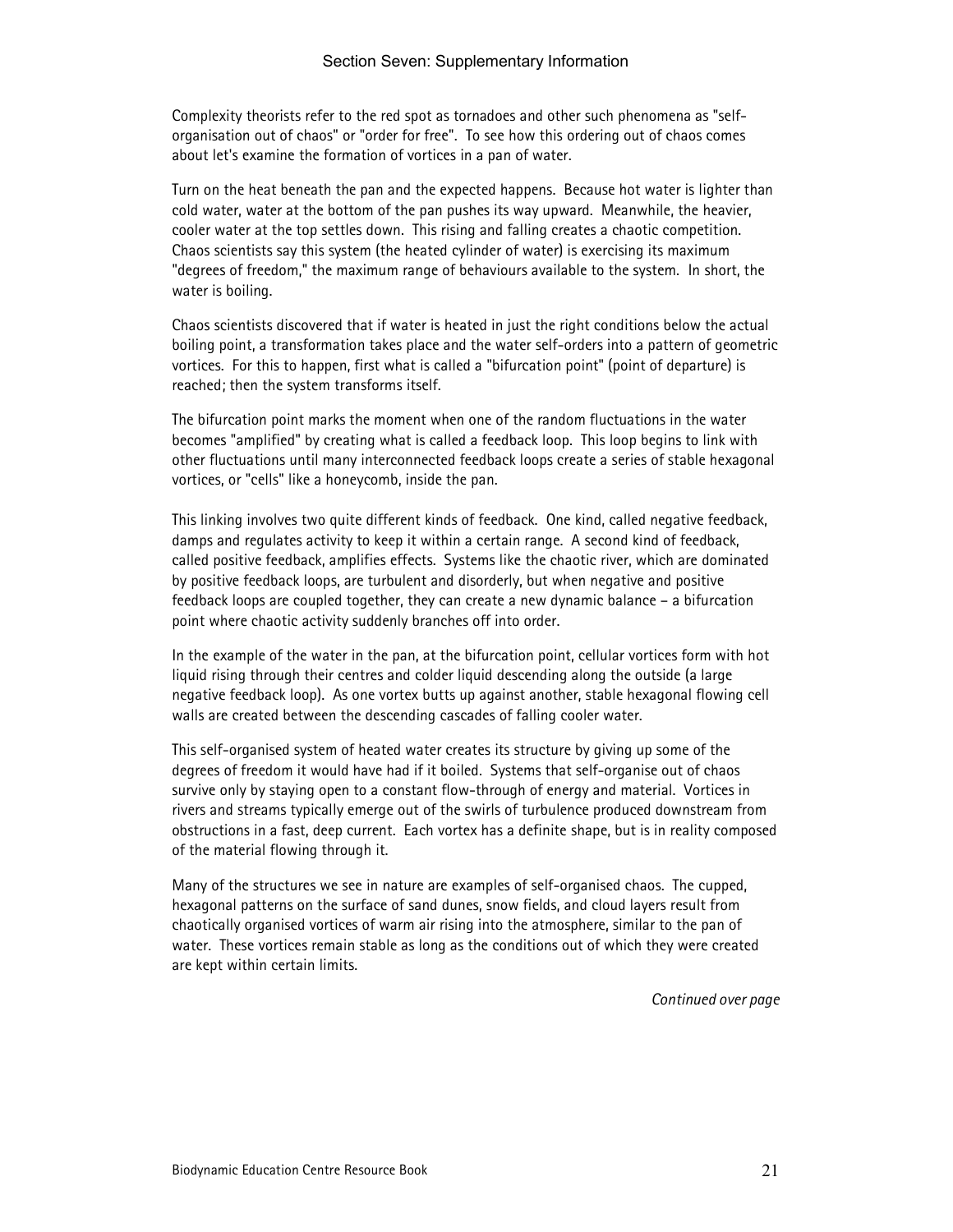Watch a flock of birds taking off from the trees and you'll see another type of self-organisation in action. The birds jockey frantically, trying to get free of the maelstrom of their fellows and up into the air, wanting to be part of the group, yet at the same time trying to avoid individual's attempt to keep minimum and maximum distances from others causes flight paths to couple into feedback loops of attraction and repulsion. Positive and negative feedback balance so that the individual birds appear transformed into a single organism. In a similar way, a flock of sandpipers on a beach can turn as a unit faster than individual reaction times would allow.

Random, highly energetic gases in interstellar space self organise into galaxies and star systems. During the Earth's geological history, self-organisation occurred as water ran across the great erosion channels left by melting glaciers. For one reason or another, some paths of water became amplified – more deeply grooved – and linked into one another, eventually forming the vast dendritic patterns of the relatively stable river systems draining the continents.

Some scientists believe that the complex DNA molecule which contains rules that help guide our own unfolding bodies (rules that are themselves subject to the bubbling transformations of chaos) emerged out of a chemical flux in the early days of the Earth, much as the cellular vortices emerge in the pan of water.

So it turns out that chaos is nature's creativity. Our bodies are pervaded by chaotic, open systems that allow a constantly creative response to a changing environment. For example, our brain self-organises by changing its subtle connectivity with every act of perception. The list of ways that nature puts the principle of self-organised chaos to use is virtually endless.

> John Briggs and F. David Peat, Seven life lessons of Chaos; timeless wisdom from the science of change,

# Moon Planting

By Brian Keats

When I first began a study of Moon planting I gained the impression that all the answers were already know and it was just a matter of accessing the information and putting it into practise. I was soon to wake up, and besides, if it was that easy everyone would be doing it.

One thing that became obvious early on was that there were two streams of opinion from the earlier B.D. researches. Koliskos' work (written up in "Agriculture of Tomorrow") gives one the impression that the lunar phases are paramount and the period two days before full moon and two days before new moon are the best planting times. Thun on the other hand suggests that if you are getting noticeable effects from the lunar phases, other than then in the watery element, there is something wrong in your fertilizing or composting techniques. Thun seems to be able to consistently show that by planting seeds when the moon is in front of particular constellation of the Zodiac the root, leaf, flower or fruit nature of a plant can be influenced (please refer to the planting calendar for specific information).

The work of these researchers has been invaluable and books like "Agriculture of Tomorrow" and "Work on the Land and the Constellations" (Thun) are always worth rereading and contemplating. Please bear in mind the era that the Koliskos' book was written, and that research work is much more refined since their pioneering days.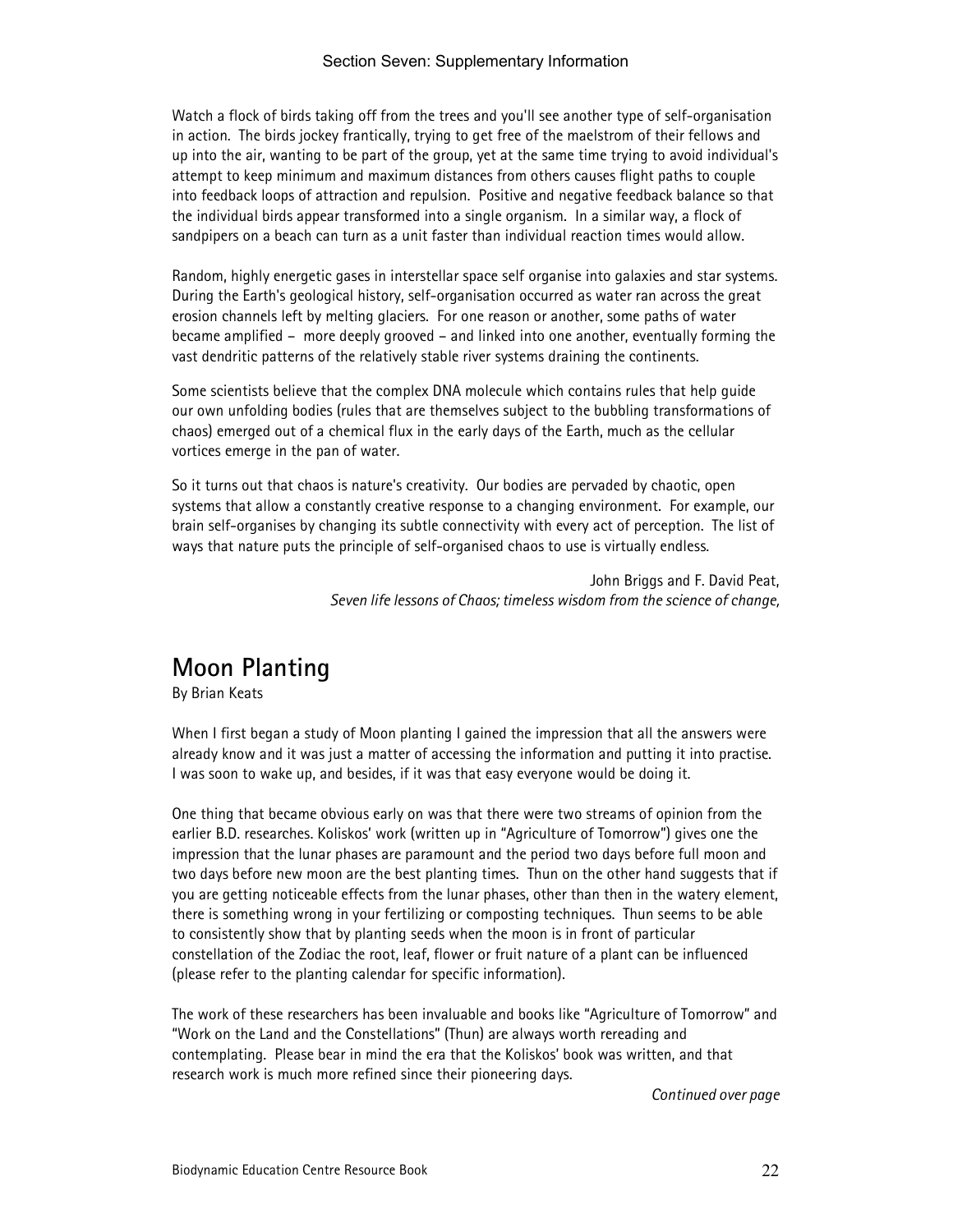#### Section Seven: Supplementary Information

The amazing Maria Thun is still going in here researches. She is a systematic doer and 40+ years of planting trials and 29 years publishing calendars are wonderful gift for us. Thun's finding are not always repeatable and there could be any number of reasons why that could be so. It is even said that her farm is in the midst of a very special area with 12 hills surrounding it, each of which is a sacred site. To keep it in a context, anyone's trails with researches of this nature are hard to repeat. There are so many variables which cannot be isolated and controlled. Apart from the vagaries of the weather one cannot freeze the influences of the Sun and planets whilst just considering the lunar influence. Every day is unique. When the Moon is in the same constellation a month later all the accompanying dancers are in different positions.

I had launched euphorically into Moon Planting and had to wake up. It was obvious that things were not cut and dried as I initially thought, there was not going to be quick or easy journey finding solutions and, perhaps it was all wrong anyway.

After some consolidation, reflection, observation and time I came to the conclusion that both streams were right but they had only just touched on what needed to be researched. I do not say this to devalue their work but out of realising that we have generations of research still to do. I feel that I have comprehension of the magnitude and degree of difficulty of the task at hand, rather then the solutions. We are beginners and this beginning work is very important, without a simple solution and hand. Life IS complicated and we cannot expect the rhythms of Nature to be simple. We cannot expect plant growth to be regulated by one lunar or any other rhythm. There are a multitude of lunar, solar and planetary rhythms that weave together in forming the plant amidst stellar forces. Of course we have to consider many other factors too such as soil type and moisture levels.

It is very tempting to despair and think that this is all too difficult, I will not have it right anyway, and leave it for the future.

I believe, however, that it is imperative that we consciously bring rhythm more into our lives – especially in the agriculture sphere. Publishing the "Astro calendar" we have received a lot of feedback over the years and I am continually surprised how the calendar is used and what rhythms are working with. It would seem that one can have a measure of success with any rhythm. Perhaps one needs some faith that a particular rhythm will work for you and the beings behind that rhythm support you?! Would a human created rhythm work too?

We cannot have the complete picture now but we can begin the painting starting off as well as we are able, even if it is only an elementary brush stroke. Start and other stokes will develop as will an ever richer palette. Observe your subject carefully. A study of the celestial wonders and nature will give you great joy, healing and an inner satisfaction.

Newsleaf, Journal of BDAA, p15, No.19, 1994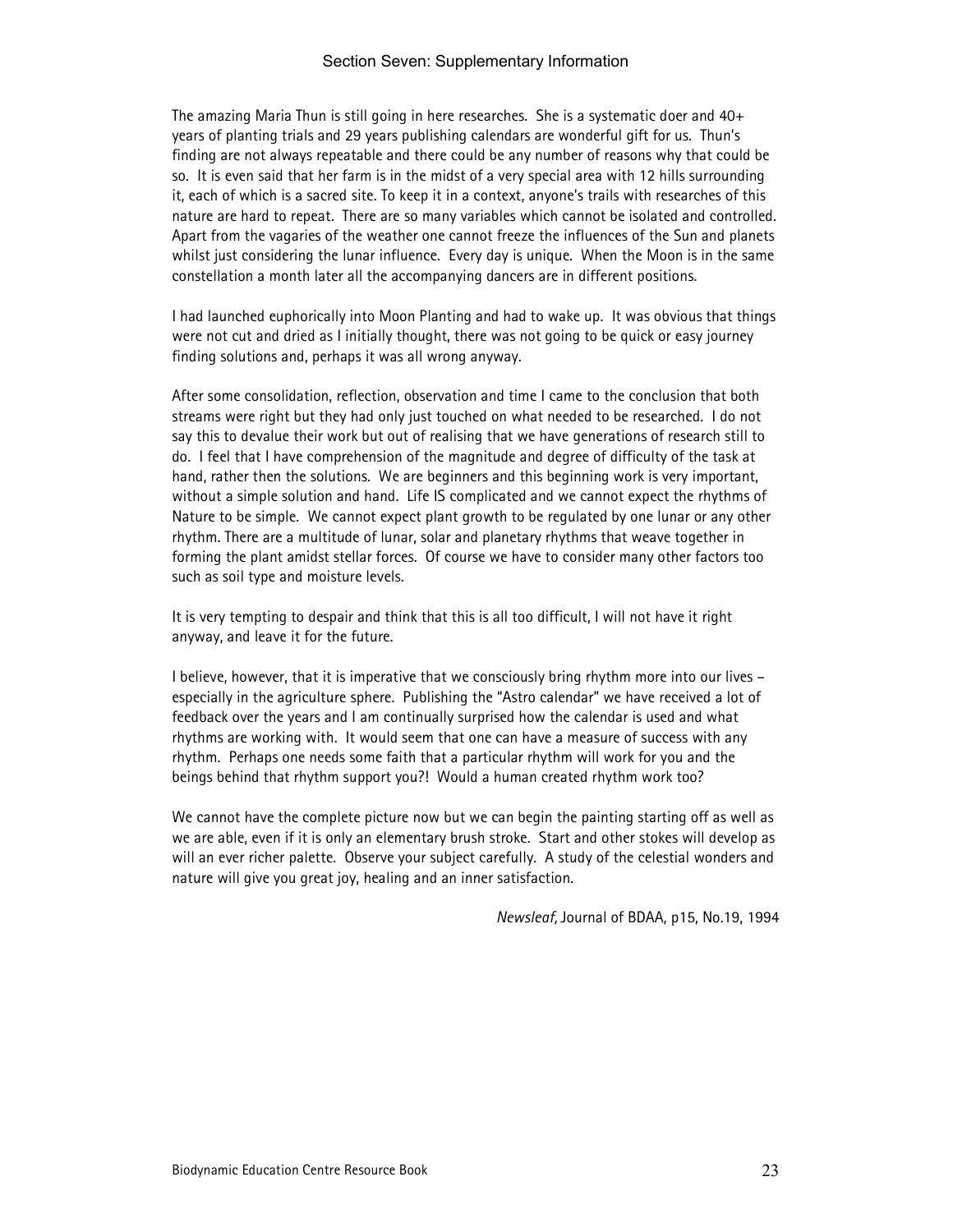# Planetary Movement

What Kepler found broke with all tradition, with all that the Greeks and every subsequent astronomer had taken fro granted. He conclusively showed not only that Mars orbited the Sun but also, and much more significantly, that it did so in an ellipse. Gone was the circular orbit of the Greeks and gone, too, was the belief in uniform planetary motion, for the planet Mars varied in its orbital velocity as it moved along its elliptical path, moving faster nearer the Sun (perihelion) and slower when far away (aphelion).

In 1609 Kepler could only prove this for Mars. Looking for evidence of divine design he also discovered that there is a relationship which shows that the ratio between the time each planet takes to complete one elliptical orbit and its average distance from the Sun is the same for them all.

The difference between a circular orbit and the true orbit could be distinguished only by precise measurement and a courageous acceptance of the facts: "The universe is stamped with the adornment or harmonic proportions, but harmonies must accommodate experience." Kepler was shaken at being completed to abandon a circular orbit and to question his faith in the Divine Geometer. Having cleared the stable of astronomy of circles and spirals, he was left, he said, with "only a single cartful of dung," a stretched-out circle something like an oval.

Eventually Kepler came to feel that his fascination with the circle had been a delusion. The earth was a planet, as Copernicus had said, and it was entirely obvious to Kepler that the Earth, wracked by wars and pestilence, famine and unhappiness, fell short of perfection. Kepler was one of the first people since antiquity to propose that the planets were material objects made of imperfect stuff like the earth. And if planets were 'imperfect,' why not their orbits as well? He tried various oval-like curves, calculated away, made some arithmetical mistakes and months later in some desperation tried the formula for an ellipse, first codified in the Alexandrian Library by Apollonius of Perga. He found that it matched Tycho's observations beautifully.

> Ronan, C., Cambridge Illustrated History of the World's Sciences, Cambridge University Press, Newnes Books, 1983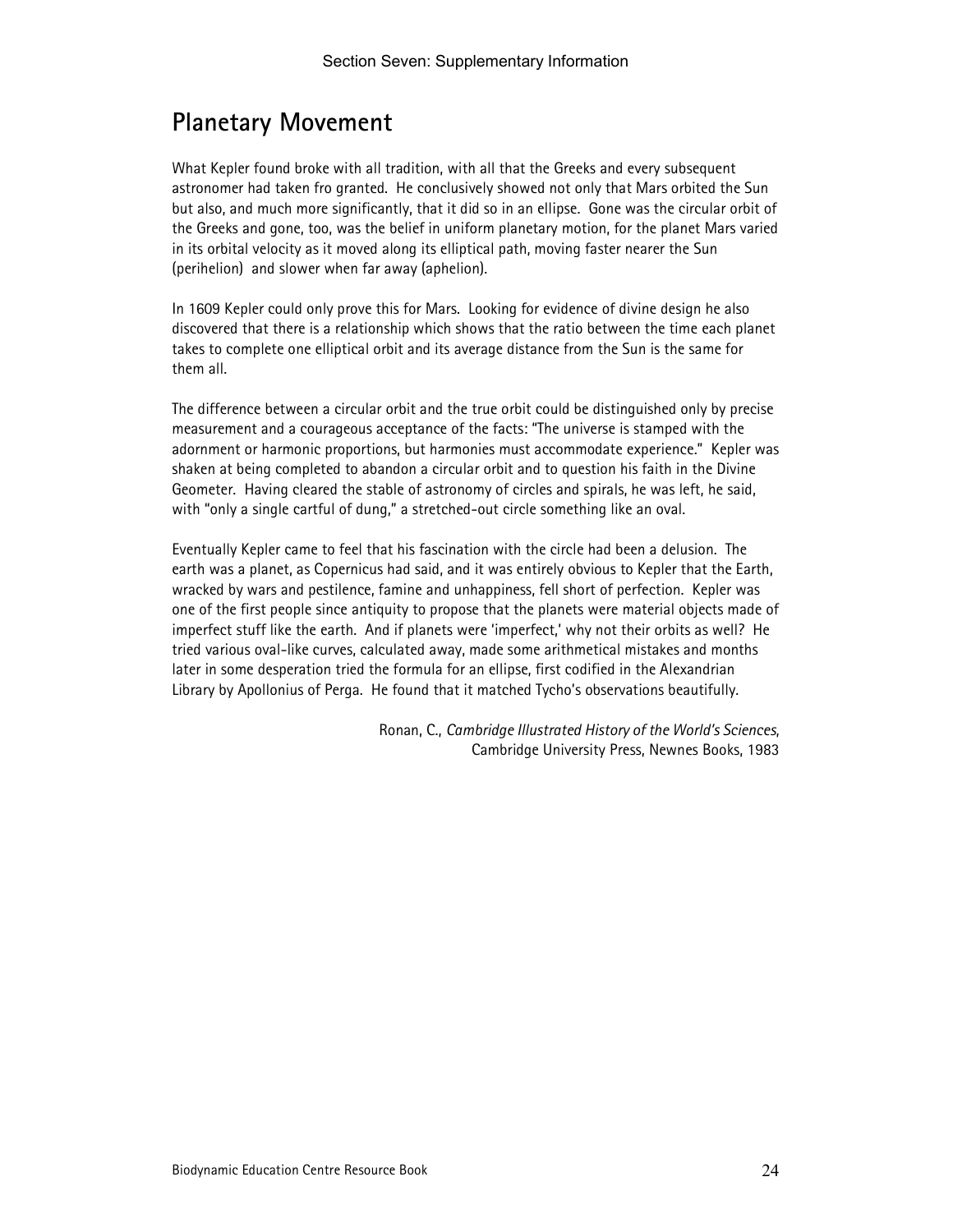### Planetary Influences on Plants

The Roman scholar Pliny the Elder, in his Natural History, examined the influences of the moon's phases on vegetal and animal life.

Virgil, born just after the death of Pliny, told in a discourse on agriculture how husbandmen took clues from the heavenly spheres and constellations to tell them when to sow their crops, certain seeds being best put into the ground when 'glittering Taurus opens the year with his golden horns'. Paracelsus – a healer and one of the last of the true alchemists – made much of the connections in astronomy and astrology for perceiving the 'signature' of plants and to use remedies much more effectively, as did Nicholas Culpeper who saw that each planet was linked to a particular plant species, in turn connected to a particular organ of the body. From the seventeenth century onwards people following such traditional wisdom have been systematically marginalized, so we have lost link to the cosmos.

Biodynamic farmer Alan Brockman adds:

Each planet has its own force field; thus each planet can, at some time or other, be seen in every part of the zodiac. The earth can be pictured as being surrounded by seven spheres of force, of which each physically visible planet is marking out its own particular boundary. These spheres were known as 'crystal spheres' (a description attributed to Ptolemy). Steiner indicated that the various leaf spirals and their positioning around the stem, or 'phyllotaxis', indicates which particular force field the plant is reacting to. So clearly plants and planets have correspondences, as healers such as Paracelsus and Culpeper knew.

> Cook, Wendy., What is Biodynamic Farming?, extracted from The Biodynamic Food Cookbook, Clairview Books, 2006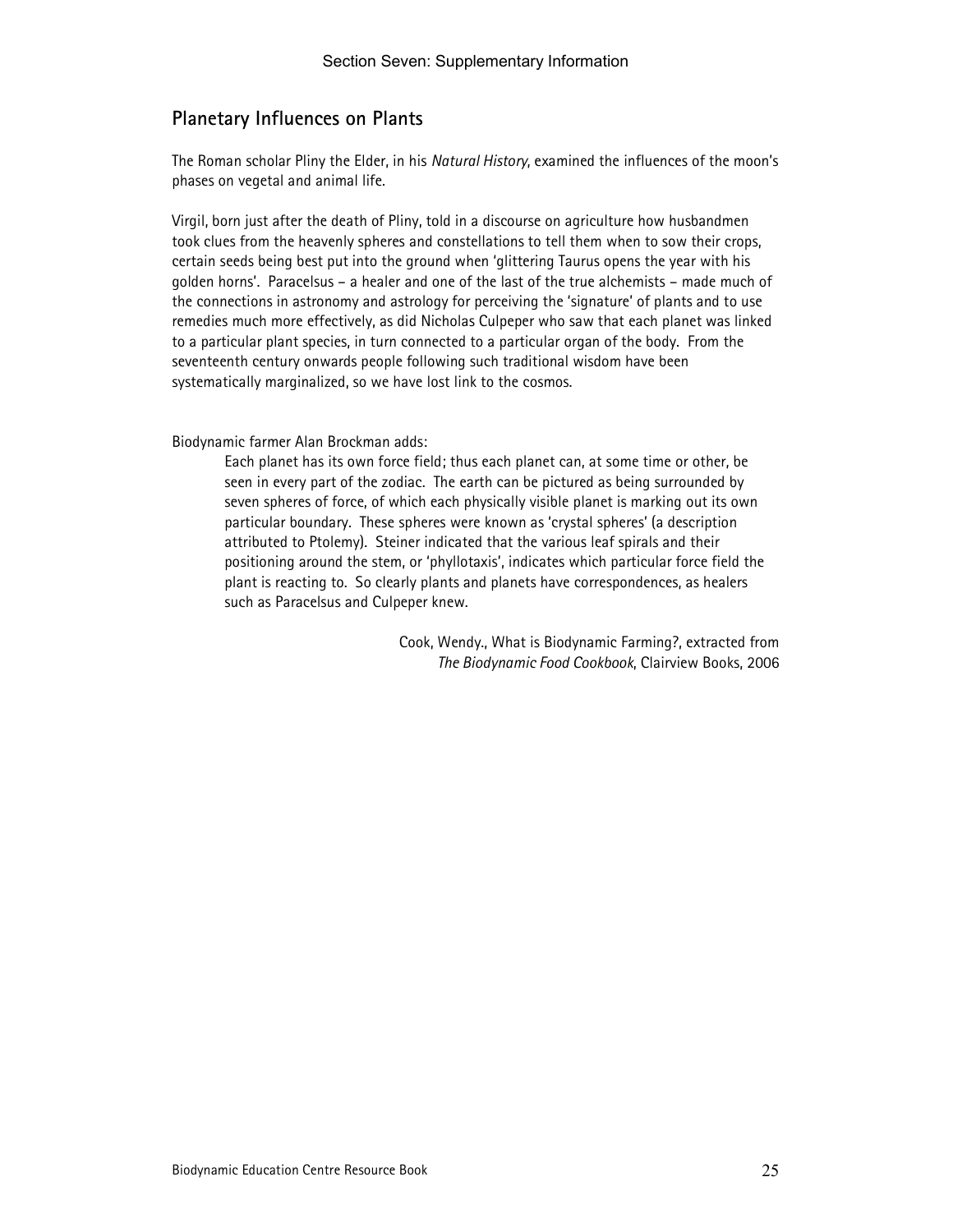# **Water**

"Three chacteristic features of water, forming together a complete picture, emerge from our considerations. Two of these are clear for all to see, the third is almost unknown, requiring very sensitive methods of observation. The first is the activity of water in all metabolic processes in the great organism of the earth and in each separate living creature. The second is its close connection with all rhythmical processes in time and space. The third comes to light in our observation of the sensitivity of boundary surfaces, indicating that water is a cosmic sense organ of the earth. All three functions – functions which are well known to us in the world of living organisms – form a whole.

"Is it not as though water were itself an organism? Do we not see in water the threefold organisms of man – an archetypal picture, though purely functional, of the metabolic, nervesense and rhythmic organisations? Perhaps these three chacteristics of water form the basis of all living organisms, whose specialisation goes in the direction of one or other of the three?

"A stream, bubbling merrily over the stones, forms countless inner surfaces and tiny vortices, which are all sense organs, open to the cosmos, and which perceive the course of events in the heavens. Water passes on the "impressions" it has received whenever it is absorbed by the earth and the plants, by the animals and man. In moving water the earthly world thus allows the ever changing life in the universe of the stars to flow into the course of its own life."

Theodore Schwenk, Sensitive Chaos, Rudolf Steiner Press, UK, 1965, pg 67

"When rain falls, like distilled water, it is without life. It trickles down in spiraling motions around rocks beneath the ground, where it gradually meets a rising temperature, and begins at some point to percolate upwards, again in a spiraling motion, gathering mineral ions and life force until it meets light. There is a story that Schauberger once asked a farmer why there was a little structure of rocks over the mouth of a stream. It was explained to him that if its shade was removed and the light let in the flow would stop. Schauberger had his men draw a diagram of the structure and dismantled it. The water flow did stop. The structure was replaced and the flow recommenced. This helped us to quickly understand why rivers and streams disappear so quickly during deforestation, when the ground cover is removed."

> Olof Alexandersson, Living Water, Viktor Schauberger, Gateway Books, Appendix 1, by Christopher Seebach, 1976, pg 110

"The 'heart' function of water in the wider landscape depends upon the healthy state of the river which in turn indicates a great deal about the condition of the total surrounding environment.

"It is becoming increasing evident – through the work of many investigators – that we must think of the watery body of the earth as maintaining a mediating function which conveys the 'information' of the total environment to all living things. It is this embedding of everything living into the totality that is of paramount importance to the continued existence of life on the planet.

"Consequences follow for living organisms from the character of movement of the water with which they are associated. It is not just incidental that water flows as it does in mountain streambeds, with all the turbulence, rhythm, light and air surrounding it. When these natural processes and movements are removed, there is a consequent loss of life-supporting quality."

John Wilkes, Flowforms, The Rhythmic Power of Water, Floris Books, 2003, p89.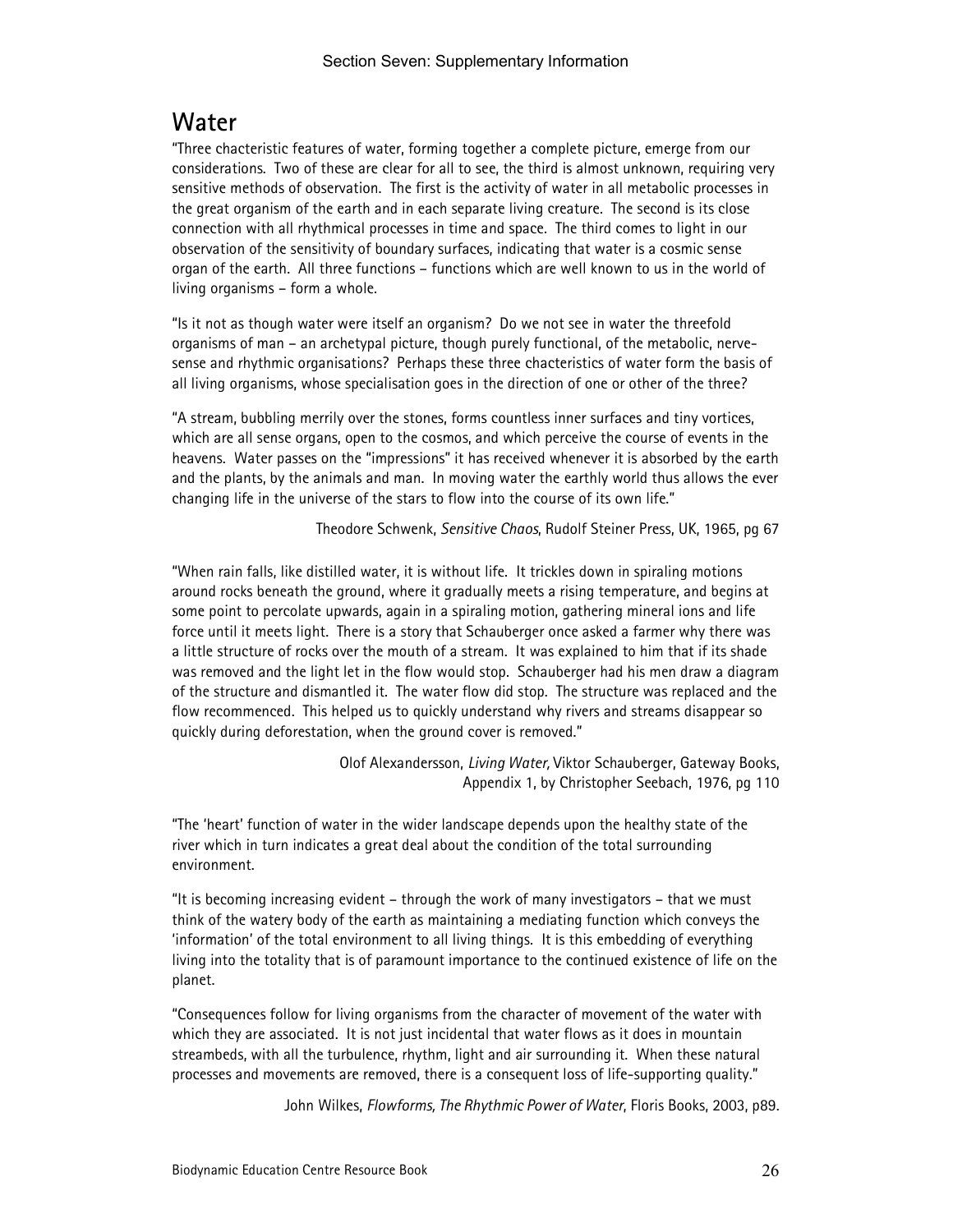# The Qualities of Different Waters

#### Distilled Water

Considered physically and chemically to be the purest form of water. Its nature is to extract or attract to itself all the substances it needs to become mature itself, and therefore absorbs everything within reach. Such water is really quite dangerous if drunk continuously long-term. The 'Kniepp cure' used distilled water for its short-term therapeutic effect, where it acts to purge the body of excessive deposits of particular substances.

#### Rainwater

If it has not been affected by industrial pollution (acid rain), rainwater is the purest naturally available water. Slightly richer through the absorption of atmospheric gases, it is still unsuitable for drinking in the long term. When drunk as melted snow-water, it also gives rise to certain deficiencies and if no other water is available it can on occasion result in goitre, the enlargement of the thyroid gland.

#### Juvenile Water

Juvenile water is immature water from deep underground sources, like geysers. It has not mellowed sufficiently on its passage though the ground. It has not developed a mature structure and contains some minerals (geospheric elements), but few gases (atmospheric elements), so as drinking water it is not very high grade (cf most spa waters which arise from mineral rich depths).

#### Surface Water

Water from dams and reservoirs contain some minerals and salts absorbed through contact with the soil and the atmosphere. Its quality deteriorates through exposure to the Sun, to excessive warming and to chemicals and other pollutants. Although most urban communities now depend on this source, generally speaking it is not good quality water.

#### Groundwater

Groundwater has a higher quality due to a larger amount of dissolved carbons and other trace salts. This is water emanating from lower levels; seeping out at the surface after passage along an impervious rock surface. Often this is now polluted by the chemicals of industrial agriculture.

### Spring Water

True spring water has a large amount of dissolved carbons and minerals. Its high quality is often shown by its shimmering, vibrant bluish colour. The product of infiltrating rainwater (full complement of atmospheric gases) and geospheric water (full complement of minerals, slats and trace elements), this is the best water for drinking, and it often retains this quality in the upper reaches of a mountain stream. Commercially bottled 'springwater' is unfortunately not always of the best quality – many are not from true springs – even if it is bottled in glass rather than the plastic which impairs its quality.

#### Other Groundwater

Artesian water is obtained from boreholes and is of unpredictable quality. It may be saline, brackish, or fresh. Water from wells can vary from good to poor, depending on how deep is the well and what stratum of water is tapped, and they can be polluted by nitrates and herbicides.

> Bartholomew, Alick., Hidden Nature, The startling insights of Victor Schauberger, Floris Books, 2003, pp111, 112.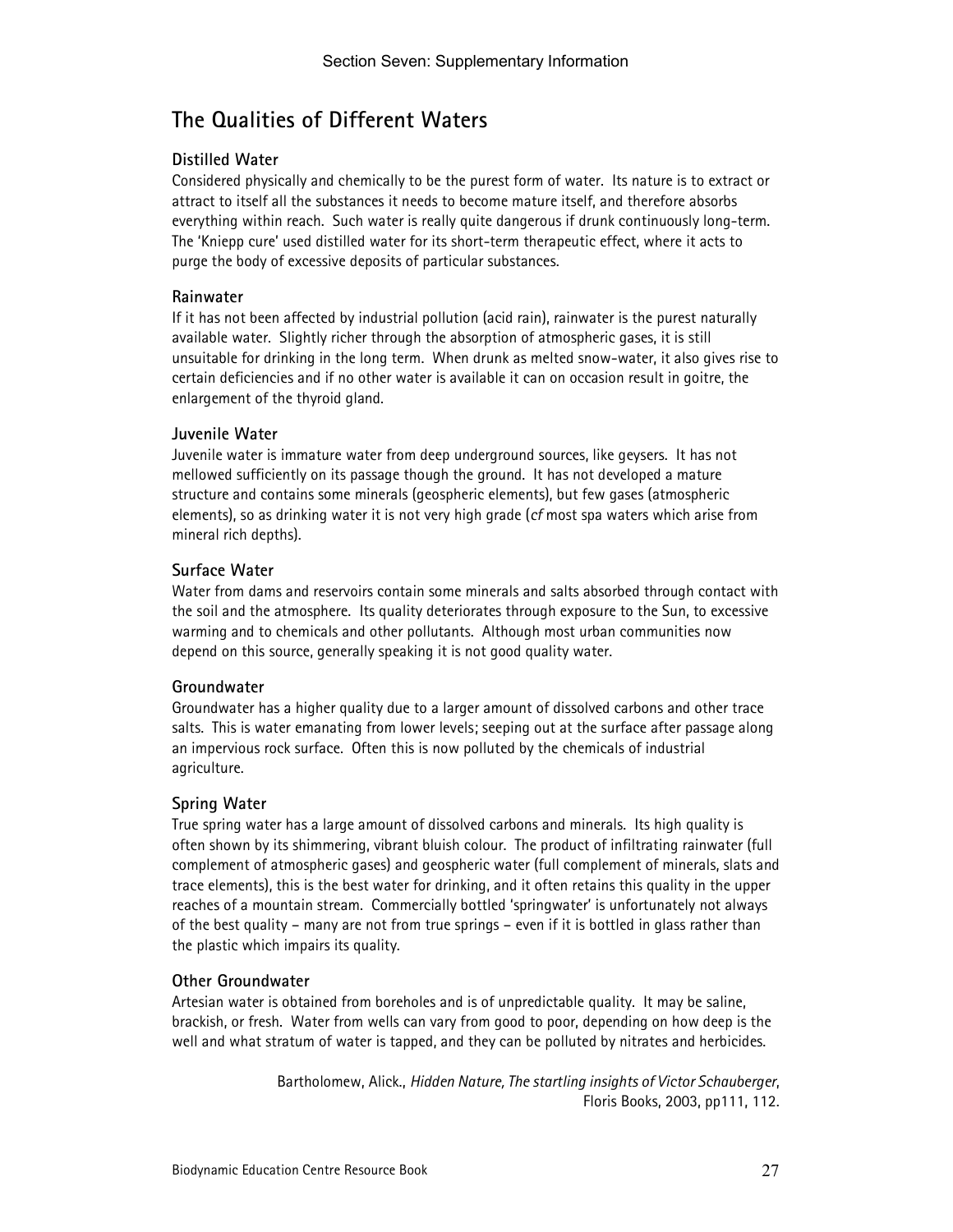### Maintaining Healthy Water Systems

Water is the medium through which the life processes of all living organisms is sustained. The capacity of water to fulfill its role is dependant upon its health and vitality. We need living, vitalised water to sustain all life within the farm or garden.

Healthy water systems depend upon aeration, movement and shade from direct sunlight to maintain their vitality. You can enhance the etheric life and health of water through;

- providing shade for exposed bodies of water
- strategic placing of rocks and/or logs to create turbulence and movement in the water
- use of flowforms
- creating movement within a body of water (i.e. dams)
- addressing causes of pollution.

### Water and its Dynamic Relationship to Consciousness

Written by Matthew Hutchinson

Water – we all know it so well, and pretty much take it for granted – but what exactly is it that makes water so essential for all life? Perhaps it has properties that are less well known to most of us. Could it be that water relates to the rest of creation in ways that, once discovered, shed light on some of life's great mysteries? Are there unifying principles that correlate water to the higher orderliness of the universe? We will explore some of the areas that link water to universal intelligence.

The all pervasive substance throughout the physical realm is water. It is in the air, in all matter, it forms the vast oceans, and it constitutes the major part of the human body. Life cannot survive on Earth without water. It is certainly more than a wetting agent. Put anything else into a dormant seed and see if the interaction will sprout life. The meta-code for all life information seems to be carried through water.

Water has two hydrogen molecules and one oxygen molecule. A chemical analysis of any arbitrary substance will not necessarily reveal the inherent information within it. In fact, any reductionist view of life will only lead to a materialistic conception of what is a much broader subject, in which our physical plane is only one component.

Observe the way water moves – pull the plug out of the bath and watch it. Does that water flow down the drain like so much sand? No, it spins inwards on itself in an implosive activity, creating a vortex. There are two types of energy in the universe, implosive and explosive. These are also recognised as yin and yang, in-breath and out-breath, masculine and feminine – one balances the other. Unfortunately for us, all western technology is based on explosion activity, obtaining energy through heating, burning, consuming. Implosion technology provides energy; life force itself, through the ability of the universe to constantly create.

Viktor Schauberger, the Austrian scientist commonly known as "the father of implosion technology" demonstrated with Professor Popel at the Institute of Technology in Stuttgart in 1952 that by spinning water in a vortexian motion in special pipes "negative friction" (Popel's term) was achieved. The Second law of Thermodynamics was overturned. Alas, the Austrian Academy of Science (AAS), which commissioned the trail, would not publish the findings as Schauberger had no academic formal qualifications!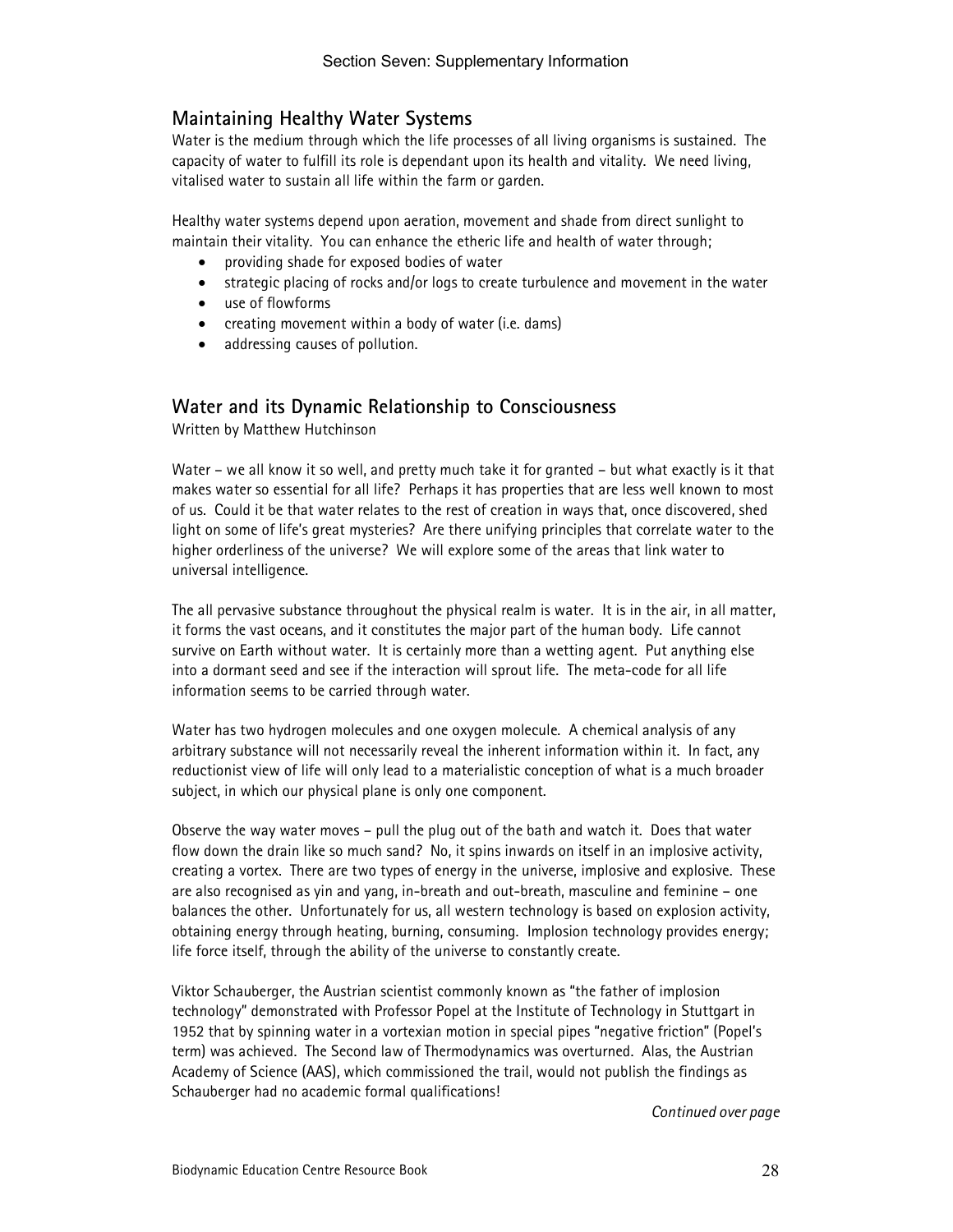When a flowing stream hits a stick in the water, a vortex will form. Dissolved oxygen is woven into the water, enriching it. If one were to take a cross-section of a flowing stream, one would see that water flows in a laminar fashion – various rings make up its structure, becoming denser as it moves to the centre (much like the rings on a tree stump). The central shaft or column of water is at a lower temperature than those laminations closer to the riverbank. The laminations have an interesting ratio. They mimic the same ratio as the rings in a cut tree trunk. This ratio gives us a clue to the overarching order running through all of Nature, and carried in water.

The 12th century Italian mathematician, Leonardo Pisano Fibonacci, identified a ratio, known as the Fibonacci numbers, wherein  $1+1=2$ ,  $2+1=3$ ,  $3+2=5$ , and so on. Each number has its preceding number added to it. What results is 2, 3, 5, 8, 13, 21, 34, and so on. This ratio is the lamination set we observe in the cut tree trunk and in the water stream cross-section.

If we plot the distances out on a line and join them up in a spiral fashion, we get the exact ratio of our inner ear, a palm frond unfurling, a foetus curled up in the womb, in the face of a sunflower seed, in the spiral pattern of a pine cone, the cross-section of a nautilus shell, the coil of a galaxy, the layout of the pyramids from the Sphinx, and so on – the universal geometric constant. Even as this constant applies to all "solid" matter, so it is an inimical element of the way water chooses to travel and to structure itself.

When we observe water forming a vortex, we are watching a representation of the Fibonacci sequence in the distance between spirals. Of course, water can be damaged in its ability to function as intended. Push water through straight pipes under pressure, as in municipal tap water, and it will result in turbidity, as the vortex action is destroyed and water applies a braking action. Water's low surface tension is lost. Its load-carrying capacity is diminished and its life-sustaining attributes also become diminished. The inherent electrical charge is compromised — a low redox potential is no longer inherent, therefore its ability to permeate cellular walls is reduced (hydration is compromised). Water could well be described as a liquid crystal. It responds to outside stimuli and stores the information. This has been well documented by anthropologist Theodore Schwenk and, lately, by Japanese researcher Dr. Masaru Emoto.

Dr. Emoto has been known to place a phial of distilled water in front of loudspeakers and play music. The water in the frozen crystal structure can be viewed under a microscope. Distilled water shows no crystal pattern at all – lifeless, so to speak. Yet the vibratory information in the music transforms the distilled water into beautiful complex hexagonal crystalline structures. Heavy metal music, however, produces an image that could be best described as an abyss with no crystal structure. A piece of paper with a typed phase placed in contact with the phial will transform the distilled water. A phase conveying gratitude will produce the most wonderful crystal jewels – a phase expressing hate creates an image akin to a festering cancerous sore.

It is not a vast leap to understand the relationship between spoken words or thoughts, and their impact on the water closest to them – our own cellular water, within our own bodies. Disruptive frequencies or vibrations create chaotic activity. Electro-smog is the outcome of radar, radio waves, microwaves, digital phones and satellite information; all of these scramble the consciousness of water. A photograph of the photon field (an insight into the underlying molecular field) will show that complex cohesive clustering will be disrupted by exposure to electro-smog. Water's ability to retain information is of critical importance for us to understand.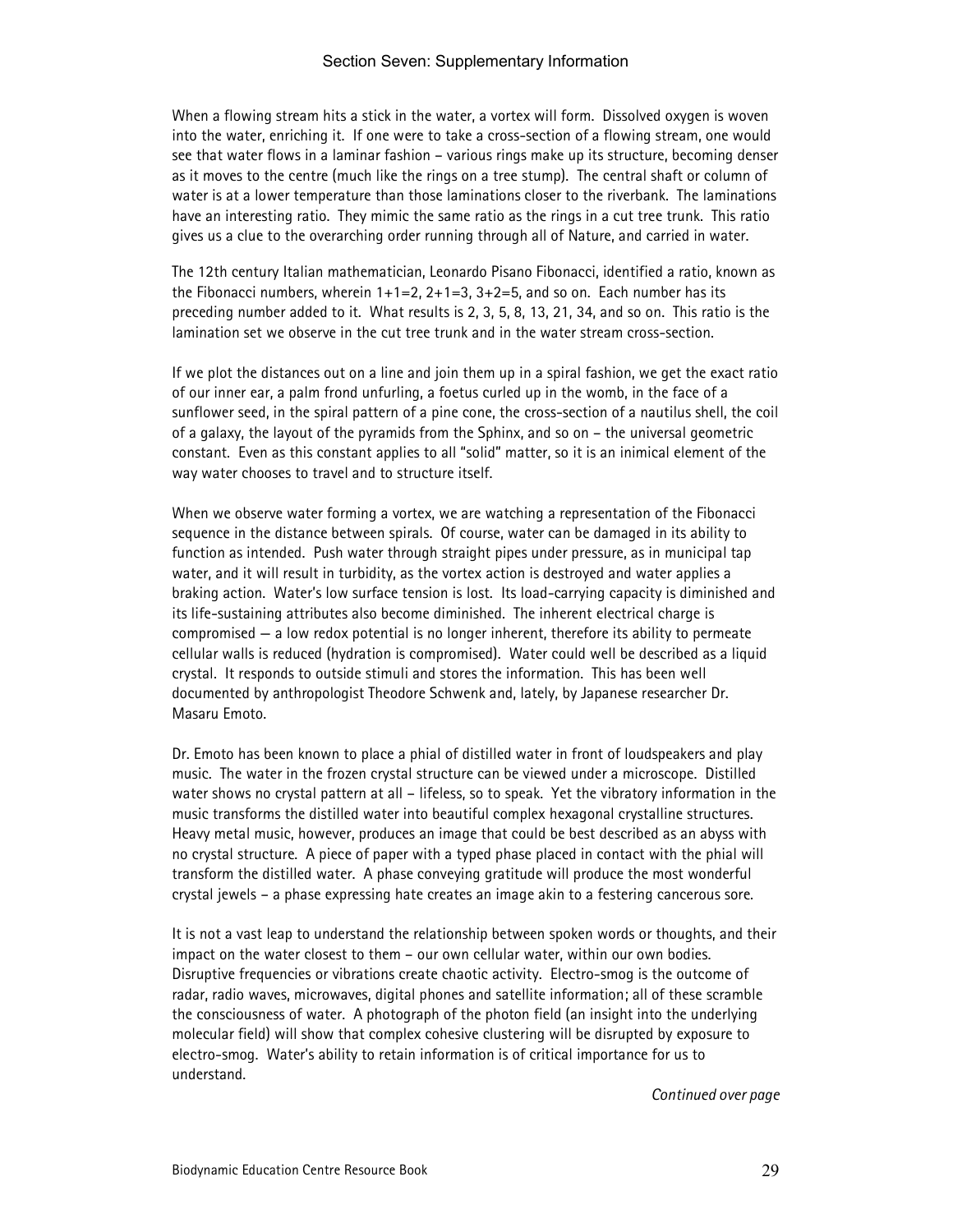#### Section Seven: Supplementary Information

If one views an electrocardiogram (ECG) monitor showing a person's heart activity, spikes and troughs are generally seen. Ask the person to meditate on someone dear to them and a sine wave will form. The relationship between the depth and the width of each wave is the Golden Mean – Phi. By using computer graphics the sine waves can be braided, as one would strands of hair. The outcome is the exact mathematical structure of the perfect DNA spiral.

Both the spiral and the braid when viewed from above may look like a spiral. They may be elegant examples of maximum orderliness in flowing form. Looking at the exceptionally ordered structure of water in living cells may be a good clue to what Nature requires of her water in order to contain life. Scientists like Albert Szent Gyorgi ('Electronic Biology and Cancer' and other Nobel Prize-winning works from Woods Hole Marine Biological Labs) have long known that it is the orderliness in water which makes efficient cell life possible.

The same intelligence that created all of Nature and her perfect self-sustaining system used the geometry of Phi (the wave form of compassion) to provide a method of identifying sound through symbols. These sounds are combined in various permutations to form words – they elicit responses right down to the deoxyribose nucleic acid (DNA). Water holds the information and retains it. This critical information store-house of the cells shapes our reality – upwards spiraling thoughts influence cells that are constantly reverberating, with resonances that harmonise with the symphony that is Nature at work through the universe. Conversely, fearbased thoughts (anger, jealously, pride, grief and despair) all produce discord within the cells – the water becomes acidic, the rotation at the sub-atomic level gets disturbed, and oxidation takes place. Our ability to take in and integrate higher resonance information becomes compromised.

Water holds the position within our bodies of being an "awareness" that contains information that shapes how we feel, how we respond to stimuli and how our health itself is determined. Its dynamic properties, when maintained in accordance with Nature's governing principles, ensure that we operate in harmony with our environment – it holds without judgement all of the vibrations that we expose it to. It literally reflects what it receives; and leaves the choice of input to us.

#### PHI – Magic in Numbers

The ratio of Phi (.618) and 1 is intriguing. The integer 1 divided by .618 gives a magic number, one that has no end. Computers have run for years trying to obtain a finite value for the ratio (1.61812297734627831715210355987055…). It is a representation of the infinite. The ratio is also present in all of Nature. The human anatomy shows it – from chin to eyebrow is .618 of the distance from chin to top of forehead. Fingertip to elbow is .618 of the distance from fingertip to shoulder. The King's Chamber in the Great Pyramid is built on the Phi ratio. The Golden Mean of classical architecture (Parthenon, Acropolis) is derived from Phi. The Phi point between the freezing temperature (32 degrees Fahrenheit) and the boiling temperature (212 degrees Fahrenheit) of water is 100.8 degrees Fahrenheit, or 32.8 degrees Centigrade. This is the upper level limit for human health in the human body.

Living Now, July 2002, Issue 75.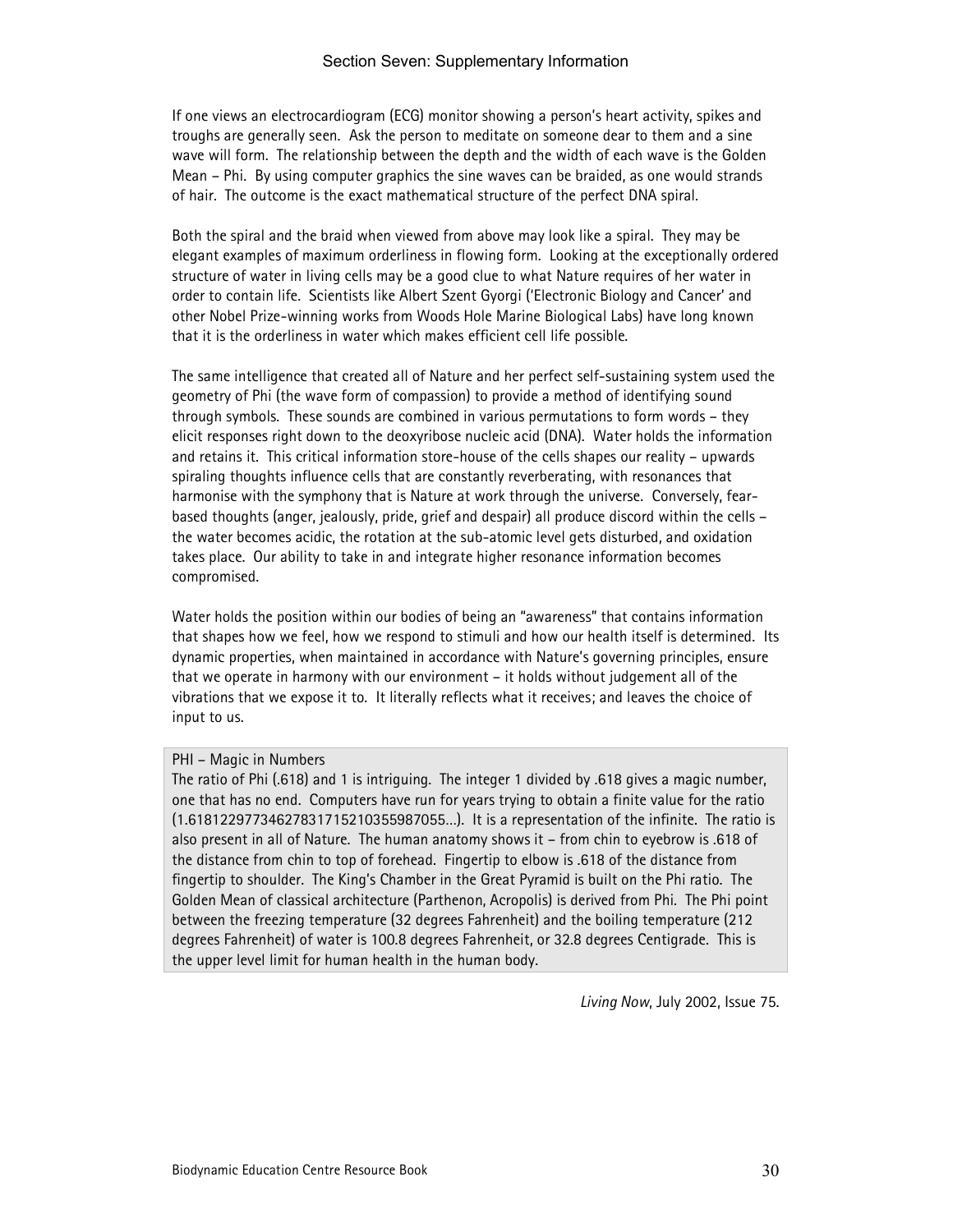# Heat – More than a Caloric Measurement

Written by Frances Porter

One of the many demands placed on someone wishing to apply effective Bio-Dynamics to their property is that a natural heat source is used to warm the water used for stirring 500, prepared 500, 501 and Valerian.

So long as heat remains no more than a question of the number of calories applied to an object to get the technical effect desired, there will be little consciousness of the quality of the warmth that penetrates the water.

Many years ago, Alex Podolinsky and Andrew Sargood did chromatography tests to see the effect of different heat sources on quality of cooked vegetables. These tests were done on a number of types of vegetables, with the same result. Wood heat outperformed coke, which outperformed gas, which outperformed electricity as far as the quality of the cooked end product result.

Below are the results of a test preformed by Hauschka, and published in his book 'Nutrition'. From this book I quote:

"In these experiments, distilled water was brought to boiling point in a reflux condenser using various kinds of fuel; gas, electricity, coal, wood and straw, and kept on the boil for 20 minutes. The water was then cooled down to 170C and used as a growing medium for wheat plants. The various test waters heated on the above fuels were then poured into porcelain saucers and wheat seeds were allowed to germinate in these media. The interweaving roots gradually formed a mat that held the developing leafy shoots. Growth was halted on the tenth day to measure root and leaf dimensions, and these were averaged and entered on the chart. The figure shows the average leaf-measurement in the upper curve, the root averages in the lower. We see that the various warmth qualities were transmitted to the seedlings as growthfurthering or growth retarding forces.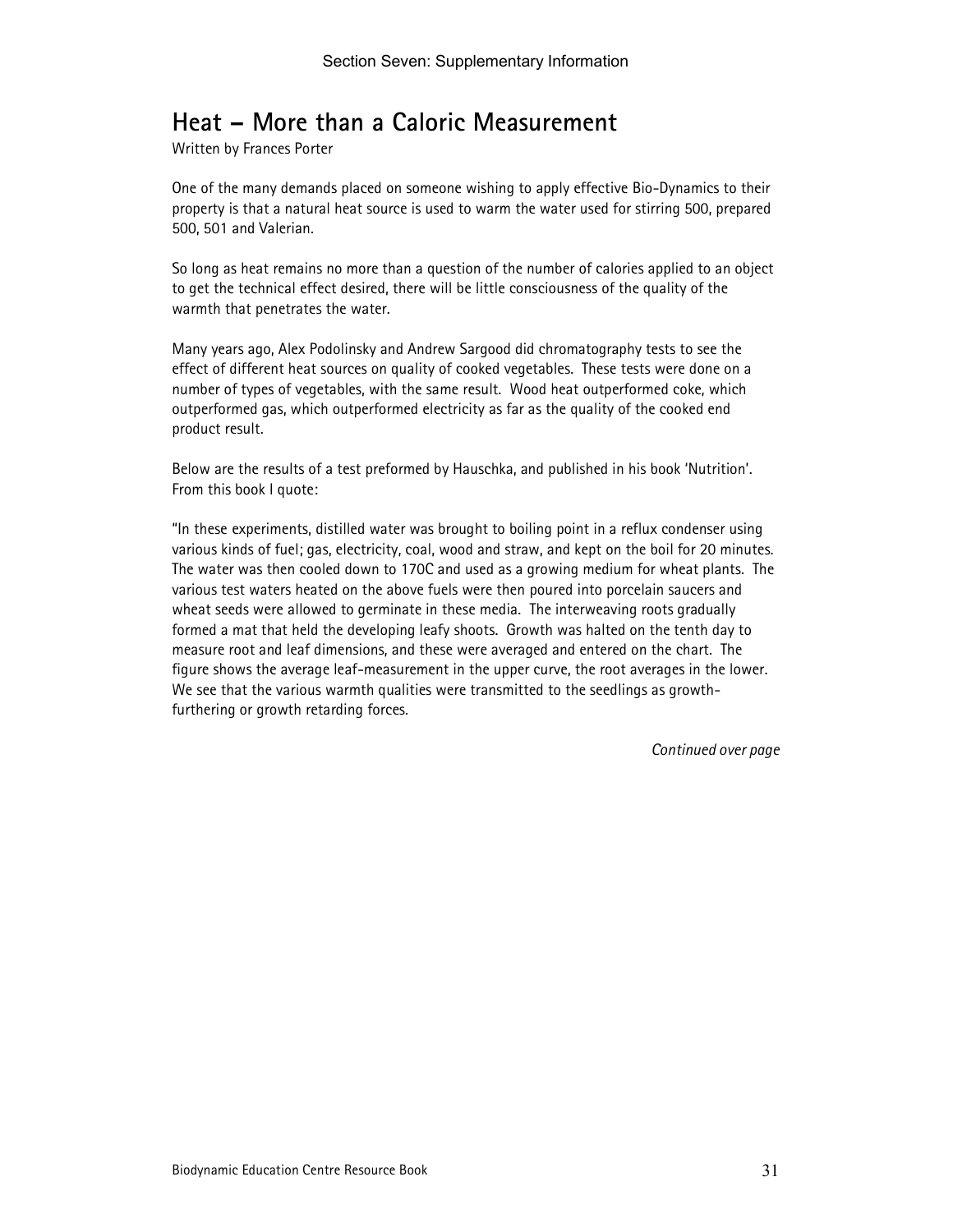#### Section Seven: Supplementary Information

"The chart shows that electricity had the least favourable effect, wood and straw the most favourable. To one who has made a study of the nature of electricity this comes as no surprise, for electricity always plays the role of a condensing agent. It makes a candle flame turn outside in making for solidification where formerly there was just the opposite: etherealisation. This builds up visibly in a carbon skeleton that forms on the wires connecting the two poles. It makes ozone of oxygen by densification.

"To show this does not signify disapproval or an attempt to turn the wheels of progress backward. We are merely stating the facts."

These results should demonstrate to you why we are insistent that the warming of water used for the biodynamic application is not from electricity, but either gas or wood. It is also essential that no part of the water being warmed is allowed to overheat. Addition of cold water to overhot water does not achieve the desired effect. While the overall temperature may read 350C, what you have effectively done is 'killed' part of the water (overheating). This water is no longer receptive to the forces active during the stirring process.



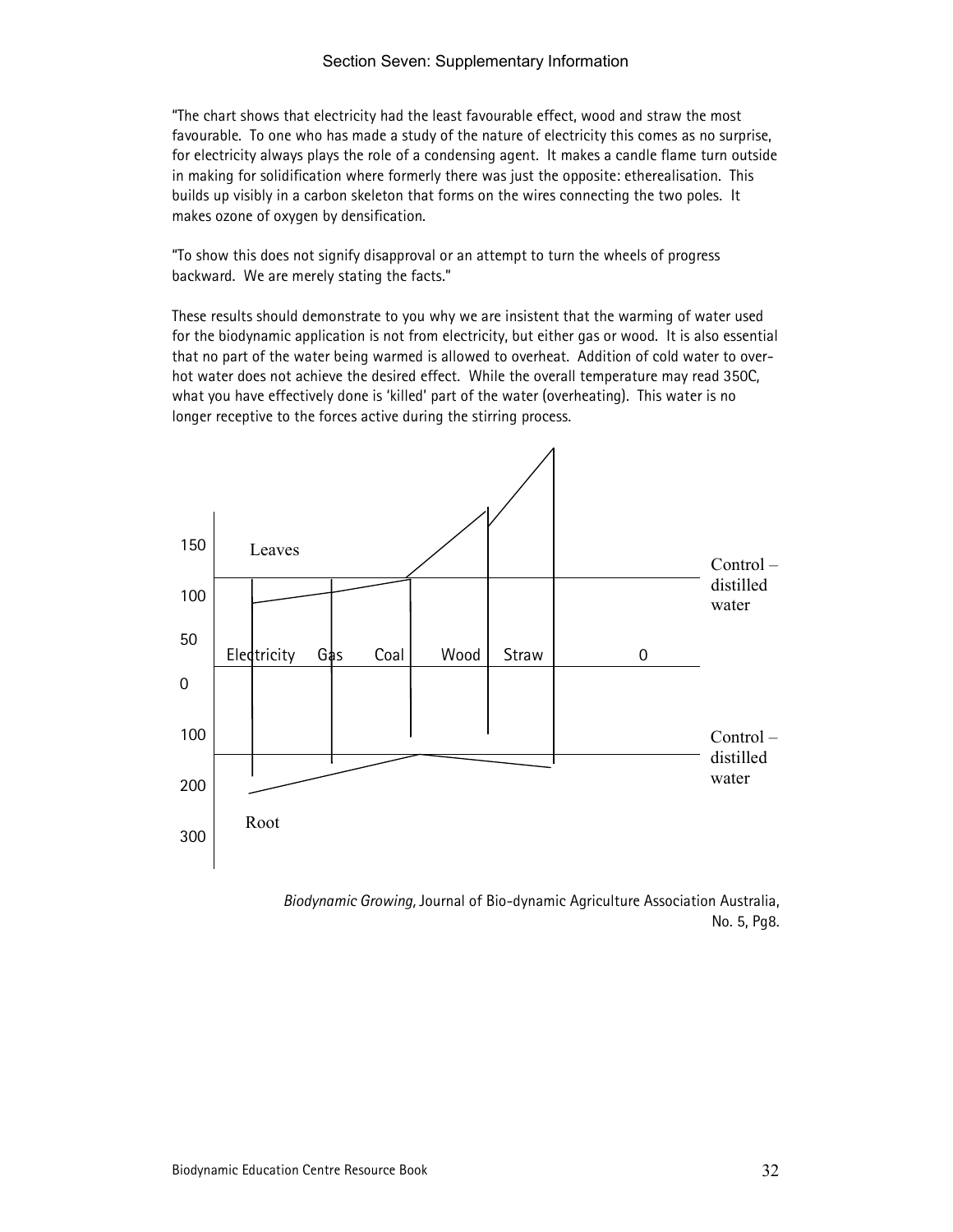# Converting to Sustainable Agriculture

By Phil Wheeler

#### Location Factors

"The location of your farm is a major factor. Some areas of the country have deep topsoil with reasonable organic matter and few mineral shortages. Other areas have thin soils with low organic matter, or high or low pH, or high salt levels, or low phosphates. Some of these factors could preclude you from the 'stop all inputs' and the 'balance all the minerals' paradigms.

"Two of the generally agreed upon principles among the different paradigms are remineralisation and increased carbon content. What sources of materials are available nearby or what materials can be shipped in at a reasonable rate that can work on those two principles?

"Let's consider remineralisation first. The size of your operation can make a big difference in the costs per acre of inputs for remineralisation.

"Basic commodities such as lime, gypsum, soft or hard rock phosphates, sulphates of potash, sol-po-mag, paramagnetic rock, green sand, kiln dusts, mineralised clay deposits, humates, compost or trace minerals may be difficult to find and quite expensive per unit when purchased in bags, as compared to the cost by the truckload.

"Blended products containing the basics have additional markups to cover costs of the convenience factor.

"Farm operations in the 100 - 200 acre plus range can consider purchasing direct truckloads of commodity inputs at good prices. This method can usually supply you with calcium, phosphorus, potassium, magnesium and sulphur, five of the six majors. You will be able to get a broad spectrum of trace elements and/or paramagnetism when dealing with basic rock deposits. The deposits may not have enough of the traces recognised as significant to agriculture, so you may still have a need for separate sources of iron, copper, manganese, zinc, boron, cobalt and molybdenum.

#### Do-It-Yourself Nitrogen

"The sixth major element is nitrogen, which is not really a mineral element. It is quite expensive to buy and offers the least alternatives of sources for the organic grower. This behooves all growers to grow or capture their own. The most obvious grow-your-own source is legumes (clovers, beans, alfalfa). This sometimes presents a problem if the legume must take up a crop season and has limited market value. It can also be a problem when sufficient molybdenum is lacking in the soil to enable the legume to fix nitrogen in its nodules. Capturing your own nitrogen could also involve the use of azobactor, which can fix atmospheric nitrogen into the soil without a legume.

"My consulting in Mexico has shown that a working azobacter system combined with small amounts of protein nitrogen can remove the need for the typical soluble nitrates and ammonia. The sources of protein nitrogen are limited and some are quite expensive. Soy meal and alfalfa can be used, but the cost may be prohibitive. Blood meal is expensive and may have lead contaminates and cottonseed meal may have pesticide and herbicide problems.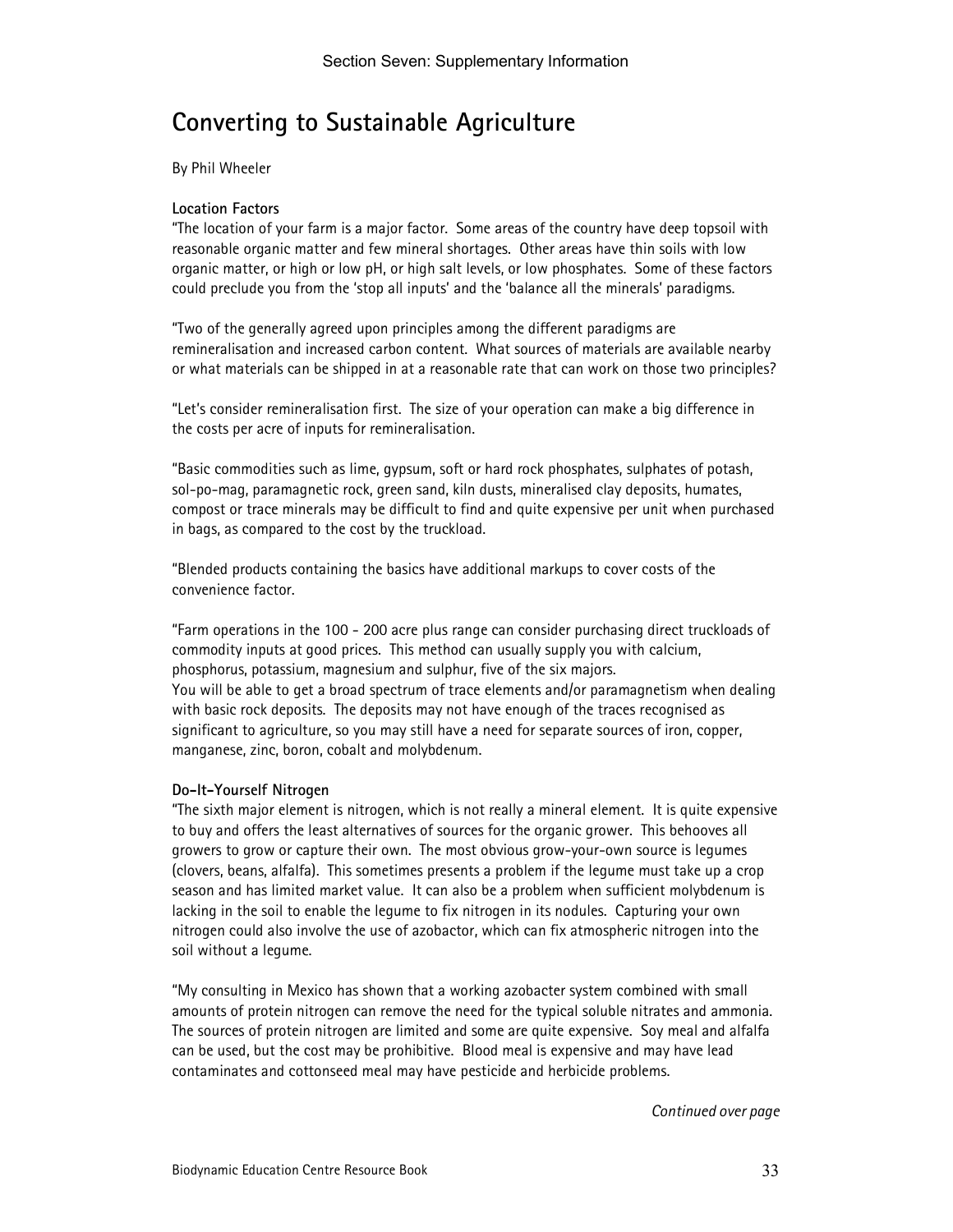#### Section Seven: Supplementary Information

"Liquid hydrolised fish appears to be one of the best sources, as it has reasonable costs, contains other nutrients and growth factors and can be used on both soil and foliage. Sustainable growers can use non-protein sources of nitrogen such as ammonium sulphate, ammonium nitrate, 28-32 per cent liquid nitrogen, as transitional products until they are able to produce their own. These products, when combined with carbohydrates (sugar/molasses) have continued to demonstrate that they increase bacterial activity and raise plant quality when used in appropriate amounts.

"It is wise to include some protein nitrogen with the manufactured nitrogen, because the crop will selectively pick up the protein nitrogen when it is stressed. Sustainable growers may also use urea as a foliar, because the plant doesn't need to expend energy to utilise the urea the way it would if fed a nitrate or ammonia source. The most obvious sources of nitrogen are animal manure and compost. Again relatively large amounts may be required to achieve an adequate supply for high nitrogen crops.

"Now we are getting to the second major agreement point of having increased active carbon in the form of humus, which is a sink of reservoir of nitrogen. We can start to solve the nitrogen problem when we start working on the humus problem. Creating large amounts of humus without, or in addition to, adding compost or manure is possible.

"The missing factor in conventional agriculture for making use of the natural systems is the presence or availability of carbohydrate (sugars) as energy sources for the bacteria. After all, even conventional growers plough down corn stover and green manure but do they get good humus for their efforts? Research shows otherwise. Their residue does not get digested properly for a variety of reasons, but two reasons we can deal with quite readily are the absence of the right bacteria and a supply of energy that will encourage them to digest the residue.

"The addition of carbohydrates and a touch of nitrogen to green or brown crop residue (use more N on the brown stuff) sets the banquet table for the bacteria to have a balanced diet of meat (the N and protein) and potatoes (the carbohydrates / sugars).

"New inoculations of live or dormant bacterial cultures may be appropriate. The bacteria will gorge themselves, reproduce rapidly in the presence of ideal conditions and turn your crop residue into real humus. The humus will contain the nitrogen and other nutrients in a nonleachable, but available form for your plants to feed for the entire season.

#### Take It Slowly

"Growers are always advised to do a year or two of sustainable transition before they begin the certification process if possible. This allows them to reasonably balance their soils as per Albrecht, biologically activate their soils according to Reams, increase paramagnetism according to Callahan and start to have the natural processes help them prevent/control weed, insect and disease problems.

"By not seeking certification for the first year or two, the grower can have full access to the marketplace to accomplish the balancing activation he desires. This approach assumes that all fertility inputs are bio-enhancing, even though they may not meet certain manmade standards.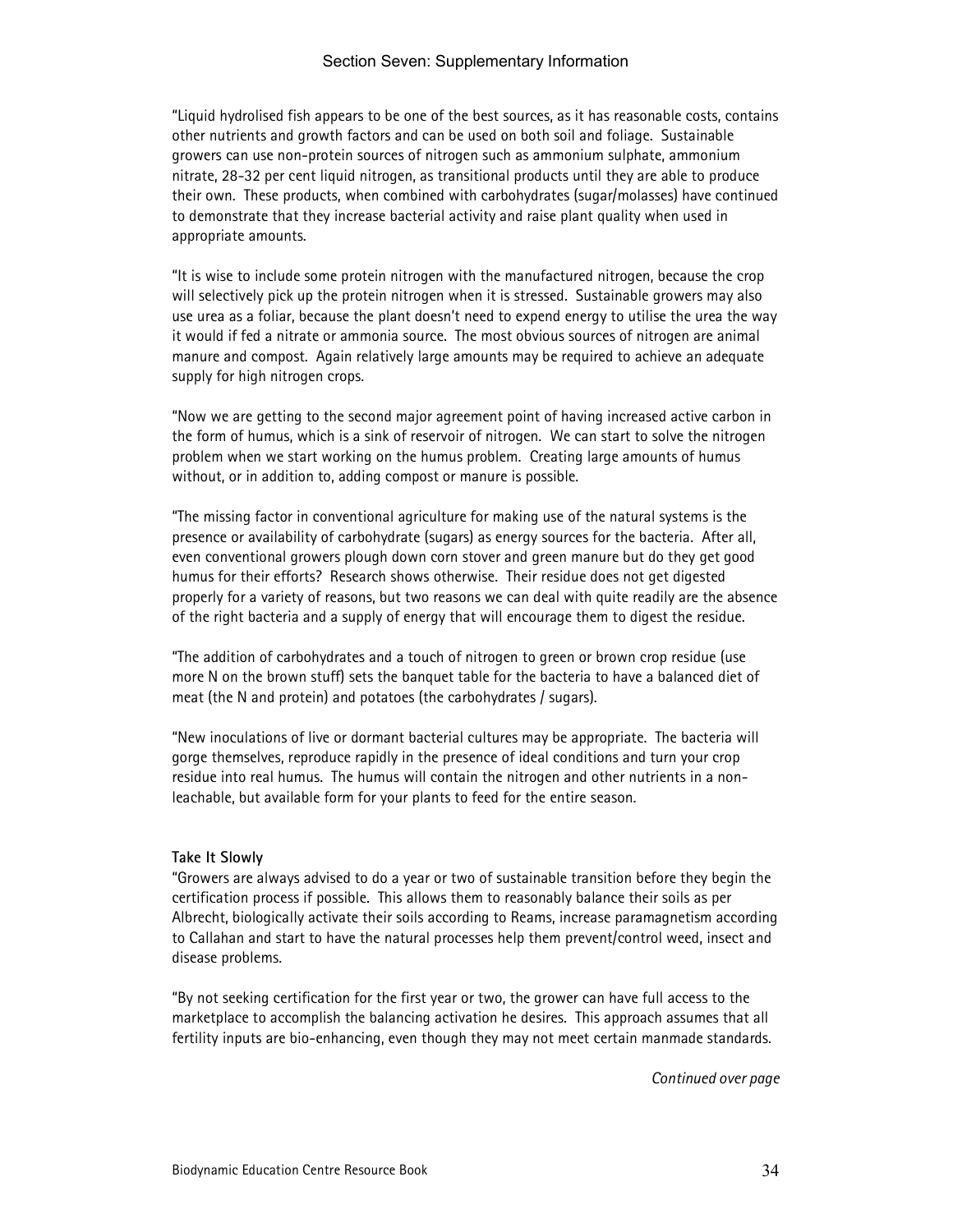"It also allows the grower to continue to use reduced chemical rescue, if natural processes aren't working or natural products are not available to solve the problem. In my humble opinion, too many growers have lost too much money by attempting to go directly from conventional agriculture to organic or biodynamic. I perceive this to be true because I frequently get calls that go something like this: "I went organic two years ago on my soybeans, and of course I had reduced yield." Since soys are considered scavengers, the grower was not supplying enough nutrients or energy for the crop to scavenge, or he wasn't foliar feeding to supplement the soil supply. Why would you change paradigms without preparation if you 'knew' you were going to have a major yield reduction?

#### Multiple Possibilities

"So what is the 'best' approach to making a change or transition? There is no best approach. There are only multiple possibilities. You have to go back to the first paragraph and the question of goals and costs. There is little doubt that if you don't know where you are starting from or what you are starting with, the chances of success and return on investment are not great. That is why most consultants and sales companies ask for, or insist on, soil tests. The question of interpretation then rears its ugly head. Again, there are no right answers, only multiple possibilities.

"However, there are some wrong answers. Even in the realm of testing, there are multiple possibilities. The one test most agreed upon is for CEC (cation exchange capacity). The majority of commercial labs serving standard agriculture use this kind of test. One of the problems is that CEC test procedures may vary from lab to lab, and some labs make the claim that their method is the only correct way.

"Any reputable CEC lab should give you a reasonable idea of what you need to know and a wellversed agronomist should be able to read it and advise you accordingly. Be cautious of computed generated recommendations that tell you down to the last kilo what is going to solve all your problems. Applying huge amounts of materials just to match computer programs may cost more than the return on investment in the first few years. Activating what you have is usually less expensive in the short term and allows you to work on balancing on a more gradual (less account draining) basis.

"The second test being used extensively is called a LaMotte test, done by a certain procedure or water-soluble test done by similar methods. These tests tell you the likelihood of your crop being able to use the minerals identified in the CEC test. Again, if the lab provides interpretive ranges for their readings, a well-rounded consultant can help you interpret your results.

"Leaf tissue analysis is also valuable in pinpointing just what the plant is doing with all your attempts at helping out. Radionic scanners can also be used to show energy relationships. These are very important, as general health and vigor of all organisms is dependent on resonance of the energy coming from within and without.

"Using the data obtained from one or more of the above sources should allow you to begin the transition to the new paradigm you have chosen."

Acres Australia, Newspaper, June 2000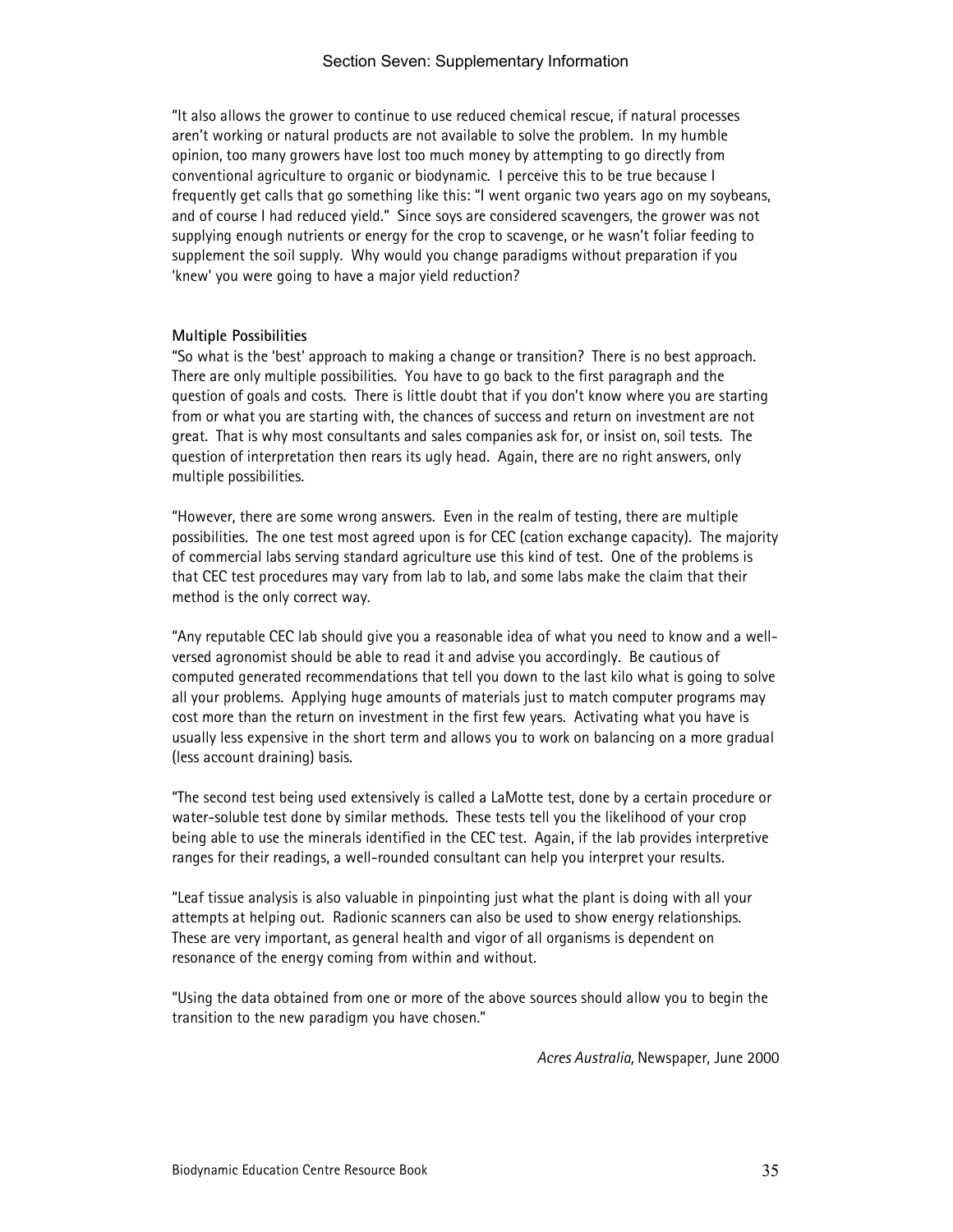### Sustainable Farming Systems

By Maarten Stapper, Soil Fertility Management in Australian Agriculture

A sustainable farming system is a complex ecosystem with non-linear dynamics that exist in alternate stable states, each state having their own threshold. When a critical threshold is breached, recovery to a sustainable system will become difficult or impossible. For unstable farming systems to again become sustainable, we have to understand ecosystems before we can take care of them.

#### Benefits of Developing an Ecosystem

Sustainable ecosystems are resilient, having the capacity to absorb disturbance and re-organise over a wide range of conditions before ever reaching a critical threshold. They are characterized by many interactive components within and between scales. Adaptability and transformability are two other characteristics of ecosystem response to change. Adaptability is the capacity of actors in the system to manage its resilience and transformability is the capacity to become a fundamentally different system when existing system remains unsustainable (Resilience Alliance 2006).

#### Holistic Approach

Knowledge of interactions between groups.

Understanding functioning of ecosystems requires a 'big picture' holistic approach. The knowledge of different groups in the living world and how they interact with other groups is here more important than in-depth knowledge of individual species.

Studying the latter, however, and single issues in general, seems to be more popular and advanced. Then again, we can't understand a system by combining available knowledge of component single issues. That is, the holistic 'whole' is not the sum of reductionist 'detail'. This also needs to be realised in simulation modelling of systems.

Symbiosis – the balanced, mutual interdependence of different species – is a protective mechanism in nature which develops in response to compatible needs. Self-organisation keeps natural biological systems in balance. Interactions between organisms are powerful evolutionary forces. Increased complexity and diversity of species and interactions within the soil foodweb promote balance and higher plant productivity. The whole should be considered as an integrated system being resistant and resilient to change through an abundant diversity of organisms. Plants depend on beneficial soil organisms to protect them from pathogens, to help them obtain nutrients from the soil, and to break down toxic compounds that could inhibit growth.

Soil organisms create a living, dynamic system that needs to be understood and managed properly for best plant growth. If the balance of micro-organisms is wrong, fertilisers and pesticides can't help recover plant vigour. Understanding soil health requires knowing which organisms occur, which ones are working, how many are present and whether they are the right kinds for the desired plants (Ingham 2000, 2006).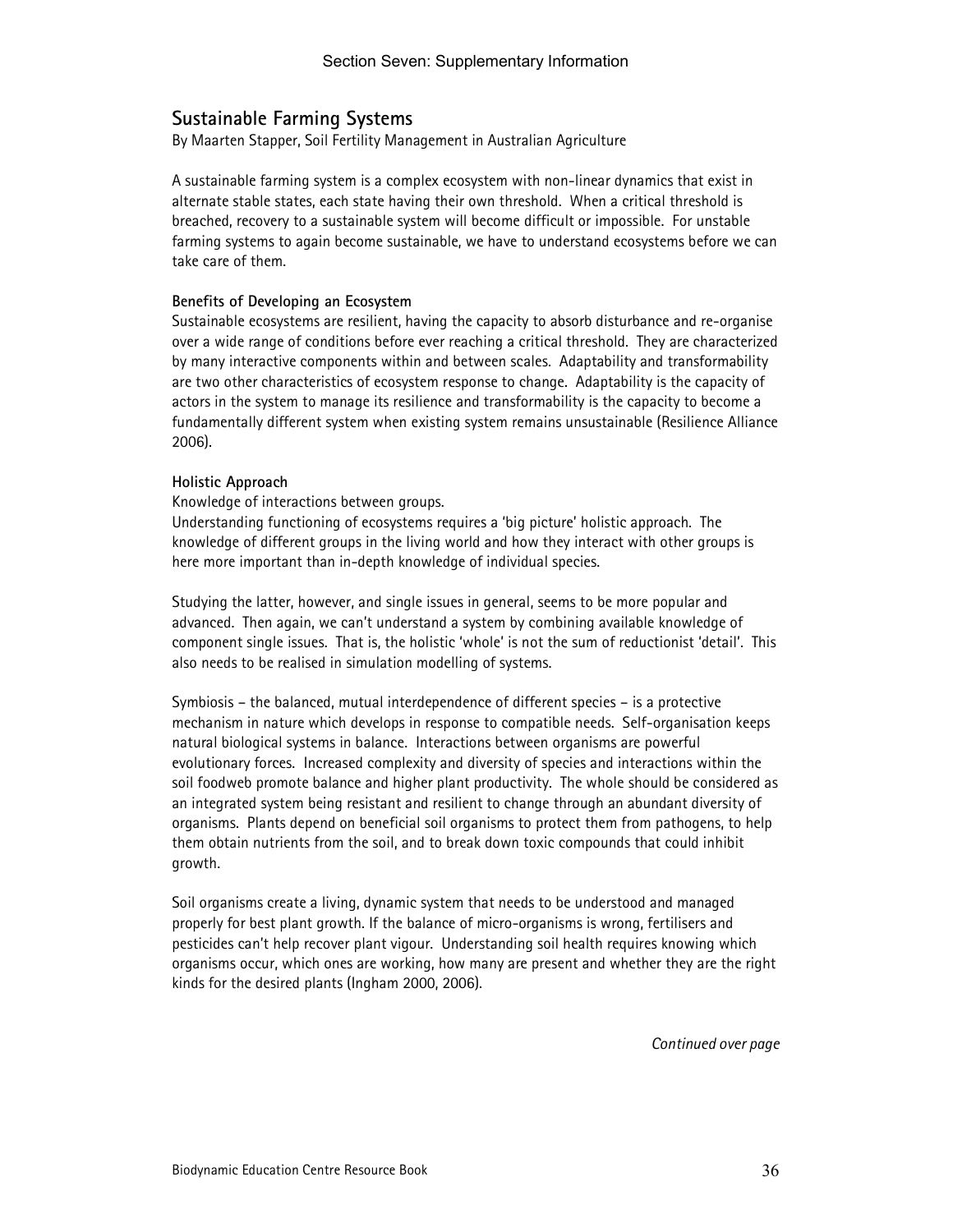Soil health thus requires improvement of biodiversity in paddocks and catchment to enhance natural predation in a functional soil foodweb (FAO 2006). This may be achieved by doubling soil organic carbon (the foundation for a living soil) minimising use of chemicals and the establishment of shelterbelts for improvement of soil surface microclimate and home to an important part of the soil foodweb. That paddock soil then becomes resistant to change and, being resilient, is able to recover from disturbances caused by extremes in weather or management. Such soils will remain more productive with climate change as living soil organisms can adapt. It will also help slow climate change by sequestering carbon (Leu this proceedings, Carbon 2006).

### Conversion of a Home Garden to Biodynamics

By Peter Proctor

"To begin a biodynamic system in the home garden requires quite a new approach, quite a lot of knowledge and some courage. There are many gardeners and horticulturalists in New Zealand that have taken the first steps and now have a successful organic garden run on biodynamic lines. One must sustain the fertility of the garden not just for one year but for the future, which means short term manuring using water soluble fertilisers for quick growth is discontinued. This practice not only damages soil structure but produces plants that are nutritionally unbalanced. Stop any chemical weed control – as the chemicals used leave undesirable residues in the soil that inhibit the development of an active soil life including earthworms, and could pollute the ground water.

"First of all the biodynamic gardener must be able to make a good balanced compost. This is a technique that can be learnt and notes on making compost are available. The most important aspect of compost making on a small property is the availability of the materials which can supply adequate plant nutrients. Most small home gardeners will have to bring material in to make compost, and it is imperative that the quality of this material is checked for undesirable residues. In home gardens there are three great fertility tools that the gardener has at his disposal. First there is the compost, secondly legumes – clovers, beans etc. and the third – the farmers and gardener's greatest friend – the earthworm.

"Encourage legume growth, earthworm activity and other soil micro-organisms. These can be greatly enhanced by the actions and workings of the biodynamic preparations – the field sprays 500 and 501, and compost preparations 502 to 507.

"The biodynamic gardener should equip himself with a good barrel or bucket, and suitable stick to stir the preparation 500 and 501 by hand, and an adequate supply of rain water. The first spray of preparation 500 should be in the autumn – at the end of March or early April when the soil is moist, with a second application in May. Both these applications should be carried out during a descending moon phase. Another spray of 500 should be applied in the spring – September / October. It is probably best to wait until the second year to spray preparation 501.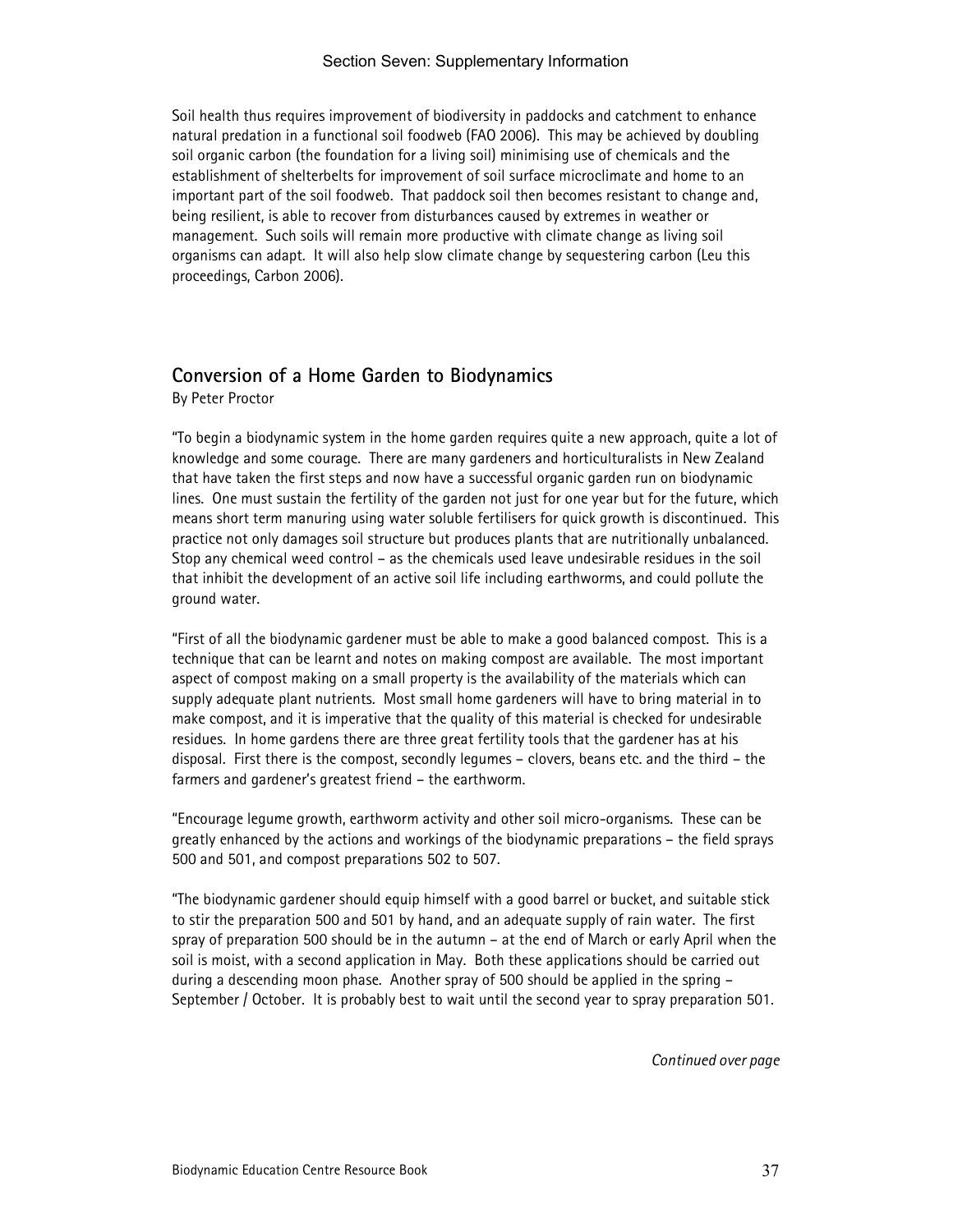"As well as compost, liquid manure of some kind should be made as soon as possible, using either fish or seaweed as the base. It is also possible to use any dominate weeds you may have growing in your garden. Preparations 502 to 507 are added to this brew to stimulate and balance a breakdown of solids during the fermentation process.

"Preparations 502 to 507 are also introduced to the garden by applying the compost.

"These preparations will work together with field sprays 500 and 501, to bring a wide variety of micro-biological life to the soil, and exert a balancing effect on the available minerals. They also influence a build-up of the vital permanent humus in the soil.

"Compost should be applied once a year preferably in the autumn when there is less chance of it being dried out on the soil surface. Liquid seaweed or fish should be applied four times a year if it is possible during spring and autumn. Stinging Nettle fertiliser is also very good.

 "A green manuring program should be part of soil fertility management. In the autumn, after summer crops have been taken out; sow oats or rye corn together with hairy vetch, tick beans or blue lupins. In the spring, when the winter crop has come out, sow barley, rye or wheat together with tick beans, broad beans and blue lupins. Both of these should be dug in just before flowering.

"The benefits derived from planting trees and hedges to enhance the environment are very obvious, particularly to bird life and bees. Other benefits are conservation of moisture and protection from the wind and the elements for the plants.

"Attention to the most favourable environments both on land surface and below the soil will encourage a health and quality of plant that will be a true reward in the initial step of courage."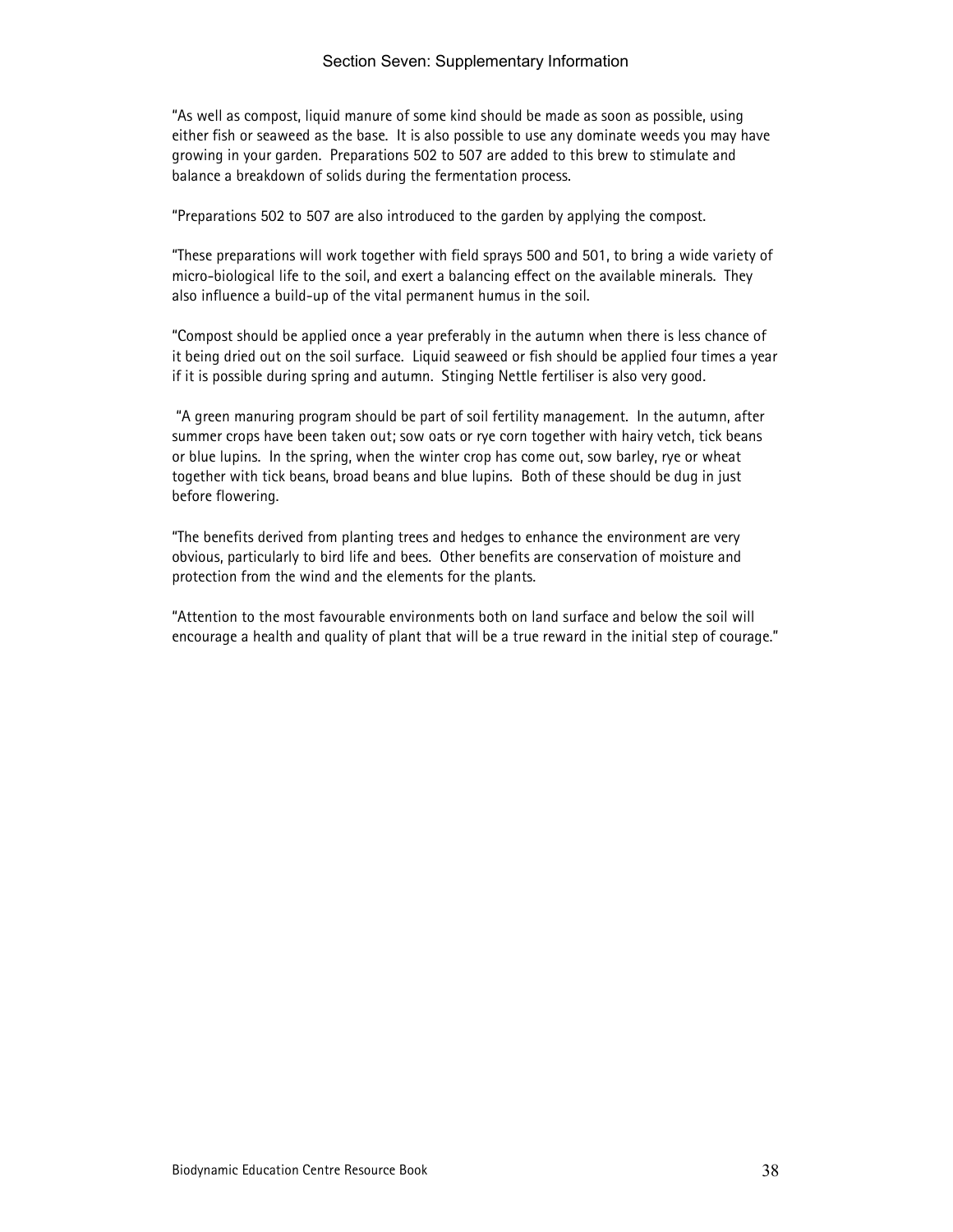# Stages of Conversion to a Biodynamic System

Success in the biodynamic system depends upon establishing and maintaining soil conditions upon which the biodynamic system can be established. The biodynamic system is founded on soil conditions which have the following characteristics:

- aerated, well-drained soils
- soil pH above 5.0
- no major nutrient deficiencies.

# First Stage Testing and Observation

Identify soil structure.

• Biodynamic soils should be aerobic and well drained.

Test soil pH.

• A soil pH reading of 5.0 or above provides a good foundation to establishing the biodynamic system. A soil with a reading below pH 5.0 requires remedial action to initially to raise soil pH.

Identify any mineral deficiencies.

- Nutrient deficiencies can be identified through:
	- o observations of plant and animal health
	- o plants and weeds which indicate soil conditions
	- o chemical analysis of the soil.

Identify any chemical residues in the soil.

- Chemical residues can be identified through:
	- o laboratory testing
	- o site history.

# Second Stage Remedy Conditions as Required

Address soil structure problems.

- Action which can be taken to improve soil structure:
	- o using soil cultivation to open the soil and improve structure
	- o increasing soil organic matter levels
	- o changing or ceasing current soil cultivation practices
	- o changing animal management
	- o allowing good growth of plants to encourage root development.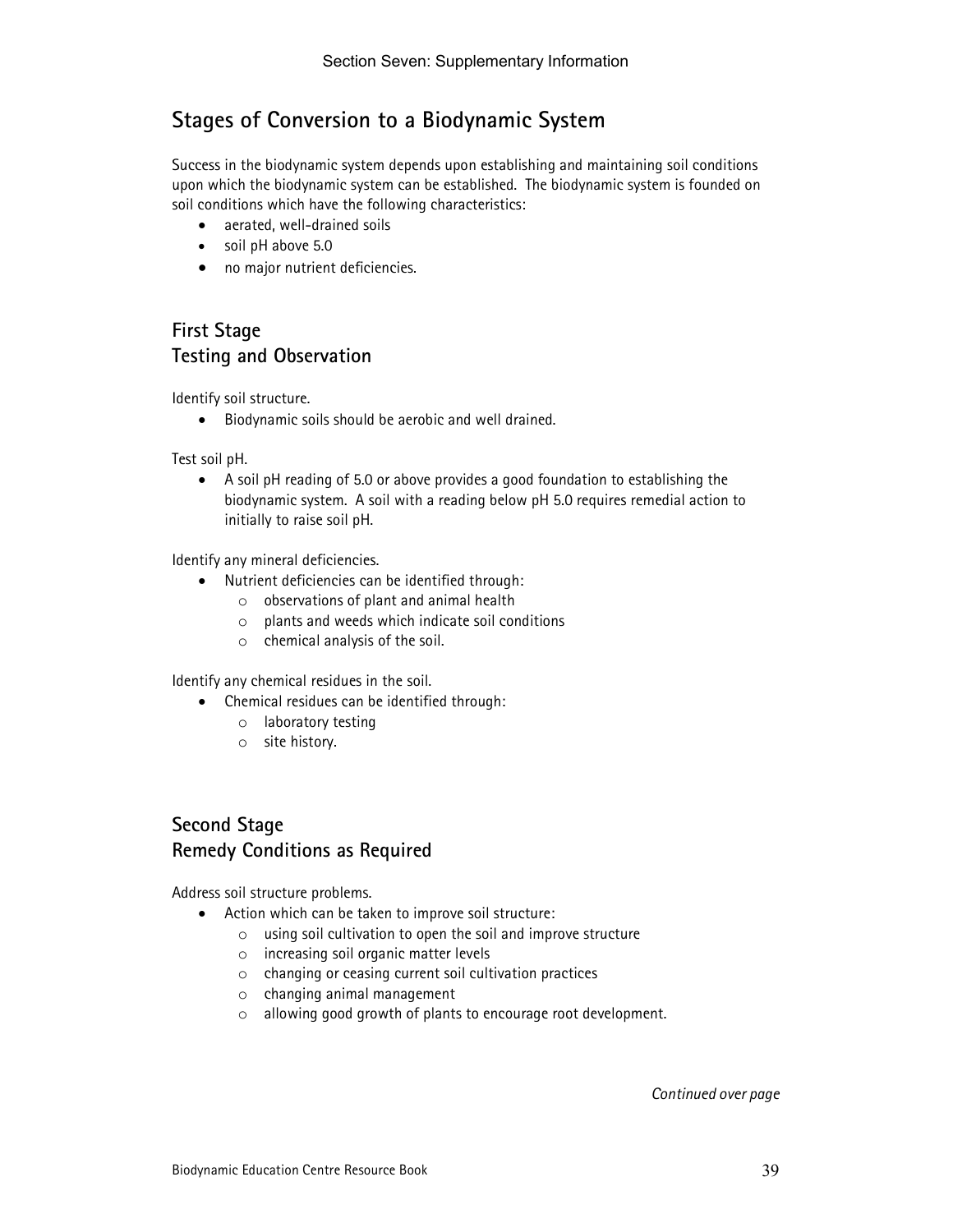Balance soil pH.

- Soil pH can be raised through the use of the following inputs:
	- o lime (applied at 1/3 recommended rate)
	- o dolomite (only use if there is a known magnesium deficiency)
	- o basalt rock dust.

Address mineral deficiencies.

- Action to address nutrient deficiencies could include:
	- o remineralising the soil using liquid seaweed or rock dust
	- o using liquid manures made from plant and weed species
	- o balancing soil pH
	- o establishing good soil structure
	- o increasing organic matter in the soil.

Manage chemical residues.

- Strategies for managing chemical residues in the soil include:
	- o use of green manure crops
	- o using practices to increase soil humus
	- o using practices to increase biological activity of the soil
	- o using liquid seaweed
	- o quarantine of the affected area in conjunction with the above practices.

Suitable inputs for use during transition period include:

- minerals and trace elements for natural sources such as:
	- o calcium (dolomite, gypsum, lime)
	- o clay (bentonite, kaolin, Attapulgite)
	- o magnesium
	- o phosphate (rock phosphate, phosphatic guano)
	- o potash (rock & sulphur potash)
	- o elemental sulphur.
- microbial, biological and botanical preparations
- trace elements and natural chelates.

# Third Stage Maintain Using Biodynamic Practices

- Use biodynamic practices to maintain soil processes.
- Maintain observations of soil conditions.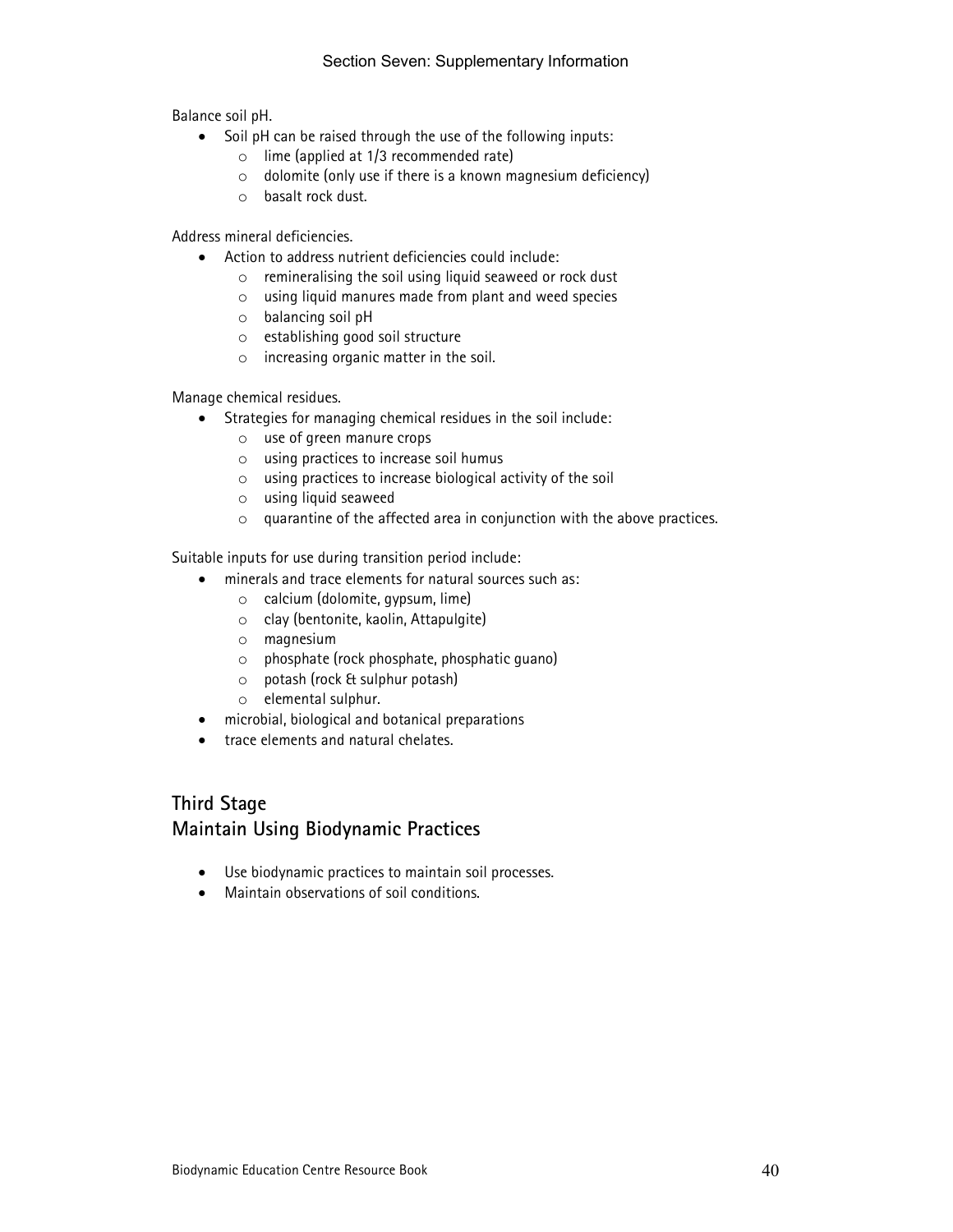# Sustainable World – A Global Initiative

www.i-sis.org.uk/SustainableWorldInitiativeF.php

True cost of industrial food production system

- 1,000 tonnes of water are consumed to produce on tonne of grain
- 10 energy units are spent for every energy unit of food on our dinner table
- 1,00 energy units are used for every energy unit of processed food
- 17% of the total energy use in the United States goes into food production & distribution, accounting for more than 20% of all transport within the country; this excludes energy used in import & export.
- 12.5 energy units are wasted for every energy unit for food transport per thousand air miles.
- 20% of all greenhouse gases in the world come from current agriculture.
- US \$318 billion of taxpayer's money was spent to subsidize agriculture in OECD countries in 2002, while more then 2 billion subsistence farmer in developing countries tried to survive on \$2 a day.
- 90% of the agricultural subsidies benefit corporations and big farmers growing food for export; while 500 family farmers close down every week in the United States.
- Subsidized surplus food dumped on developing countries poverty, hunger and homelessness on a massive scale.

Getting our food production sustainable is the most urgent task for humanity; it is also the key to delivering health, ameliorating the worst effects of climate change and saving the planet from destructive exploitation.

Some benefit of sustainable food production systems:

- 2-to 10-fold energy saving on switching to low-input/organic agriculture.
- 5 to 15% global fossil fuel emissions offset by sequestration of carbon in organically managed soil.
- 50 to 92% reduction in carbon dioxide emission from the soil on switching from conventional tillage to no-till agriculture.
- 5 tonnes of carbon dioxide emission disappear with every tonne of nitrogen fertilizer phased out.
- 2 3- fold increase in crop yield using compost in Ethiopia, outperforming chemical fertilizers.
- Organic farming performs as well or slightly better then conventional industrial farming in the US.
- Small farms are 2 to 10 times more productive than larger farms.
- Organic farms support significantly more bird, bats, invertebrates and wild plants than conventional farms in Europe.
- Organic foods contain more vitamins, minerals and other micronutrients than conventionally produced foods.
- 1,000 or more community–supported farms across US and Canada bring \$36million income per year directly to the farms.
- £50 \$70m go directly into the pocket of farmers trading in some 200 established local farmers' markets in the UK.
- Buying food in local farmers' market generates twice as much for the local economy than buying food in supermarkets chains.
- Money spent with a local supplier is worth four times as much as money spent with nonlocal supplier.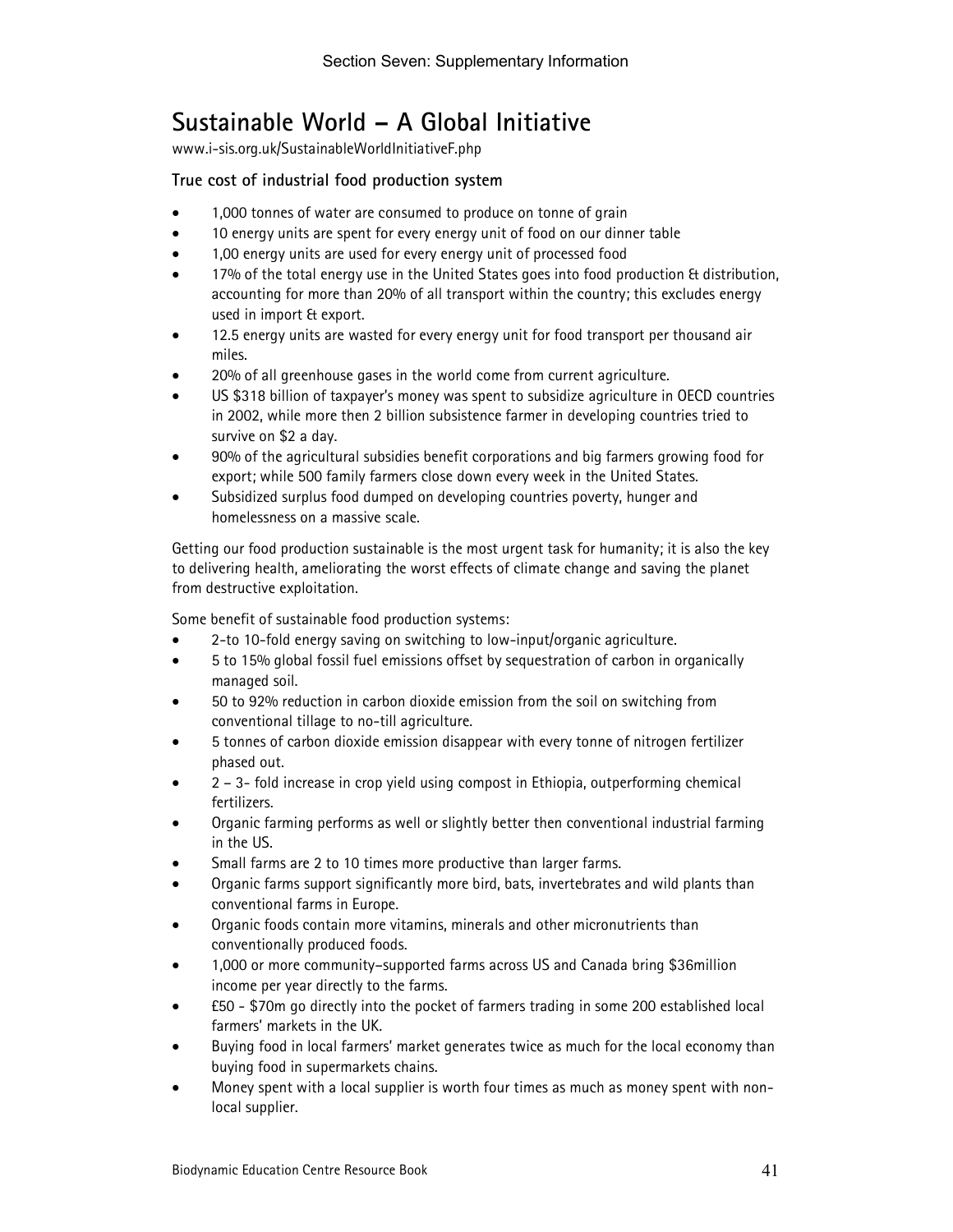# Farms Stand to Gain from Carbon Crop

#### By Carrie La Frenz, Dec 2007

Managed farmland could help mop up much of the carbon emitted into the atmosphere, converting a hazard into a productive opportunity, farmers and scientist say. The scientists say Australia has the largest greenhouse gas emissions per capita in the world and carbon storage in the soil has been overlooked as a solution.

According to Biological Farmers of Australia (BFA), soil managed under organic and other regenerative farming systems may be the key. "Carbon can be stored in the soil in the form of stable humus fractions, which can last for more than a thousand years," BFA spokesman Greg Paynter said.

The Australian Society of Soil Science says about 1500 gigatonnes (1500 billion tonnes) of carbon is stored in soils worldwide; twice the amount stored in plants, and double that in the atmosphere.

The director of consulting group Organic Knowledge, Alasdair Smithson, said the potential benefits from soil carbon capture and storage had not received sufficient attention. "Wellmanaged soil is a highly effective method of storing carbon from the atmosphere. It happens in real time – not like planting a tree, which can take 25 years to mature."

Some forecasters have suggested that carbon is poised to become the world's largest commodity market.

Ecologist Christine Jones said that in a healthy ecosystem soils were a dynamic part of the carbon cycle. "When people think carbon they usually think trees, but in reality 82% of carbon in the terrestrial biosphere is in the soil," she said. "A 1% increase in soil carbon in just 10% of Australia's farmland could remove 10 years' worth of Australia's CO2 emissions, while 4% increase in soil carbon could remove 40 years' worth. Dr Jones said putting carbon back in soil required the adoption of regenerative farming and grazing methods that resulted in the formation of new topsoil. She said ground cover, which needed topsoil and included plants and crop stubble, provided the channel between the atmosphere and the soil, providing carbon with a way in.

"Carbon cannot be sequestered in soils if we continue with the same forms of land management that cause the carbon losses in the first place," she said. "People cannot function without a skin, soil cannot function without cover."

Agriculture accounts for 30% of the world's carbon emissions and 17% of Australia's total carbon emissions, according the Australian Bureau of Agricultural and Resource Economics.

AAP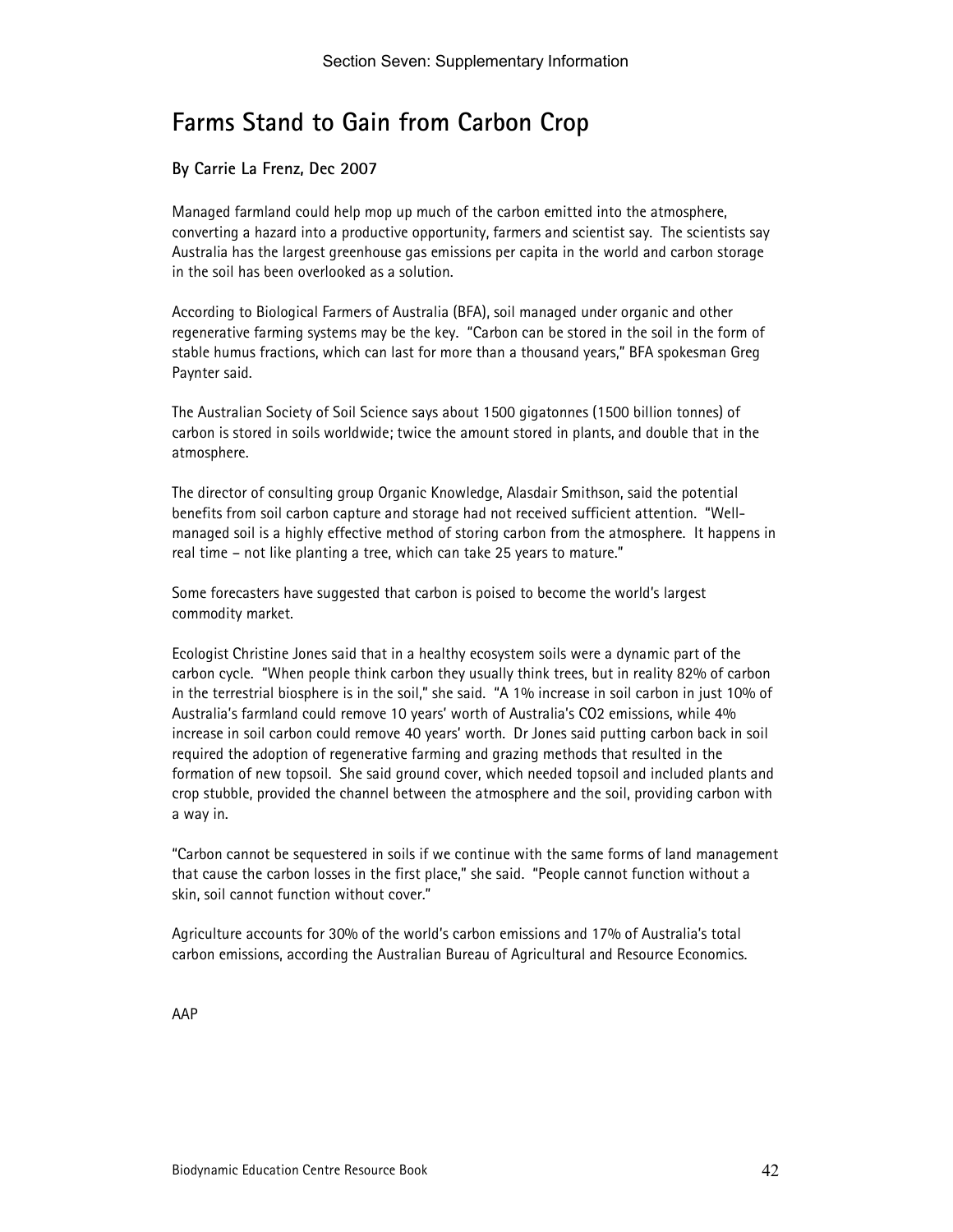# Carbon Sequestration and Soils

- The terrestrial biosphere currently sequesters 2 billion metric tons of carbon annually. (US Department of Agriculture).
- Soils contain 82% of terrestrial carbon.
- $\blacksquare$  "Enhancing the natural processes that remove CO<sup>2</sup> from the atmosphere is thought to be the most cost-effective means of reducing atmospheric levels of CO2." (US Department of Energy).
- "Soil organic carbon is the largest reservoir in interaction with the atmosphere." (United Nations Food & Agriculture Organisation) - Vegetation 650 gigatons, atmosphere 750 gigatons, soil 1500 gigatons.
- The carbon sink capacity of the world's agricultural and degraded soils is 50% to 66% of the historic carbon loss of 42 to 78 gigatons of carbon.
- Grazing land comprises more than half the total land surface.
- An acre of pasture can sequester more carbon than an acre of forest.
- "Soil represents the largest carbon sink over which we have control. Improvements in soil carbon levels could be made in all rural areas, whereas the regions suited to carbon sequestration in plantation timber are limited." (Dr Christine Jones)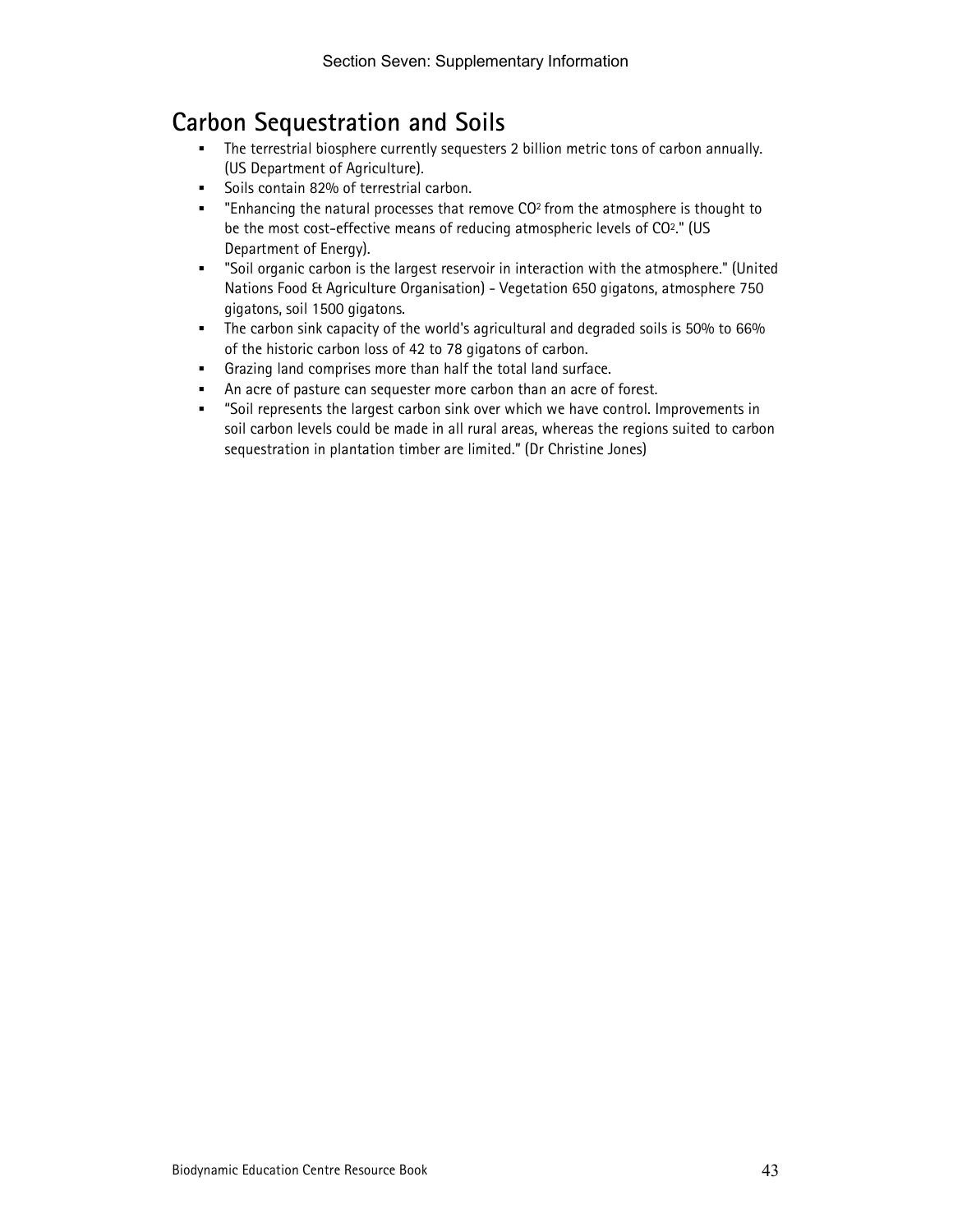# Research for Biodynamic Systems

#### Research on Biodynamic Agriculture (Swiss Study)

A long term (21 years) Swiss study has been published in Science comparing biodynamic (BD), organic and two variations of conventional farming systems. As expected, the high input of mineral fertilisers in the conventionally farmed plots led to greater yields than in the BD/organic plots, though these varied markedly from crop to crop. (On average BD/organic crops yielded 20% less.) However, as smaller amounts (one third to a half) of nutrients were added to the BD/organic crops, the nutrient utilisation was found to be much more effective. They also used less fossil fuels (36-63% less) per unit of land area. In the conventional plots the soil itself did not increase in vital activity. The soils in the BD/organic plots changed markedly and fertility increased: the soils had a greater stability, a slightly higher pH, greater microbial, earthworm and arthropod activity and diversity and the root length colonised by symbiotic fungi was 40% higher.

The soils harboured some specialised and endangered species that were not found in the conventionally farmed soils. While the conventional systems have largely soluble nutrients (that easily leach out of the soil) the BD/.organic soil nutrients are continually being released via the activity of the soil itself. The biodynamic farmed soil stood out in its microbial activity. The greater activity of bacteria gives the soils a higher capacity to break down proteins and organic phosphorus, making nutrients available to plants. There was better utilisation of organic substances, not only for maintenance but also for growth, which is related to the greater and more complete decomposition of plant matter in BD soil. In light of such results from a mainstream science journal, promoters of the view that high-input conventional farming is the only way to feed humanity will have a more difficult time making their arguments appear credible.

Hunter Organics, Summer/Autumn, 2003, p26

### Comparative Study of BD and Conventional Macadamia Farms

A recently completed study of University of New England – Northern Rivers (UNE-NR) student Colleen Schneider could be the first in a series of scientific investigations into NSW North Coast organic agriculture carried out by the university. Ms Schneider, a final year student in the Conservation Technology course at the university made a comparative study of the chemical and physical properties of soils on neighbouring Bio-Dynamic and conventional macadamia plantations in the Lismore area.

#### The Two Farms

The BD plantation has NASAA level A grading and has been managed according to those standards for roughly four years (although conversion commenced six years ago). Bio-Dynamic 500 has been applied during this time and the trees are fed mainly with compost made from nut husks, chook manure, sawdust and mulched barner grass. B D compost preparations are included in the heaps. The only other fertiliser in the past four years have been one-off applications of 2kg rock phosphate per tree and one tonne per acre of basalt dust and lime.

The conventional plantation uses the departmental fertiliser recommendation of superphosphate, borax, sulphur and magnesium (1.9kg per tree). Ten kg of gypsum is applied to each tree in February, and Dynamic Lifter and Super are applied in September.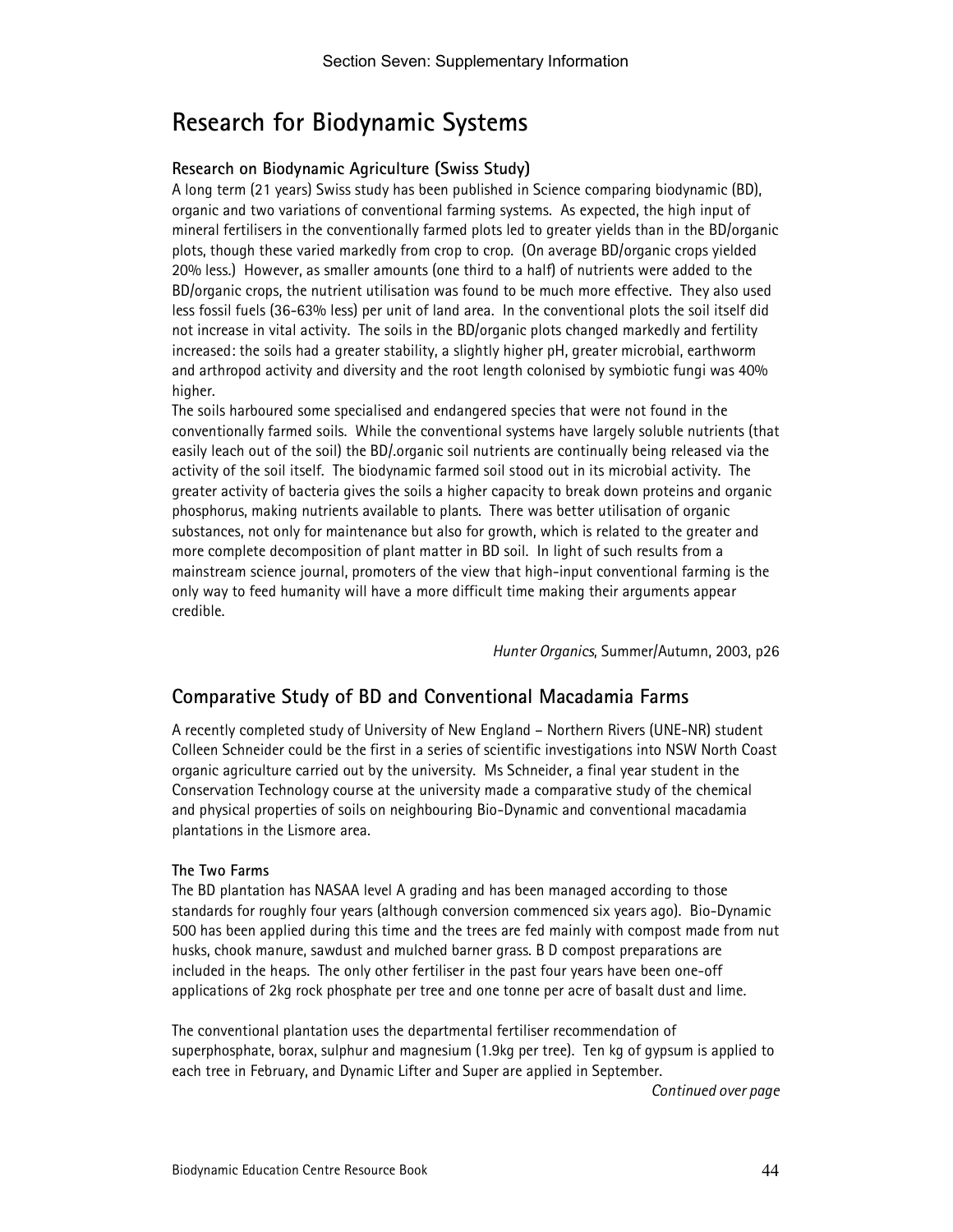The conventional farm uses Endosulfan to control caterpillar and Lorsban for Black Scale. Its weed management is based around the use of glysophate, diquat and paraquat which are applied four times per year to maintain a bare "herbicide strip" under the trees.

Weed management on the BD plantation revolves around the use of judicious slashing along with matting groundcovers and a pruning regime which tends to shade out troublesome weeds. A sweeper is used to harvest nuts and has been found to work very well with the groundcovers that have been allowed to establish. Prior to the adoption of organic and BD methods this farm was managed conventionally.

#### The Study

The object of the study was to determine whether the variation in management regime brought about by the change to organic/BD methods has created any variation in physical and chemical soil properties under the tree dripline in the organic plantation. There is an implicit assumption here that prior to conversion soil properties on the two farms were similar.

Soil samples were taken during August 1992 using an auger at six levels in the profile down to 1 metre.

#### **Results**

Initial analysis carried out by Ms Schneider in the University lab indicated a lower bulk density in the BD soil indicating better structure and an impressive 20% higher level of organic carbon. While the differences in organic carbon exist right down through the soil profile the most significant difference is in the top 20cm of soil. According to UNE-NR Soils Lecturer Dr Leigh Sullivan this amounts to around 50 tonnes of extra humus per hectare on the BD farm. Moisture content throughout the BD profile was higher at the time of sampling (dry conditions prevailing). This difference was most significant in the 2.5 to 5.0 cm depth range.

Interestingly soil pH was almost identical on both farms and uniform through the profile. Worms were observed to be present in both soils although no attempt was made to quantify and compare levels of worm activity. A major difference in Calcium/Magnesium ratio was found. This was a fairly normal 2.72 in the BD soil but was a massive 13.61 in the conventional. This result no doubt reflects the high levels of gypsum applied in the conventional case.

The conventional farm had significantly higher levels of phosphorus at the time of testing and once again this would be the result of super phosphate applications.

Commenting on the study, Ms Schneider's supervisor Dr Sullivan, a former soils specialist with the Tasmanian Department of Agriculture indicated that the differences in soil properties were obviously due to the variation in management practices. He was however surprised at the extent to which humus levels had increased in the BD orchard.

Newsleaf, Journal of BDAA, Issue No. 15, Jan 1993, pp28 & 29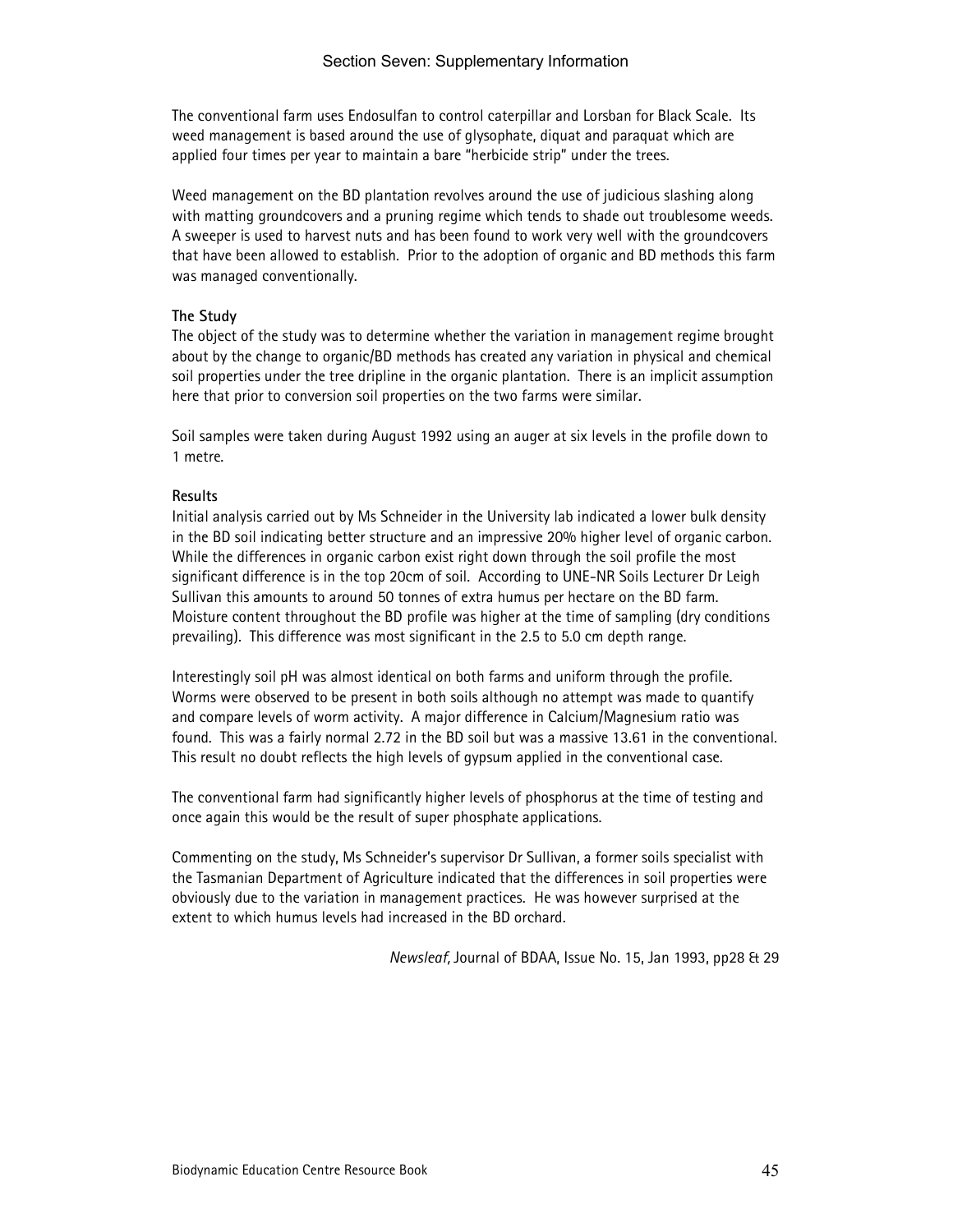# Comparisons of Conventional and Biodynamic Farming

By Doug Small and John McDonald Department of Agriculture, Kyabram Research institute of Benalla.

Biodynamic Farming is a system of organic farming which has developed from experience and the practical application of the ideas of the Austrian philosopher Rudolf Steiner. It largely excludes the use of synthetic fertilizers, herbicides, pesticides and the routine treatment of animals with commercial veterinary chemicals and drugs.

Until recently serious discussions about biodynamics were seldom held by scientists because the subject aroused such strong emotions, opponents were biased, and derision and ridicule was often the outcome. However the debate is becoming more rational for the following reasons:

- 1. Many farms using biodynamic methods in Australia have stood the test of time. They are still viable after 25 years.
- 2. There is a trend towards sustainable agriculture and biodynamic agriculture is being seen as a sustainable system.
- 3. There is a trend towards cleaner agriculture and biodynamics is being seen as a clean system.
- 4. Conventional farmers are concerned about further intensification of grazing industries which rely heavily on more inputs like fertilizers, herbicides, pesticides and animal health products. The unit costs of these inputs are beyond their control.
- 5. The environmental/conservation movement is accusing conventional farming of all sorts of local, regional and global damage. Farmers have some fear that regulations for environment protection may impinge on farm operations and effect their management options and thus their viability and profitability.
- 6. Farmers care for their soil and some are beginning to suspect that continued high use of fertilisers, herbicides and pesticides may not be good for the long term productivity of soils.
- 7. A scientific survey of biodynamic dairy farms in the Goulburn Valley by the authors revealed that real differences can be observed and measured. The debate can now be serious amongst the farming and scientific communities.

The trouble with any discussion on biodynamics is the lack of information on the subject. Our scientific survey is one of the few attempts in the world to understand how biodynamic farms differ from conventional farms. The objective was to start to define differences in productivity, management, soil water relations, herd health, clinical biochemistry, parasite levels and mineral balances in the soil, plants and animals.

The survey is preliminary and incomplete and it has raised far more questions than it has answered. It adequately describes the two farming systems and provides insufficient data for an economic analysis. Nevertheless it is the only data available on which biodynamic and conventional dairy farms can be compared.

#### Survey

Six biodynamic farms were compared with their six conventional neighbours in the Goulburn Valley, a major irrigated dairy area in north-eastern Victoria. In June 1990 data were collected on 60 herd management, productivity and health factors from the twelve farms along with blood and faecal samples, were collected in October 1990 and February 1991.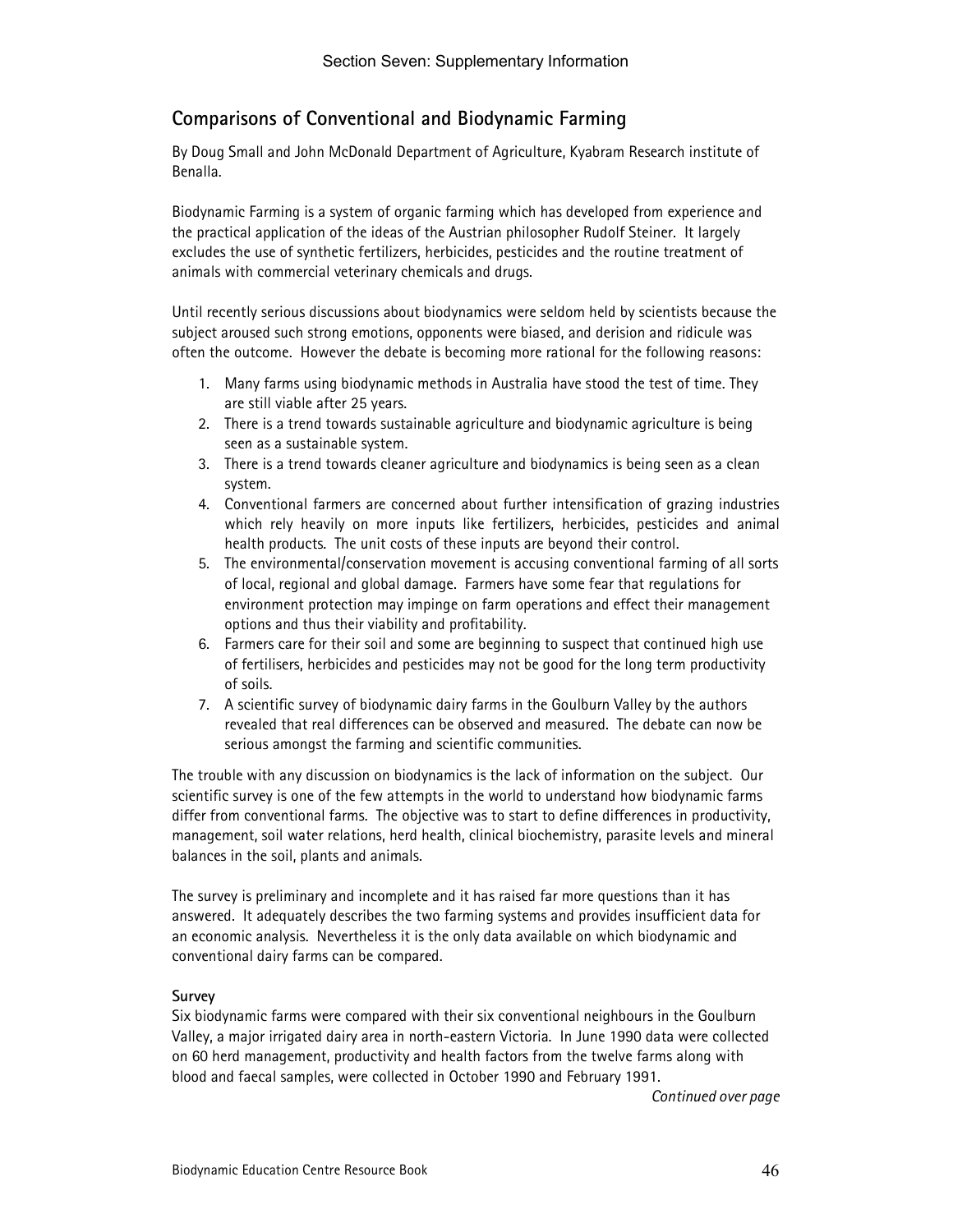Mineral analysis was conducted on pasture and soil samples, blood was analysed for a wide range of clinical biochemical tests and phosphorus and faeces from cows and calves examined for parasitic eggs.

Some important differences between the biodynamic and conventional farms are shown in Table 1. All conventional farms found daily treatment for bloat was necessary for most of the spring but biodynamic farms never had the need to treat for bloat. The incidence of mastitis was similar with an eight percent clinical incidence but with less routine use of teat dips and dry cow therapy in biodynamic herds.

The biodynamic cows were not drenched for worms yet mean strongyle, worm counts were similar in cows and calves except that two groups of biodynamic calves had high counts in June and two groups of conventional calves had high counts in February. Liver fluke egg counts were higher in conventional herds than in biodynamic herds for the June sampling but were similar following routine treatment of conventional cows in July. The less harmful stomach fluke showed higher egg counts in biodynamic cows and calves in both June and October. All conventional calves were routinely drenched four times a year for worms and fluke and conventional cows one or two times a year compared with only a few individual affected calves and cows on biodynamic farms.

Heat synchronization was only used on one conventional farm. Early calf inducement was used on 30 cows from four of the conventional herds with only a few biodynamic cows from one herd being induced.

The soils of one pair of biodynamic and conventional farms with the same soil type were closely examined. The biodynamic soil had a higher proportion of water stable aggregates greater than 2mm which indicates a structurally more stable soil. Soil penetrometer readings showed that the biodynamic soil was softer than the conventional at the same water content. These measurements indicate a better soil structure on the biodynamic farm. The less frequent irrigation by all biodynamic farms circumstantially indicates that all have better soil structure than their conventional neighbours.

#### Cost Comparison

Inputs on biodynamic farms were reduced considerably. Financial information was not collected but cost differences can be imputed in a general sense from the data collected. The cost advantages of biodynamic farms are assumed from survey averages and 1990-91 prices and are considered on a per cow basis rounded to the nearest ten dollars.

On the income side the only information available is on milk production which shows that biodynamic cows produce on average:- 41kg less butterfat and 25kg less protein per cow. Milk income per cow therefore would average \$185 less with milk valued at a butter fat price of \$4.50 per kg.

An economic conclusion cannot be made about the two systems of farming but it is clear that the costs of the biodynamic farms in the survey were considerably less than the conventional farms in the survey.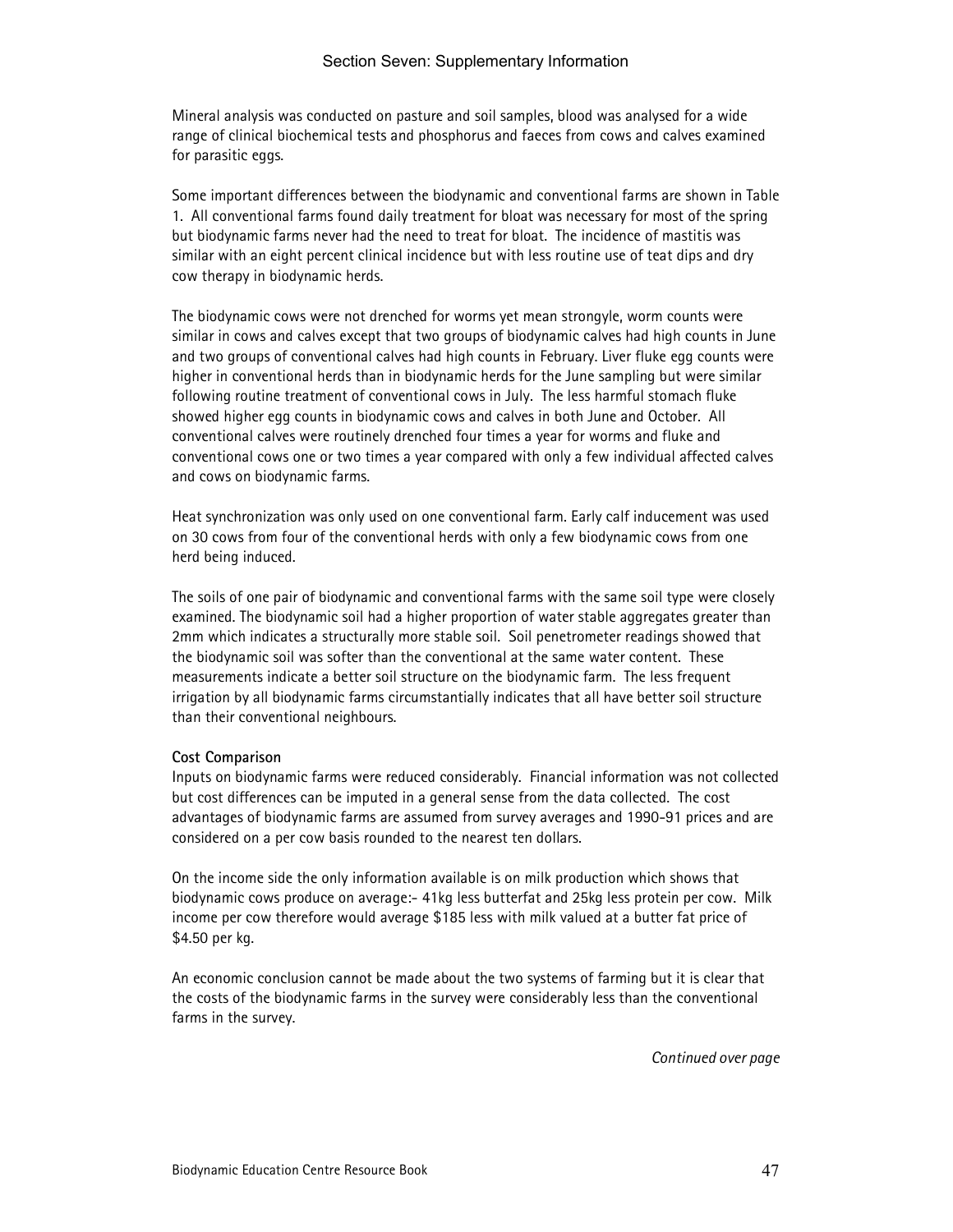#### Fertiliser costs:

Fertilisers are not used on biodynamic farms but on average conventional farms used 345kg of super and 26kg urea per hectare.

 $\triangleright$  Total: \$40

Feed Supplements:

Biodynamic farms used 325kg less supplements per cow

 $\triangleright$  Total: \$40

#### Older cows:

The average of the biodynamic milkers is two years older which means less calves need rearing.

 $\triangleright$  Total: \$38

### Bloat:

Conventional cows need regular treatment for bloat and 1 percent die from bloat.

 $\triangleright$  Total: \$30

#### Drenches:

Regular drenching of conventional cows and calves herds versus a few biodynamic cows and calves.

 $\triangleright$  Total: \$10

#### Irrigation:

Less frequent irrigation on biodynamic farms and less weed control necessary because head ditches dry out between irrigations.

 $\triangleright$  Total: \$10

### Veterinary:

Less incidence of milk fever, acetonaemia, grass tetany and coccidiosis. Less use of teat dips, dry cow therapy.

 $\triangleright$  Total: \$10

### Fertility:

Less not-in-calf cows, less use of artificial insemination, less abortions, less induced calving, less heat synchronization.

 $\triangleright$  Total: \$10

Biodynamics has very small costs disadvantages. The biodynamic spray preparation that is usually used each year costs less than a dollar per cow.

TOTAL: per cow cost advantage for biodynamics

 $\triangleright$  Total: \$180

No account has been taken of managerial skill, capital costs and interest in the above figures. However the cost advantages are high enough to suggest that there are considerable cost savings associated with biodynamics.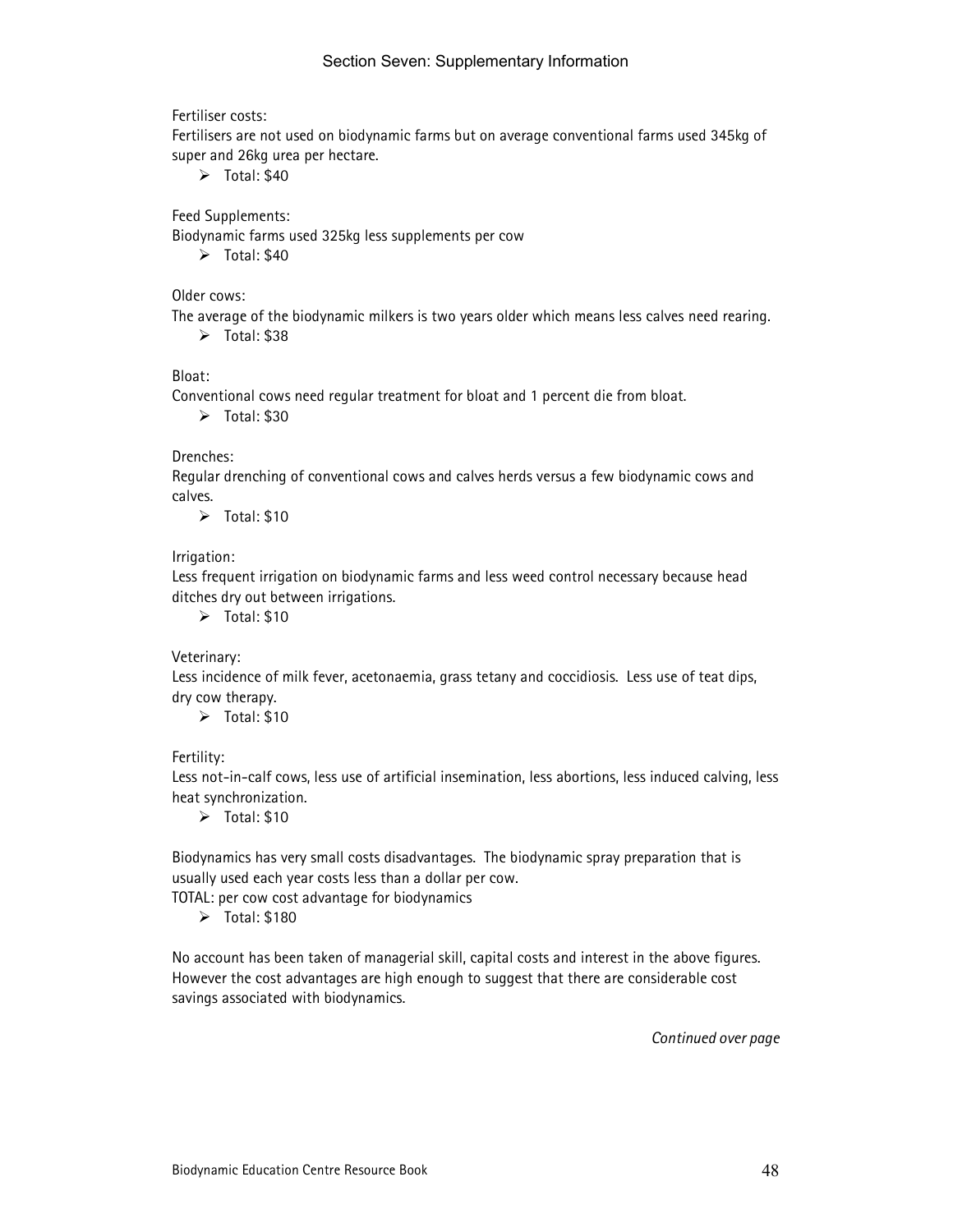#### **Sustainability**

The biodynamic farms maintained a level of production that was surprisingly good despite much less reliance on inputs from off the farm. Five of the six biodynamic farmers have been practicing biodynamics for ten or more years, the oldest being 25 years. They seem to maintain producing cows in the herd for longer and have less animal health problems.

There is some direct evidence that biodynamics improves soil structure from one comparison of soil from a biodynamic and conventional farm. Circumstantial evidence indicated from longer irrigation intervals on biodynamic farms and suggests that soil structure improvement may be a feature of biodynamics. Biodynamics appears to be a sustainable system of dairying which is less sensitive to increases in the costs of inputs.

#### **Conclusion**

Biodynamics and conventional farms are such complex systems that a whole farm systems approach is needed for any comparison. Our preliminary survey indicates a number of areas that need closer scrutiny within a whole farm study. The four main areas that need emphasis in further studies are:

- 1. Economic analysis: The relative economic performance of alternative farming systems like biodynamics need to be closely examined. The most common serious question asked about biodynamic farming is "are they profitable?"
- 2. Soil/water relationships: One of the most remarkable features of the biodynamic farms in the survey was their ability to irrigate about half as often as their neighbours. There are potentially enormous labour savings and perhaps water table and salinity advantages with less irrigation.
- 3. Animal health: Biodynamic farm appear to have less problems with metabolic and fertility disorders. They cope well with parasites without routine treatment. The biological and environmental mechanisms and inter-actions that give these advantages need to be understood because there may be applications for other farms.
- 4. Mineral balances: A surprising finding was the continued supply of phosphorus and perhaps other minerals to maintain milk production despite no inputs of phosphorus for as long as twenty-five years. Biodynamics has shown up in the survey to have a number of advantages over conventional farms. Their costs are much lower, their herds appear healthier and there are indications that their soils may be better. However, butter fat and protein production were down 20% and 16% respectively per cow.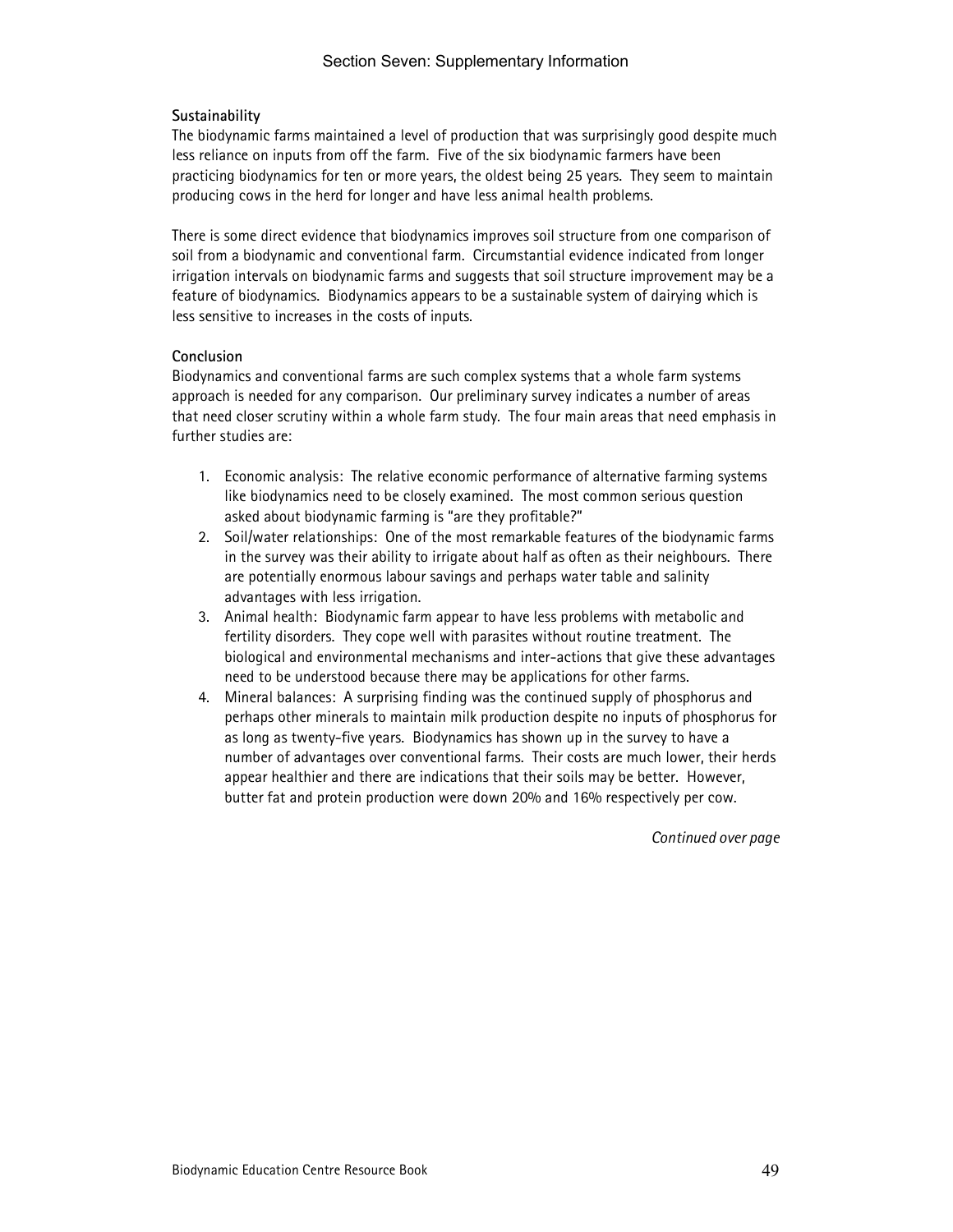#### Table 1

| <b>PRODUCTION</b>              | *Biodynamic | Conventional |
|--------------------------------|-------------|--------------|
| Cows milked (number)           | 87          | 113          |
| Stocking rate (cows/ha)        | 1.8         | 1.9          |
| Butterfat (kg/cow)             | 164         | 205          |
| Protein (kg/cow)               | 117         | 152          |
| <b>FEED INPUTS</b>             |             |              |
| Grain fed (kg/cow)             | 60          | 385          |
| Superphosphate (kg/ha/year)    | 0           | 354          |
| Urea fertiliser (kg/ha/year)   | 0           | 26           |
| Irrigation interval (days)     | 15          | 7.5          |
| <b>DISEASE HISTORY</b>         |             |              |
| Milk fever (prevalence%)       | 5.5         | 9.2          |
| Acetonaemia (prevalence%)      | 0.3         | 4            |
| Calf Coccidiosis (prevalence%) | 0.05        | 0.2          |
| Grass Tetany (prevalence%)     | 0           | 1            |
| Bloat deaths (prevalence%)     | 0           | 1            |
| <b>FERTILITY</b>               |             |              |
| Not-in-calf cows (%)           | 4.0         | 5.8          |
| Mean cow age (years)           | 7.0         | 5.0          |
| Abortion (%)                   | 0.6         | 2.4          |
| PHOSPHORUS LEVELS              |             |              |
| Blood (mM)                     | 1.4         | 1.9          |
| Pasture (%)                    | 0.22        | 0.35         |
| Soil (Olsen P mg/g             | 11          | 23           |
| * Average six farms            |             |              |

Newsleaf, Journal of BDAA, Issue No. 15, Jan 1993, pp19-24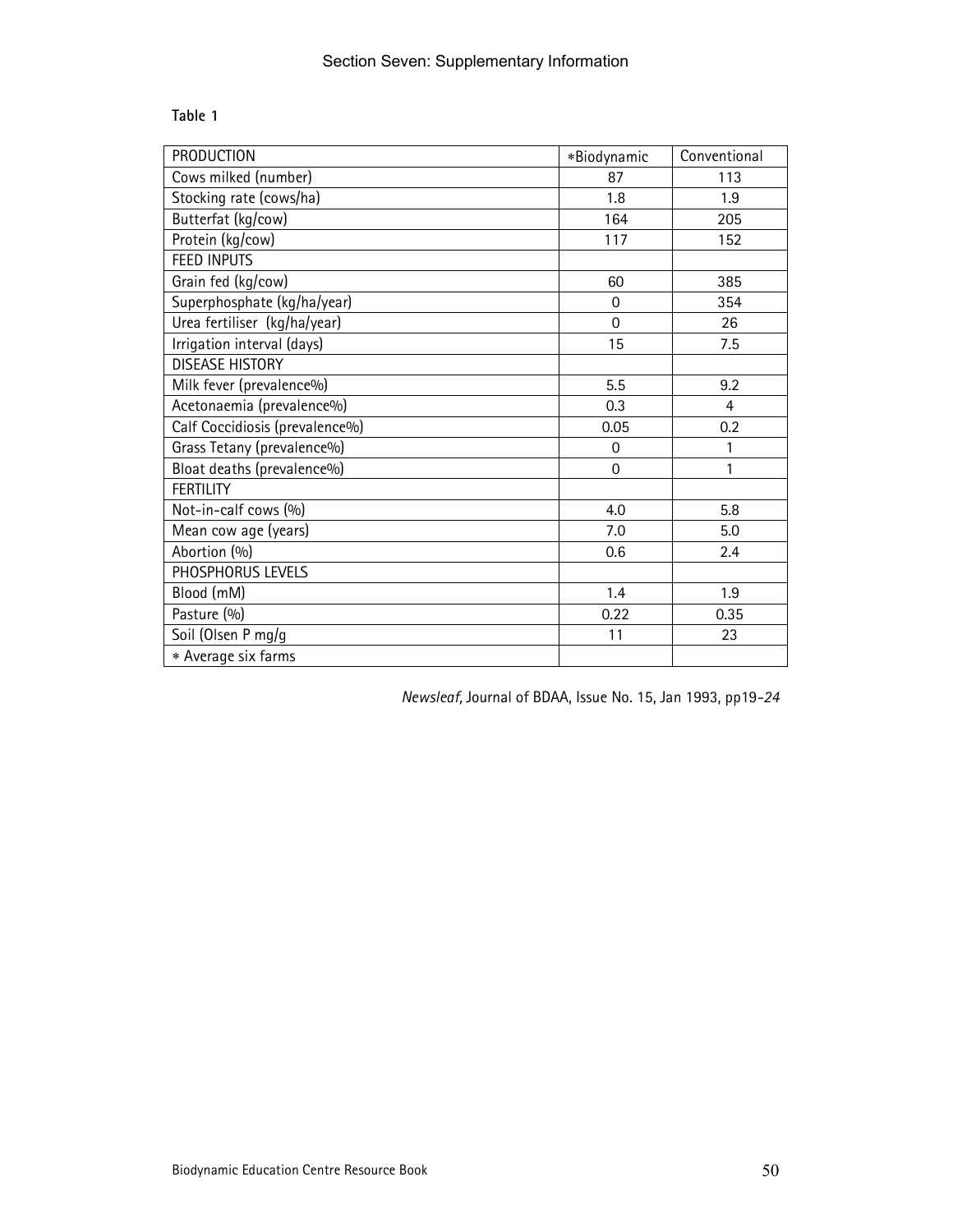### Biodynamic Soils Stand Out in German Experiment

While the benefits or organic and Biodynamic practices show up over time on farms like "Demeter" in factors like steady improvement in soil, crop and animal health it is often difficult to convince members of the agricultural establishment, the policy makers and bureaucrats whose advice influences political decision making, that these approaches are effective and economically viable. Fortunately an increasing number of researchers the world over are conducting controlled experiments on BD systems. At last hard data to support the anecdotal evidence is starting to surface. In this and coming issues News Leaf will be presenting results from scientific tests on BD farming systems around the world.

Here we present a report of a German long term comparative test on three approaches to cropping: conventional, organic and BD. The report by Manfred Klett was extracted from the Goetheanum Naturwissenshaftliche Sektion Circular Letter No 51.

Since 1980 a long-term fertilizer experiment has been carried on at the Darmstadt Institute. A location with marginal yields (a 22 soil count, 80% sand, pH 6.6) has been farmed Bio-Dynamically since 1950.

The research area is divided according to three types of fertilizer treatment:

1= mineral

- 11= organic (rotted and liquid manure)
- 111= BD (same as  $11 +$  preparations)

There are three levels of fertilizer application for each of the above regimes corresponding to 60, 100 and 140kg of N per ha respectively giving a total of nine fertilizer treatments. There is a four field crop rotation for each treatment, and four replications In other words the experiment is dealing with 144 single parcels of land.

Already after a short time of testing, an unmistakable darker colouring could be seen with the naked eye on the Bio-Dynamic parcels. The humus values for 1989-90 of  $1 = 0.8\%$ ,  $11 = 0.9\%$ , 111 = 1.03% organic Carbon at a depth of 0-25cm confirms this observation. The initial values of 1980 have been maintained in the BD parcels. The declining values in 1 & 11 must therefore derive from a humus breakdown of different intensities.

The following explanations were discussed:

Qualitative differences in the rotted manures 11 and 111 and the course of their further rotting in the soil: the temperature in the prepared rotted manure (111) was 2-3 degrees C lower throughout. This reduction in temperature favoured the growth of fungi and thereby an accumulation of humus material that tends to decompose.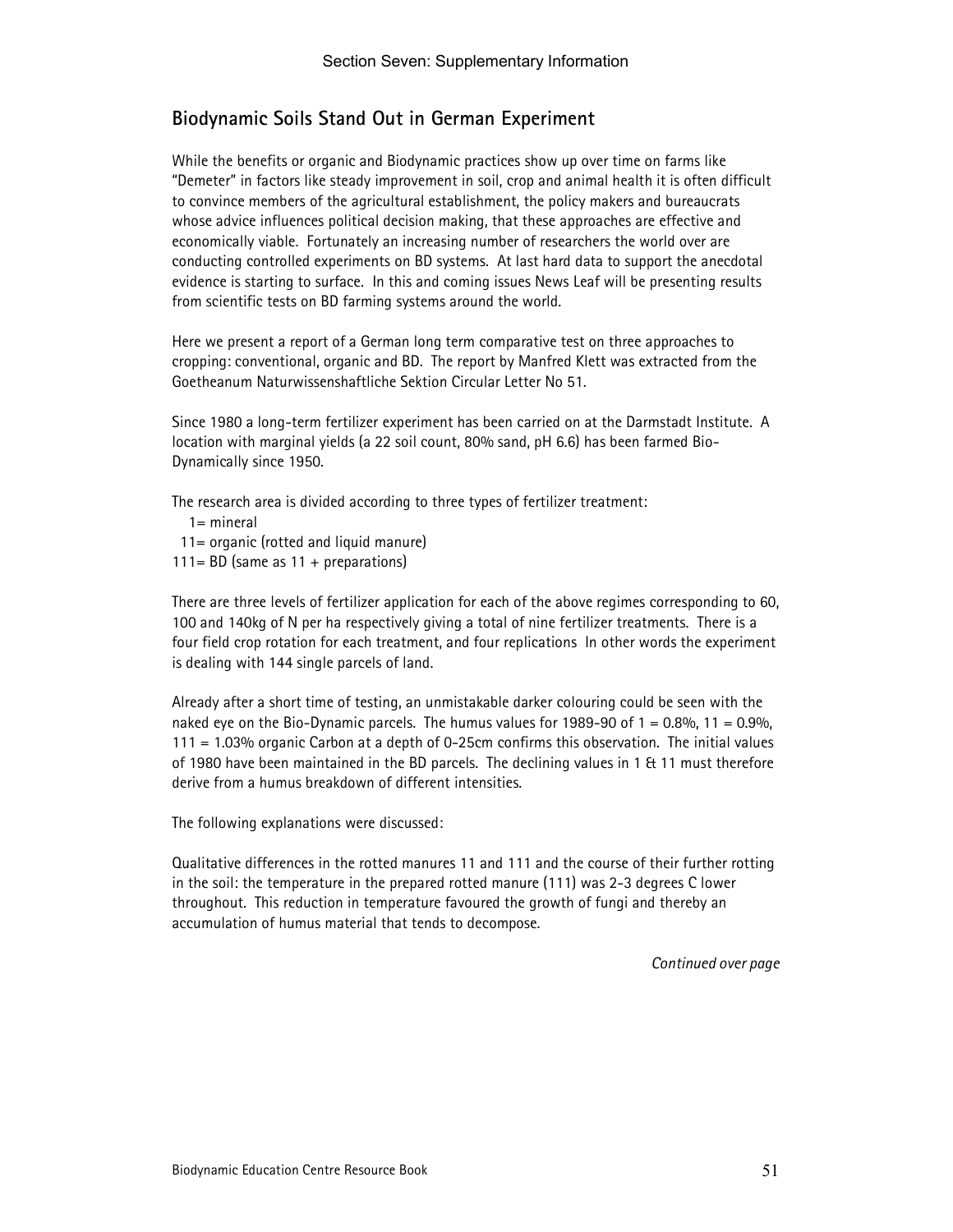#### Section Seven: Supplementary Information

Changes in the microbial soil life and soil metabolism: Compost fertilizing leads to an activation of the microbial soil life. Under conditions prevailing in Central Europe, fungi account for 60% of soil life and bacteria 25%. This increases in quantity towards autumn and even into the winter, and decreases towards summer. This has a share in all composition and decomposition processes in the soil, although 95% of the biomass is dormant as a rule. The release of nitrogen is a function of the metabolism of soil microbes. To characterize microbial activity a determination is made of: - dehydrogenase activity (DHA) as a general measure for the enlivened state of the soil, - the microbial biomass, - the protease activity as a measure for the intensity of decomposition. This gave as a result a general rise in the values for DHA and biomass  $1 < 11 < 111$  in the surface soil and still more marked in the lower layers (111 had a DHA value that was 90% higher). The relation between the activities of composition/decomposition of organic matter is shifted in the BD parcels in favour of composition. The vitalising and stabilising effect of the BD prepared rotted manures was shown in all parameters of these experiments.

Qualitative and quantitative differences in root growth: the humus content in the surface soil when compared with 1 (mineral fertilised) was higher by 25% for 11 (organic treatment) and 51% for 111 (BD treatment). In the subsoil the corresponding increases in humus content were 4% for 11 and 42% for 111. The effect of the preparations therefore shows a significant deepening of the mould; that is an expansion of the space the soil provides for life. The microbial activity and humus enrichment in the sub-soil is the result in 111 of a greater rootmass (37%), a higher concentration of rootage (65%) and thus more root residues and a higher measure of root excretion.

Apart from the winter rye, whose yield was greater in the mineral fertilizer treatment, neither the type nor amount of fertiliser showed significant differences in yield. What stands out as a consequence of using preparations is rather, a long term increase in soil fertility.

|                    | Conventional | Organic | Bio-Dynamic |
|--------------------|--------------|---------|-------------|
| % O.M. in top soil | 0.8%         | 0.9%    | 1.03%       |
| Humus content top  | 100          | 125     | 151         |
| soil as % of       |              |         |             |
| conventional       |              |         |             |
| Humus content      | 100          | 104     | 142         |
| subsoil as % of    |              |         |             |
| conventional       |              |         |             |

#### Summary of Results

Newsleaf, Journal of BDAA, Issue No. 15, Jan 1993, pp14 & 15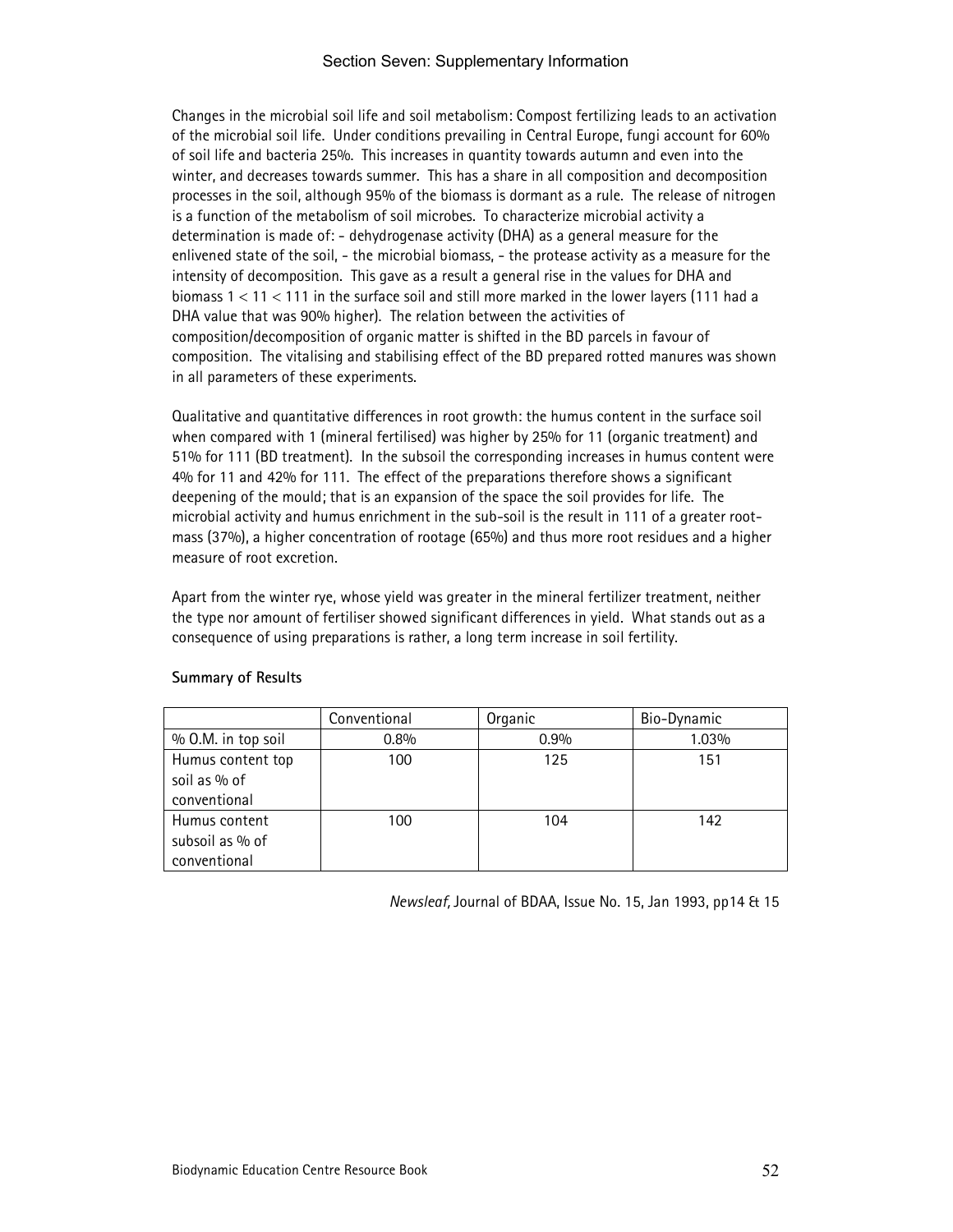### The Biodynamic Preparations

By Professor Stuart Hill

Professor Hill is one of the few people who have conducted formal research into the mechanics of biodynamics.

"Biodynamics tends to be presented with a high level of mythology and talk of etheric forces and so on, but if you analyse the preparations you will find they are in fact, if properly made, highly concentrated inoculums containing high levels of trace elements and a variety of microorganisms," he said.

"The starting point for the preparations – he worked with the compost preps when he did some research some years ago – are the flowers of several plants which Rudolf Steiner specified should be picked on the first day the flowers opened.

"Each of the specified flowers has different characteristics that makes them ideal substrates for specific groups of micro-organisms and picking them on the day they open ensures they contain the most concentrated levels of trace minerals," he said. "Different flowering plants use different trace minerals as catalysts to produce odours that attract insects for successful pollination.

"The plant pumps the minerals, which can be in short supply in some environments, up into the flower on the day it opens to maximize its attraction to pollinators while the receptors are fresh. It then recycles them by translocating them to the next flower that opens and so on; repeatedly reusing the minerals to the plant's maximum benefit."

"So picking fresh flowers ensures maximum trace mineral content in the preparations."

When the mixtures of flowers and other components are buried, as prescribed by Steiner, they are colonized by micro-organisms from the surrounding soil and the microbes continue to multiply and build up on the substrate provided by the flowers until the material is broken down. At that stage they produce spores, so the preparations dug out of the ground are concentrated inoculants of trace minerals and spores of a range of micro-organisms: everything needed to trigger a high level of biological activity in the compost or soil, depending on the particular preparation."

"There are undoubtedly other factors or forces at work, but that is at least the part of the scientific explanation for that element of the process," he said.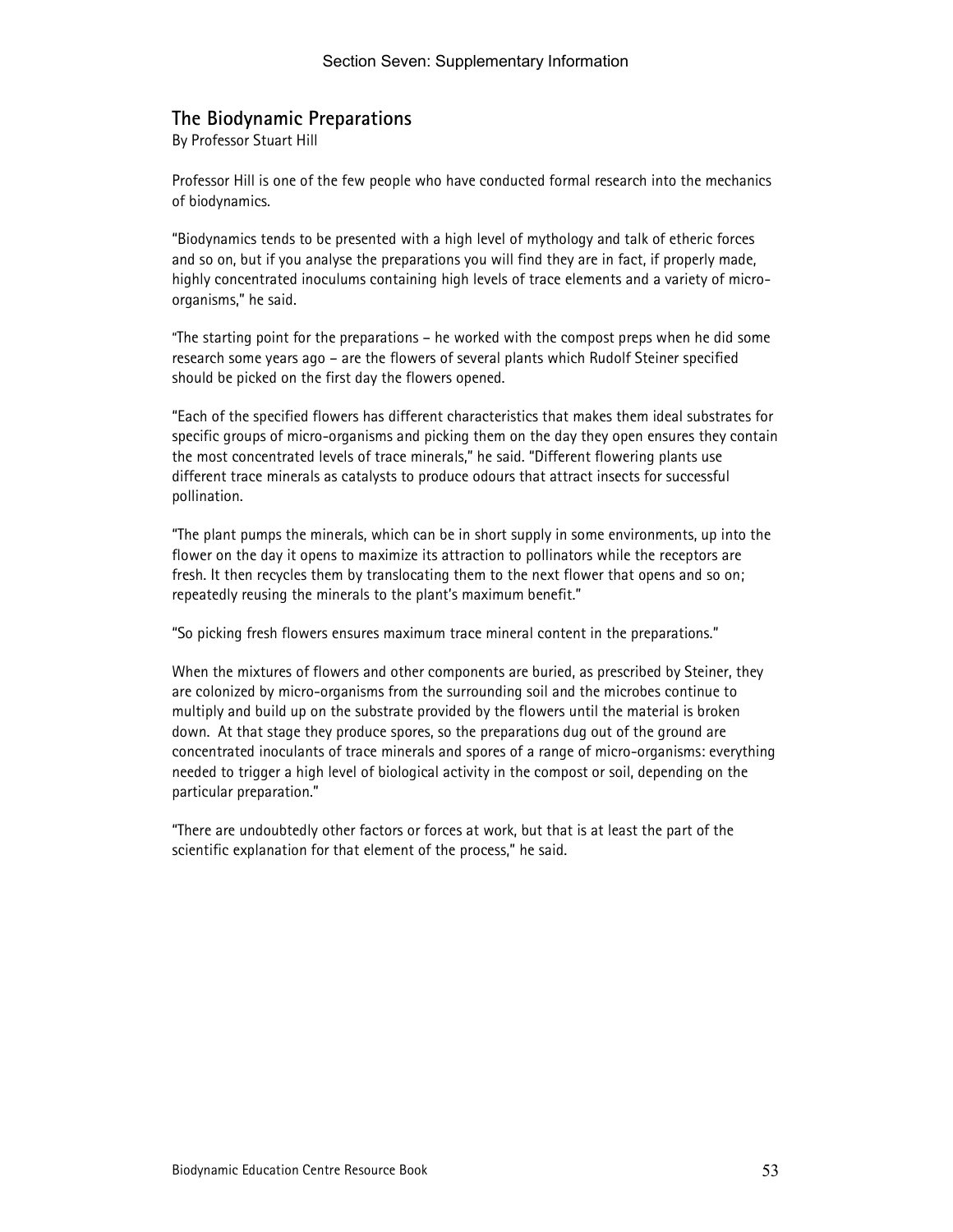### Further Research

There is an increasing volume of research reports available on the internet. Most research institutes give resumes of current research projects and lists of publications.

New Zealand Landcare – www.landcardresearch.co.nz AgResearch – www.agresearch.cri.nz Dexcel – www.dexcel.co.nz Hort Research – www.hortresearch.co.nz

United Kingdom The Organic Centre, Wales – www.aber.ac.uk

United States US Appropriate Technology Transfer for Rural area (ATTRA) – http://attra.ncat.org

Germany The Institute for Biodynamic Research, Germany – www.ibdf.de

**Netherlands** Louis Bolk Institute, Netherlands – www.louisbolk.nl

Switzerland Swiss Research Institute of Organic Agriculture (FiBL) – www.fibl.org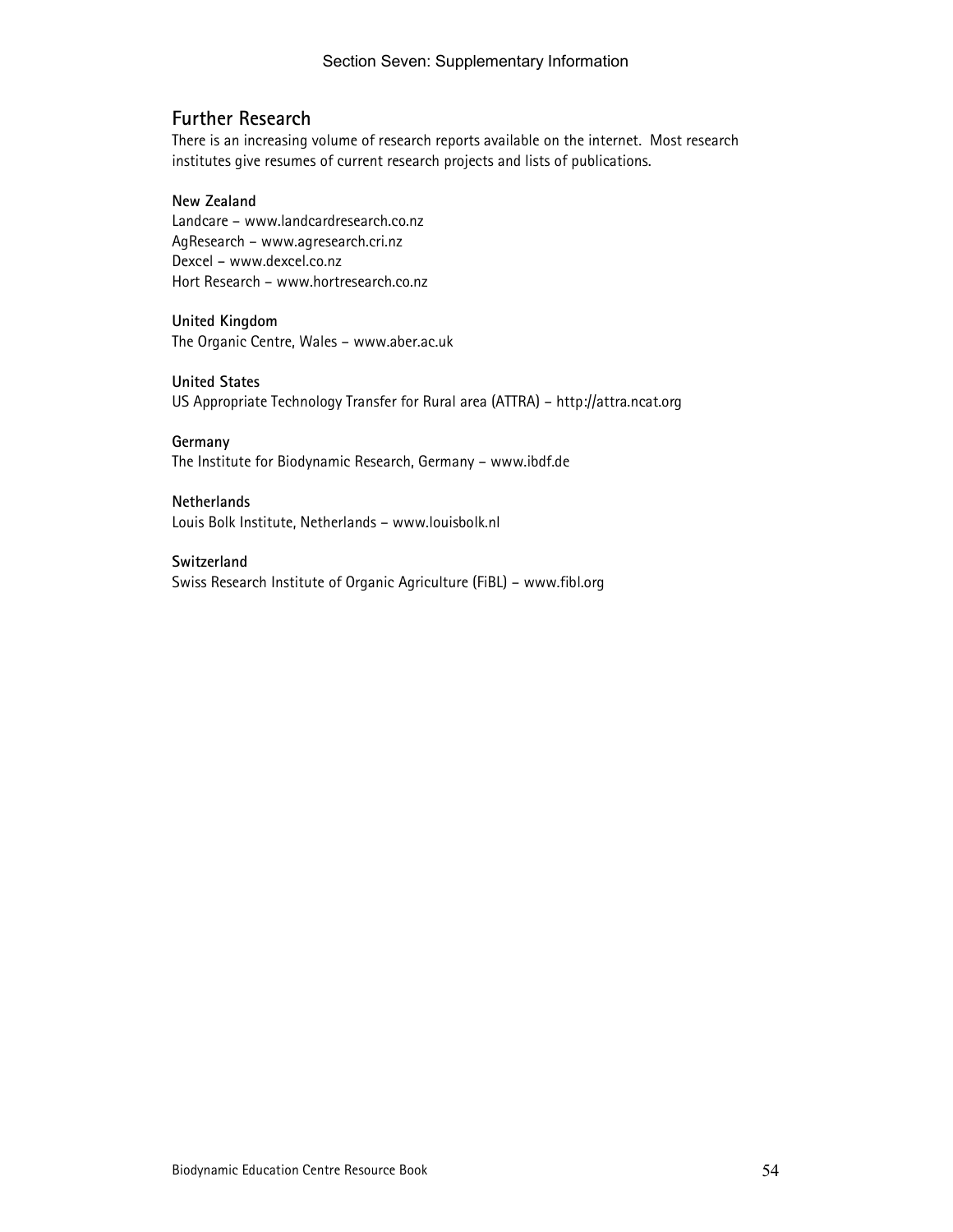# Pesticides

#### Exposing the Myths of 'Safe' Pesticides

Andre Leu, Chair of the Organic Federation of Australia, investigates.

More then 7,200 biocides and poisons are used in Australian agriculture with the blessing of regulatory authorities. But are they really safe??

Conventional farming is dependent on synthetic biocides (pesticides, fungicides and herbicides). These poisons are used in food production to kill pests, disease and weeds. More then 7,200 registered biocide

products are used in Australian agriculture.

This is similar in the USA and Europe. Regulatory authorities assure us that these poisons have been rigorously tested and are used safely on out foods and in our environment.

#### The Residue Myth

A major myth is that most modern agricultural chemicals leave few residues. We are misled into believing that they breakdown and do not persisted in our food. A typical claim states: "Organophosphorous pesticides, carbamate pesticides are mostly biodegradable, and therefore do not concentrate in the food chain. Synthetic pyrethroids are generally biodegradable and therefore tend not to persist in the environment." These types of statements give a false impression.

1). Most agricultural and veterinary chemicals leave residues in food. That is the reason why residue tolerances called the Average Daily In-take (ADI) are set for these poisons.

The following are some of the poisons found in Australian foods in 2003: Acephate , Azinphosmethly, Bifenthrin, Bioresmethrin, Captan, Carbarly, Chlorfenvinphos, Chlorothalonil, Chlorpyrifos, Chlorpyrifos-methyl, DDT, DDE, Dimethoate, Diphenylamine, Endosulfan, Fenitrothion, fenoxycard, Fenthion, Iprodione, Maldison, Metalaxyl, Methamidophos, Methidathion, Methoprene, o-phenylphenol, Parathion-methly, Permethrin, Piperonyl butozide, Pirimicard, Pirimiphosmethly, Procymidone, Proargite, Propiconazole, Pyrimethanil, Tebufenpyrad, Tetradifon, and Vinclozolin.

Testing in Australia only looks at a small sample of the large number of chemicals used. The majority of agricultural chemicals are not included in residue testing. Some of the most widely used chemicals, including herbicides such as Atrazine, Glyphosate, 2,4-D, Diuron and Paraquat were not included in the testing. Many of the current chemicals, including some of the Synthetic Pyrethroids, Organophosphates, Carbamates and Herbicides are as residual as banned Organochlorines such as Dieldrine, DDT, Chlordane, Heptachlor, Lindane and Aldrin.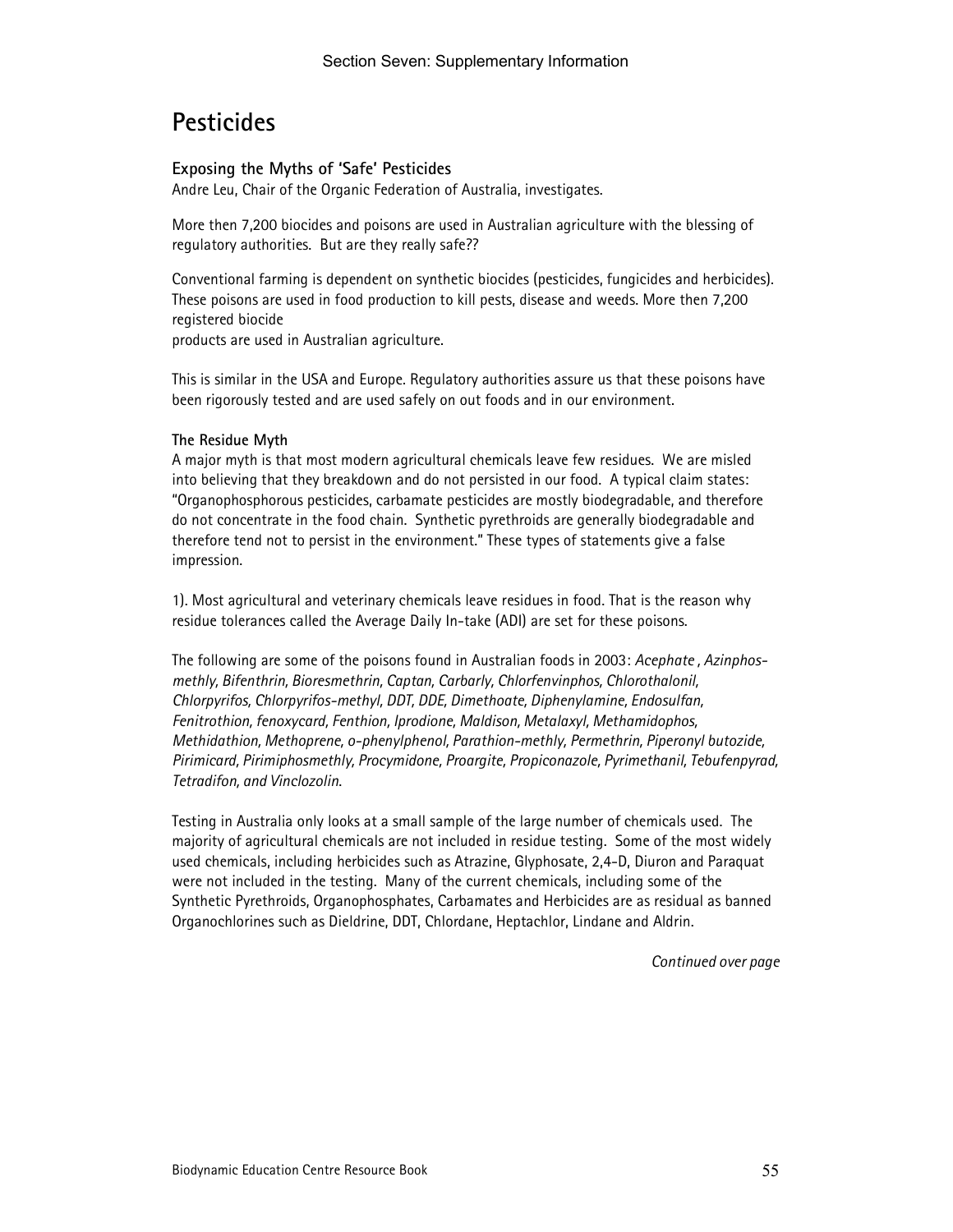#### The Breakdown Myth

One of the biggest myths is that once a chemical degrades, it disappears and is harmless. But most agricultural poisons leave residues of breakdown chemicals when they degrade.

- 1. A substantial number of agricultural pesticides such as organophosphates like Diazinon become even more toxic when they break down.
- 2. Where research exists, it shows that many of the breakdown chemicals from agricultural poisons cause health and reproductive problems.
- 3. There is virtually no testing to detect the residues of the breakdown chemicals of agricultural poisons in our food.
- 4. Very little research has been done to determine safe intake levels for the breakdown chemicals of agricultural poisons. Consequently, there are virtually no safety levels to determine the Average Daily In-take (ADI) for the toxic breakdown chemicals that contaminate our food.

#### The Rigorously Tested Myth

One of the greatest myths is that agricultural poisons are scientifically tested to ensure their safe use.

#### Registered Agricultural and Veterinary Products

Most agricultural poisons are mixtures of one or more chemicals called the active ingredient(s) mixed with other mostly toxic products, such as solvents or surfactant that are defined as 'inerts'.

Only the active ingredient is individually tested to determine a safety level for the Average Daily In-take (ADI). The actual registered product, which is the mixture of chemicals used by farmers, is not tested for long-term effects such as cancers, hormone disruption, birth defects, nervous system damage and immune system damage. Testing of Roundup, a mixture of the active ingredient Glyphosate, solvents and surfactants shows that this compound is more toxic than the active ingredient Glyphosate. In fact, Glyphosate barely works as a herbicide without the addition of these 'inert' chemicals.

Most of the 7,200 registered agricultural and veterinary products used in Australian food production are not tested for health and reproductive effects. This applies in most other countries, meaning there is no scientific data to determine safety levels for the actual products used on our food.

#### Chemical Cocktails in Food and Water

Another important issue is that several different toxic chemical products are applied in the production of most foods. These can be a combination of herbicides, pesticides, fungicides and some of the synthetic fertiliser compounds.

Most foods contain a cocktail of small amounts of these toxic chemicals, which are absorbed when eaten. A study by the U.S. Centre for disease control found a cocktail of many toxic chemicals in the blood and urine of most Americans tested.

Regulatory authorities assume that because each of the active ingredients is below the ADI that the cocktail is also safe. They do not test the safety of these combinations of chemicals – the chemical cocktails that we ingest everyday.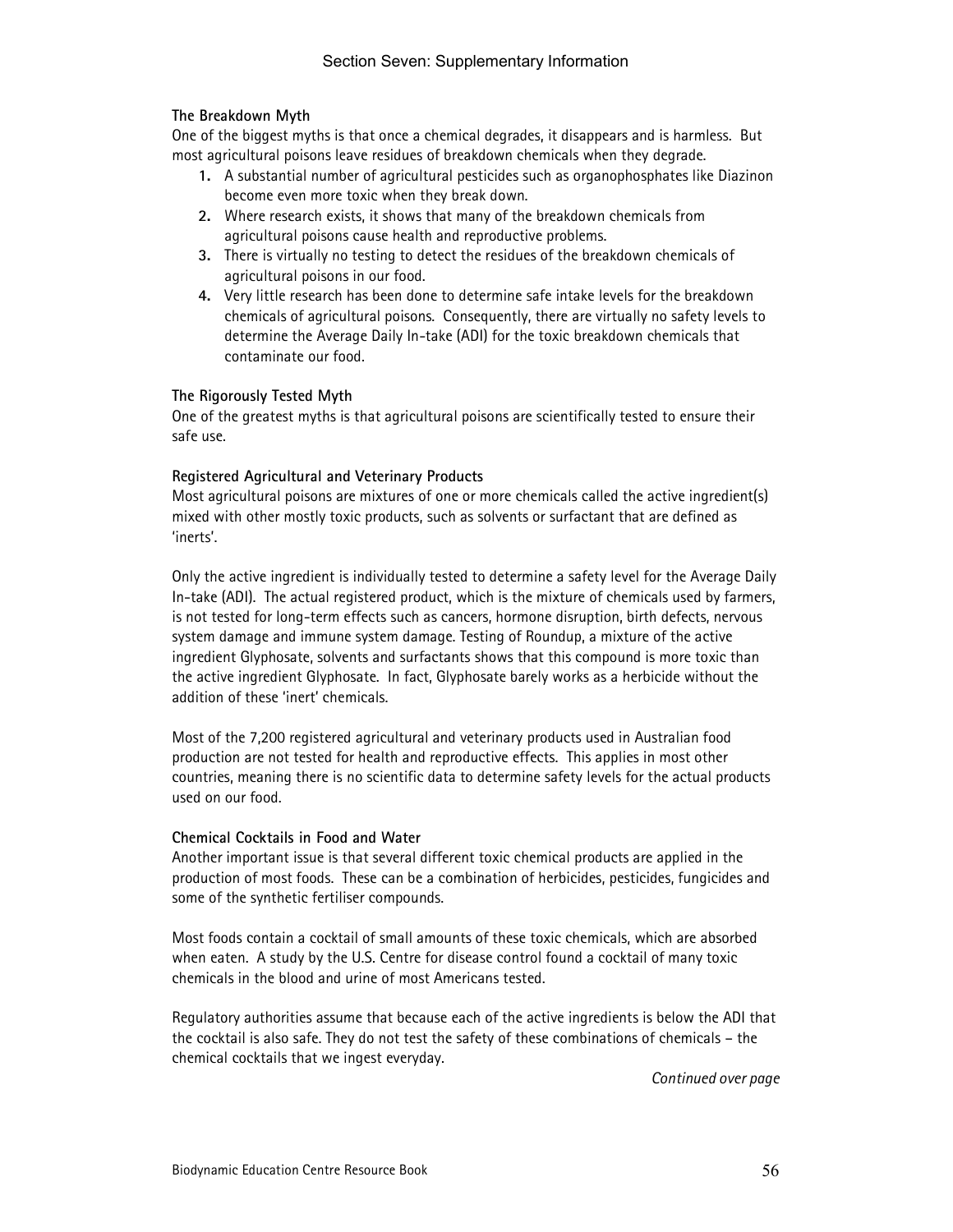Recent studies raise serious concerns. The emerging body of science demonstrates that many chemical cocktails act synergistically. This means that instead of 1+1=2, the extra effect of the mixtures can mean 1+1=60 or even 1,000 in toxicity.

A study in the journal Toxicology and Industrial Health showed that combinations of low does of commonly used agricultural chemicals can significantly affects health. In experiments conducted by Warren Porter at the University of Wisconsin-Madison, mice were given drinking water with combinations of pesticide, herbicide and nitrate, at concentration currently found in groundwater in the USA. They exhibited altered immune, endocrine (hormone) and nervous system function. The effects were most noticeable when single herbicide (Atrazine) was combined with nitrate fertilizer.

Atrazine is widely used in many agricultural industries including sugar cane and grain production. Atrazine is also one of the most persistent herbicides polluting much of the drinking water in the Midwestern USA, and in parts of Europe and Australia. It is measurable in corn, milk, beef and other foods in the USA and Europe. Porter showed that the influence of pesticide, herbicide and fertilizer mixtures on the endocrine system may also cause changes in the immune system and affect fetal brain development.

Of particular concern was thyroid destruction in humans. This has multiple consequences including effects on brain development, level of irritability, sensitivity to stimuli, ability or motivation to learn and an altered immune function.

A later experiment by Porter and colleagues found that very low levels of a mixture of the common herbicides 2, 4-D, Mecoprop, Dicamba and inert ingredients caused a decrease in the number of embryos and live births in mice at all doses tested. Very significantly the data showed that low and very low doses caused these problems.

#### The Very Small Amounts Myth

'The residues are too low to cause any problems'. The current model to toxicology (science if poisons) works on the notion that the lower the dose the less the effect of the poison.

When animal testing shows that a certain dose level of poison causes no observable ill effects, this dose becomes the basis for determining the Average Daily In-take (ADI). Authorities then claim that any residue levels below the ADI are too low to cause health problems. Research shows that the toxicology used by our authorities is inadequate in determining the safety of chemicals compounds.

A significant numbers of studies show that compounds considered to have very little toxicity in parts per million (ppm) have a range of adverse effects in parts per billion (ppb). These compounds disrupt our hormone systems at levels 1,000 times lower than previous research stated was safe.

Agricultural chemicals have been shown to mimic hormones such as estrogen, blocking hormone receptors or stopping hormone activity. These chemicals have been implicated in lower sperm counts, increases in breast, uterine, testicular and prostate cancers and deformities in the genital-urinary tracts.

An example of this is Atrazine – one of the world's most commonly used herbicides. Two peerreviewed studies conducted by Tyrone Hayes Showed the levels 1,000 times lower than currently permitted in our food causes severe reproductive deformities in frogs.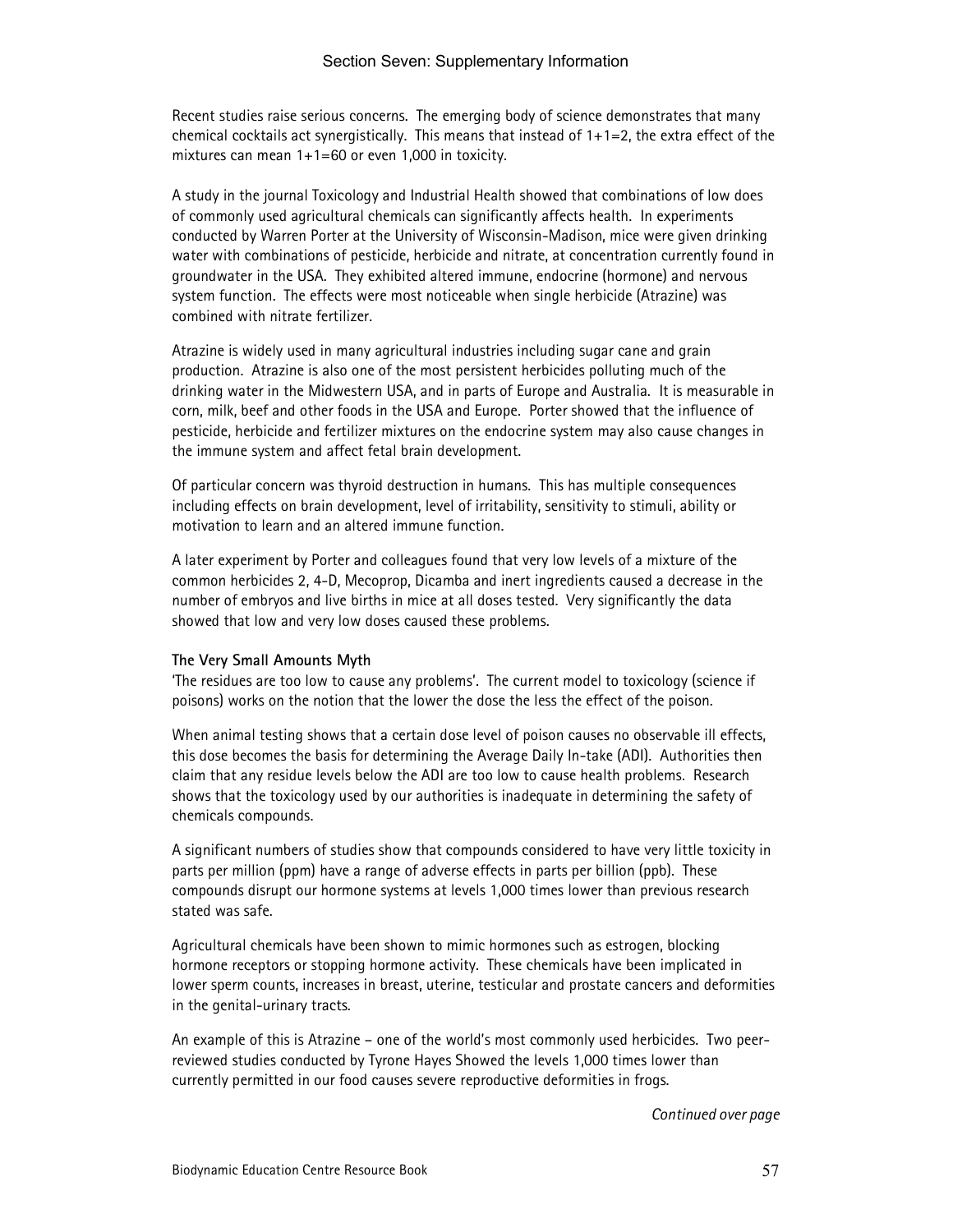Sara Storrs and Joseph Kiesecker of Pennsylvania State University recently confirmed Hayes' research. They exposed tadpoles of four frog species to Atrazine. "Survival was significantly lower for all animals exposed to 3 ppb compared with either 30 or 100 ppb. These survival patterns highlight the importance of investigating the impacts of contaminants with realistic exposures and at various developmental stages."

It is time to dispense with the myths that food from conventional farming is safe to eat. The lack of rigorous testing and blatant disregard for scientific evidence confirm there is a lack of credible science to back claims that the poison residues in food are safe to eat.

#### The Regulatory Authorities' Myth

The greatest myth is that government regulatory authorities ensure agricultural poisons are used safely and cause no adverse health or environmental problems. History shows a consistent failure of regulatory authorities to prevent the contamination of the environment and human health by products previously said to be safe such as Asbestos, Lead, Mercury, Dioxins, PCBs, DDT, Dieldrin and other Persistent Organic Pollutants. These products were not (and are still not in many cases) withdrawn until decades after good scientific evidence was presented to demonstrate their damage.

Regulatory authorities around the world seem to be ignoring a large body of published science showing that the current methods of determining the safety of the agricultural poisons are grossly inadequate.

#### Environmental Fate

Pesticides do not just pollute our food; they poison our drinking water and air. In 1999, Swiss research demonstrated that some of the rain falling on Europe contains such high levels of pesticides that it would be illegal to supply it as drinking water. Rain over Europe is laced with atrazine, alochlor, 2,4-D and other common agricultural chemicals sprayed onto crops.

European regulatory authorities have decided to ban Atrazine in 2006 A 1999 study of rainfall in Greece found one or more pesticides in 90 percent of 205 samples taken. Atrazine was measurable in 30 per cent of the samples. Atrazine interferes with the endocrine system. It causes tumours of the mammary glands, uterus, and ovaries in animals. Studies suggest that it is one of a number of agricultural chemicals that cause cancer in humans.

European regulatory authorities have decided to ban Atrazine in 2006 because of recent evidence showing wide spread contamination at levels that cause serious health problems. Authorities around the world, including the USA and Australia have decided to ignore the overwhelming body of science about the adverse effects of this chemical.

#### Epidemiology and Scientific Testing

Most of the biocides used in farming are synthetic chemicals that have never existed before. Scientists are continuing to find serious unintended consequences on the environment and human health.

An abundance of published scientific research links commonly used pesticides such as Malathion, Diazinon, Chlorpyrifos and other organophosphates as well as carbamates, synthetic pyrethroids and herbicides to disruptions of the hormone, nervous and immune systems. They are also linked to cancers such as pancreatic, colon, lymphoma, leukemia, breast, uterine and prostate. Autoimmune diseases linked include asthma, arthritis and chronic fatigue syndrome. Continued over page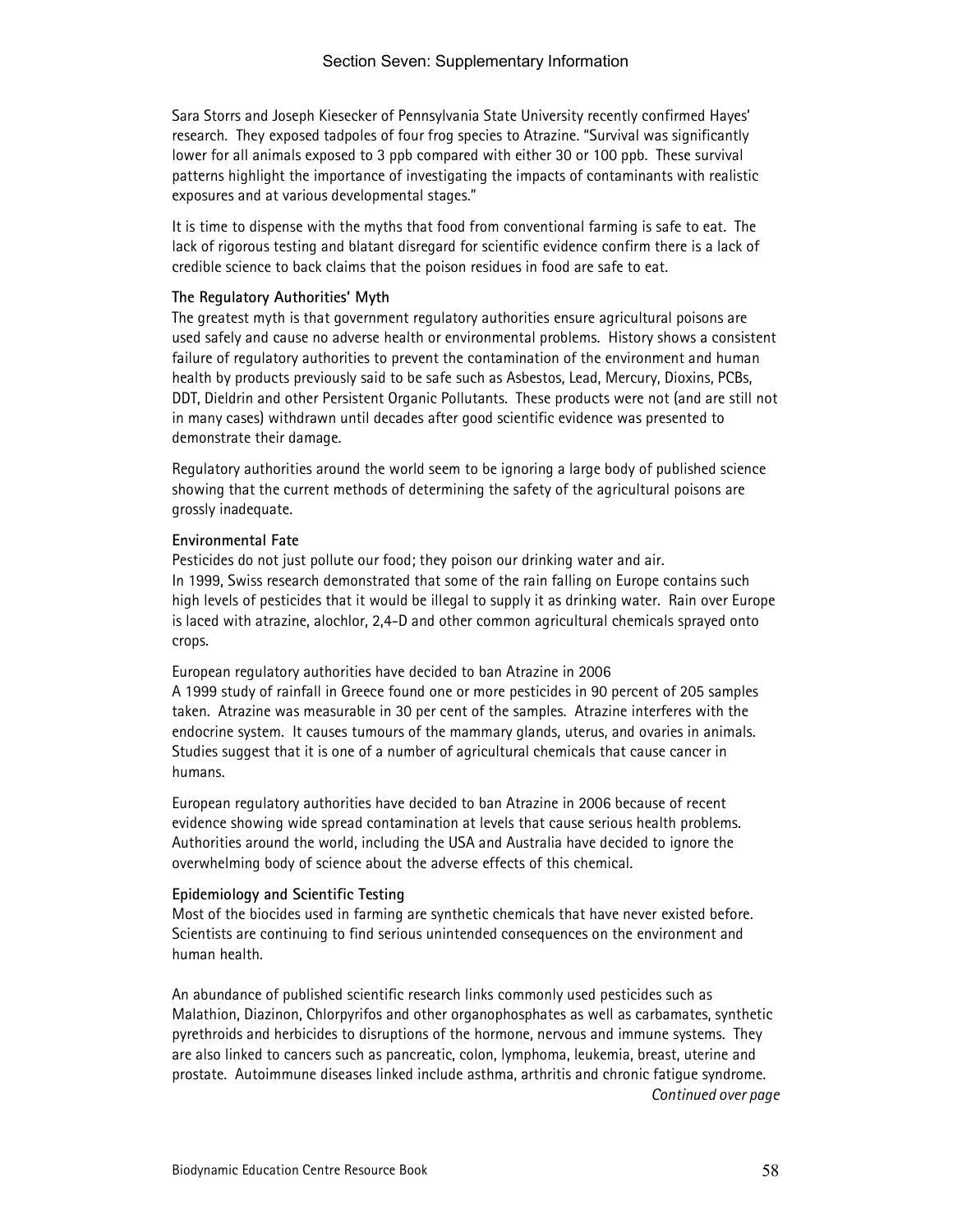#### 'Safe' Herbicide

This article cannot detail them all; however a few examples of the most common 'safe' herbicides follow:

A case-controlled study published in March 1999 by Swedish scientists Lennart Hardell and Mikael Eriksson showed that non-Hodgkin's lymphoma (NHL) is linked to exposure to a range of pesticides and herbicides. Hardell and Eriksson published an earlier study linking phenoxy herbicides to non-Hodgkin's lymphoma (NHL) in 1981. These herbicides are widely used in 2,4- D – part of the infamous Agent Orange.

Before the 1940's, non-Hodgkin's lymphoma (NHL) was one of the world's rarest cancers. Now it is one of the most common. Between 1973 and 1991, the evidence of non-Hodgkin's lymphoma (NHL) in the U.S. increased at a rate of 3.3 percent per year, to become the third fastest-growing cancer. In Sweden, the incidence of NHL has increased at a rate of 3.6 percent per year in men and 2.9 percent in women since 1958.

#### Denmark banned Glyphosate in September 2003

One of the biocides linked to NHL by the Hardell study is Glyphosate. A previous study in 1998 had implicated Glyphosate to hairy cell leukemia. Several animal studies have shown that Glyphosate can cause gene mutations and chromosomal aberrations. Denmark banned Glyphosate in September 2003 because it was so persistent that it polluted most of the water table.

The response of many regulatory authorities is to ensure that use of Glyphosate is increased substantially around the world with the approval of "Roundup Ready" genetically modified crops.

#### Children and the Unborn

The greatest concern about these pesticides in our food and water is for the unborn and children. The 20th Australian Total Diet Survey Found pesticides residues in infant food. The regulatory authorities ignored the data by stating: "These results confirm that although infant foods contain pesticides residues, these are at very low levels."

Children have the greatest biocide exposure in proportion to their size. According to the 20th Australian Total Diet Survey: "In general, the dietary exposure to pesticide residues was highest for the toddler are group. This is due to the high food consumption relative to body weight." However because this dietary exposure is below the ADI, many regulatory authorities continue to state that this exposure does not cause problems.

The research by Porter at the University of Wisconsin-Madison showed that children and developing fetus' are at risk from common agricultural chemical mixtures found at levels below those that authorities regard as safe. The influence of these low dose mixtures on developing neurological, endocrine and immune systems can cause diminished learning ability and increased aggression.

Research conducted independently by Hayes and Storrs showed that exposure to amounts more then 1,000 times lower than previously regarded as safe caused serious health and developmental problems to the fetus and juveniles.

Dan Qiao of the Department of Pharmacology and Cancer Biology, Duke University Medical Centre found that the developing fetus and the newborn are particularly vulnerable to amounts of pesticide far lower than currently permitted by most regulatory authorities around the world. Continued over page